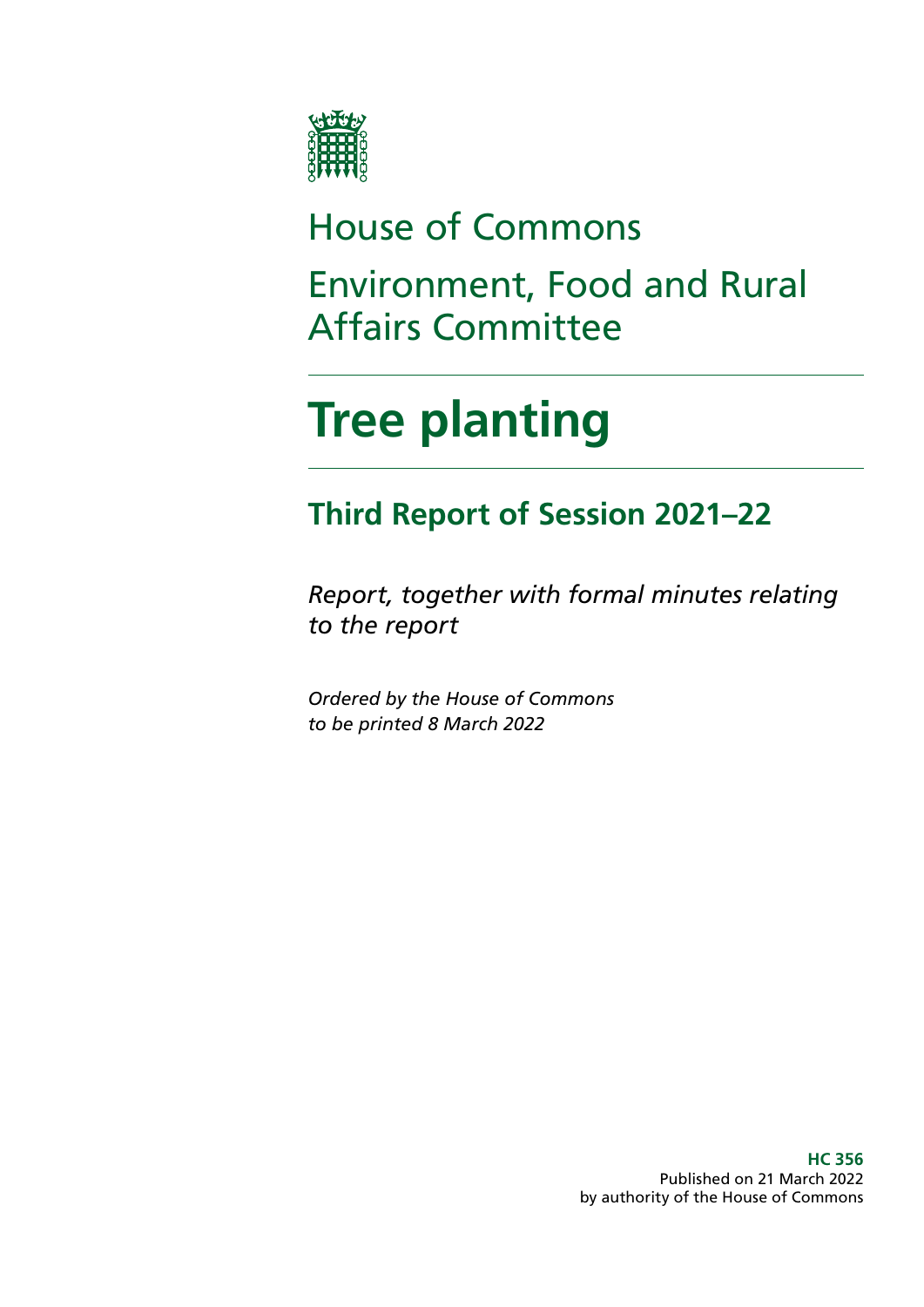#### **The Environment, Food and Rural Affairs Committee**

The Environment, Food and Rural Affairs Committee is appointed by the House of Commons to examine the expenditure, administration, and policy of the Department for Environment, Food and Rural Affairs and associated public bodies

#### **Current membership**

[Neil Parish MP](https://members.parliament.uk/member/4072/contact) (*Conservative, Tiverton and Honiton*) (Chair) [Kirtsy Blackman MP](https://members.parliament.uk/member/4357/contact) (*Scottish National Party, Aberdeen North*) [Ian Byrne MP](https://members.parliament.uk/member/4831/contact) (*Labour, Liverpool, West Derby*) [Geraint Davies MP](https://members.parliament.uk/member/155/contact) *(Labour (Co-op), Swansea West*) [Rosie Duffield MP](https://members.parliament.uk/member/4616/contact) (*Labour, Canterbury*) [Barry Gardiner MP](https://members.parliament.uk/member/146/contact) (*Labour, Brent North*) [Dr Neil Hudson MP](https://members.parliament.uk/member/4853/contact) (*Conservative, Penrith and The Border*) [Robbie Moore MP](https://members.parliament.uk/member/4861/contact) (*Conservative, Keighley*) [Mrs Sheryll Murray MP](https://members.parliament.uk/member/4100/contact) (*Conservative, South East Cornwall*) [Julian Sturdy MP](https://members.parliament.uk/member/4079/contact) (*Conservative, York Outer*) [Derek Thomas MP](https://members.parliament.uk/member/4532/contact) (*Conservative, St Ives*).

#### **Powers**

The Committee is one of the departmental select committees, the powers of which are set out in House of Commons Standing Orders, principally in SO No 152. These are available on the internet via [www.parliament.uk.](http://www.parliament.uk)

#### **Publications**

© Parliamentary Copyright House of Commons 2021. This publication may be reproduced under the terms of the Open Parliament Licence, which is published at www.parliament. [uk/site-information/copyright-parliament.](http://uk/site-information/copyright-parliament. )

Committee reports are published on the Committee's website at [www.parliament.uk/](http://www.parliament.uk/efracom) [efracom](http://www.parliament.uk/efracom) and in print by Order of the House.

#### **Committee staff**

Alexander Bellis (Committee Specialist), Ian Blair (Committee Operations Officer), Mark Doyle (Media Officer), Andy French (Committee Specialist), Ellie Goodchild (Committee Specialist), Tim Jarrett (Second Clerk), Annabel Russell (Committee Operations Officer), Chloe Sawyers (Committee Operations Manager) and Ben Williams (Committee Clerk).

#### **Contacts**

All correspondence should be addressed to the Clerk of the Environment, Food and Rural Affairs Committee, House of Commons, London SW1A 0AA. The telephone number for general enquiries is 020 7219 1119; the Committee's email address is [efracom@parliament.](mailto:efracom%40parliament.uk?subject=) [uk.](mailto:efracom%40parliament.uk?subject=)

You can follow the Committee on Twitter using [@CommonsEFRA.](http://twitter.com/CommonsEFRA)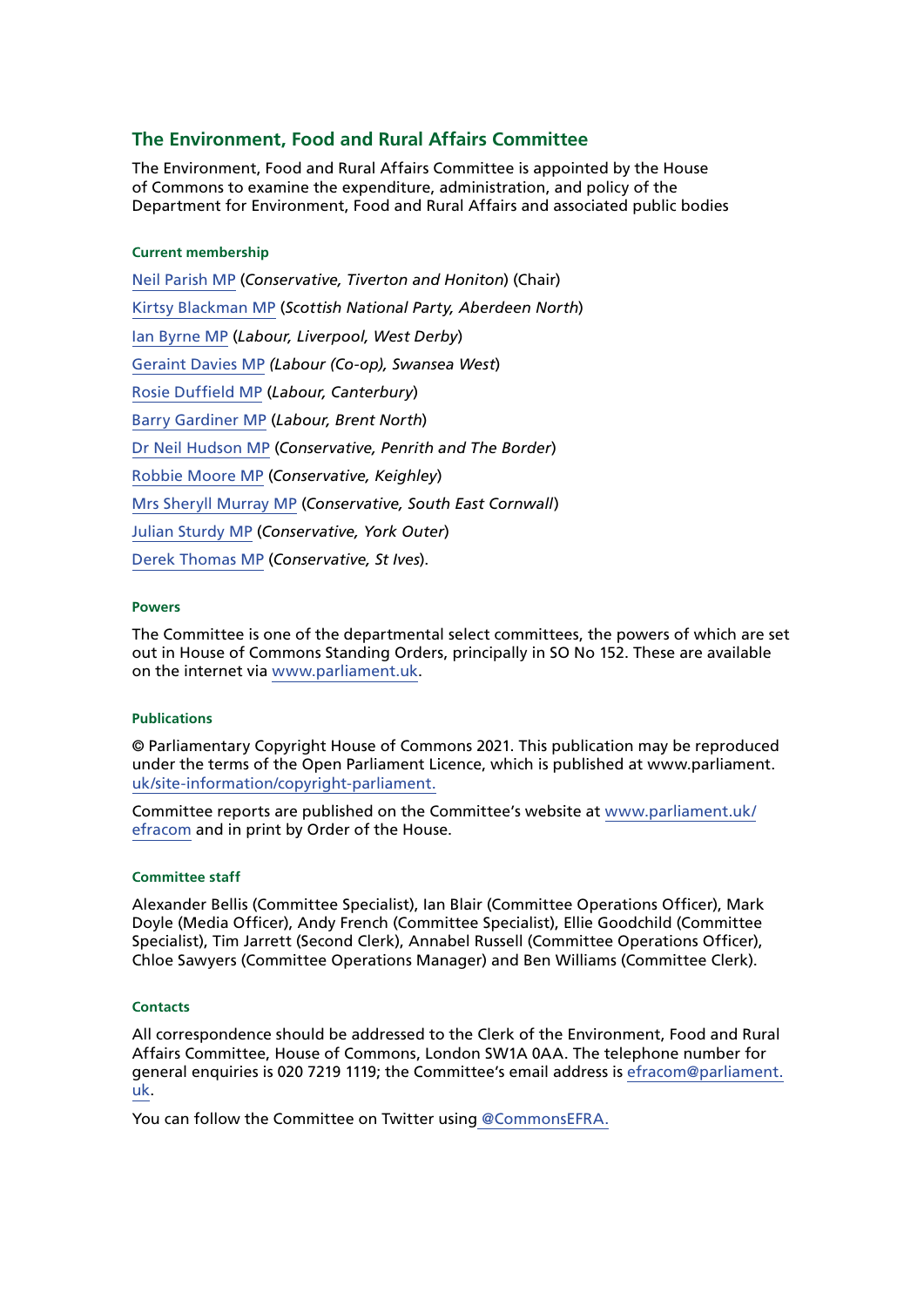## **Contents**

| 3<br><b>Summary</b>                                              |                                                                             |                |  |
|------------------------------------------------------------------|-----------------------------------------------------------------------------|----------------|--|
| 1                                                                | <b>Introduction</b>                                                         | 5              |  |
| 2                                                                | <b>Tree planting targets</b>                                                | 7              |  |
|                                                                  | The UK tree planting target and ambition to treble tree planting in England | $\overline{7}$ |  |
|                                                                  | Historic trends and current progress                                        | 8              |  |
|                                                                  | Views on the tree planting target                                           | 9              |  |
|                                                                  | A target for England                                                        | 10             |  |
|                                                                  | Right tree in the right place                                               | 11             |  |
|                                                                  | Work to improve mapping                                                     | 11             |  |
| 3                                                                | <b>Incentivising tree planting</b>                                          | 14             |  |
|                                                                  | Incentives to plant trees and woodland                                      | 14             |  |
|                                                                  | Incentives to manage woodlands                                              | 17             |  |
|                                                                  | <b>Overall Government spending</b>                                          | 19             |  |
|                                                                  | Commercial opportunities                                                    | 20             |  |
|                                                                  | Increasing domestic production                                              | 22             |  |
|                                                                  | Government action                                                           | 23             |  |
| 4                                                                | <b>Delivering tree planting</b>                                             | 25             |  |
|                                                                  | Tree supply                                                                 | 25             |  |
|                                                                  | Imports and biosecurity                                                     | 27             |  |
|                                                                  | Forestry workforce                                                          | 28             |  |
|                                                                  | Seasonal workers                                                            | 31             |  |
|                                                                  | Regulatory issues                                                           | 32             |  |
|                                                                  | <b>Application process</b>                                                  | 32             |  |
|                                                                  | Rules on permanent land use                                                 | 35             |  |
|                                                                  | Farm tenancies                                                              | 36             |  |
| <b>Conclusions and recommendations</b>                           |                                                                             |                |  |
| <b>Formal minutes</b>                                            |                                                                             |                |  |
| <b>Witnesses</b>                                                 |                                                                             |                |  |
| <b>Published written evidence</b>                                |                                                                             |                |  |
| List of Reports from the Committee during the current Parliament |                                                                             |                |  |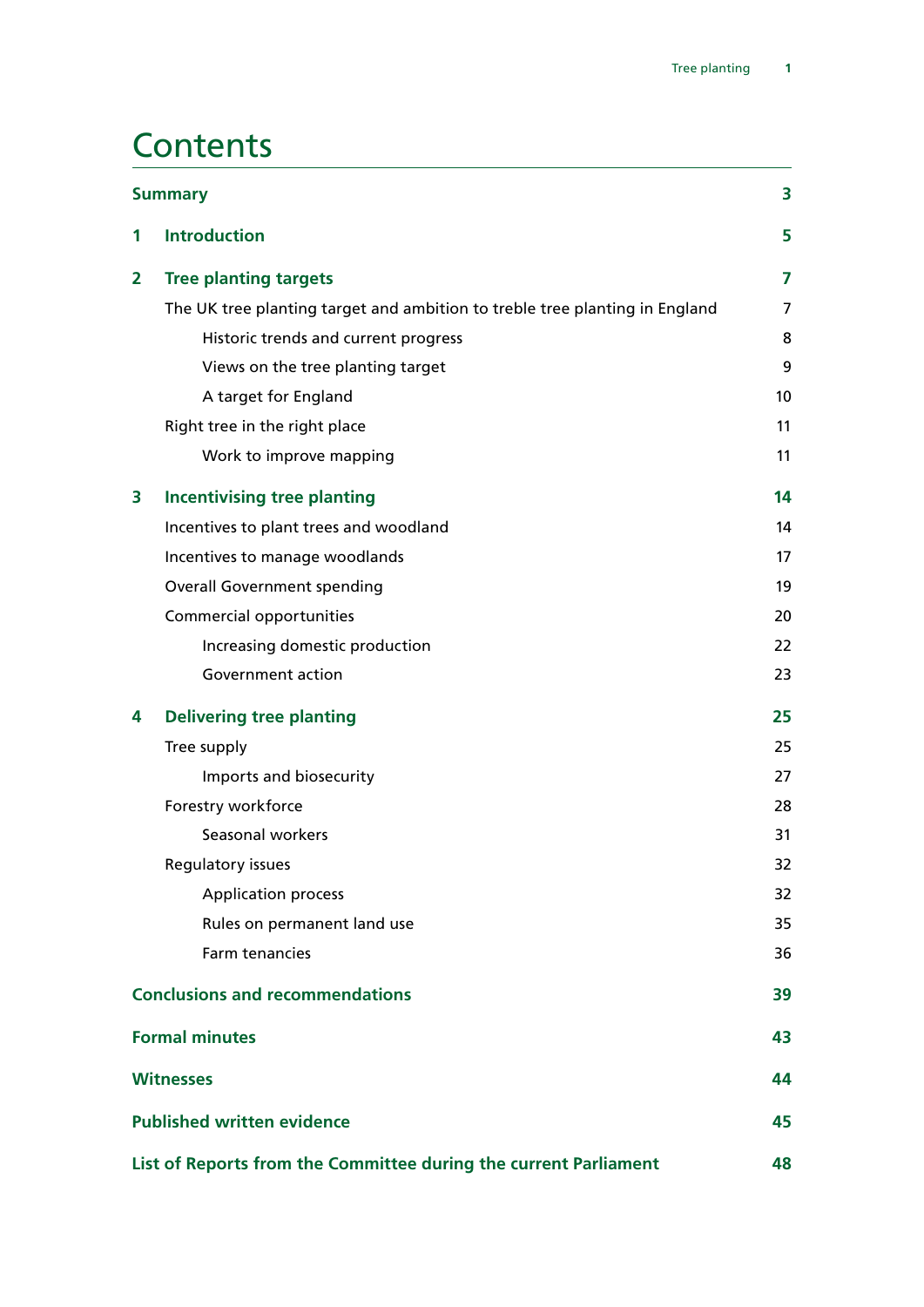## <span id="page-3-0"></span>Summary

The UK Government has set a UK wide target to create 30,000 hectares of new woodland every year by 2025 and committed to treble the amount of woodland created in England in this Parliament. These efforts are key to the UK's net zero, biodiversity and nature recovery objectives. This inquiry has examined whether the Government has the plans, systems and tools in place to achieve its ambitions. Our key findings are:

- We welcome the Government's ambition on woodland creation. However, it will be a steep climb for England to treble its planting rates in the next two years. The Government needs to set annual targets for England's contribution to the UK target to provide certainty to the sector.
- New woodland creation must deliver the principle of planting the 'right tree in the right place'. This can only be delivered if proper mapping data is available to inform planting decisions. By May 2022, Defra, the Forestry Commission and Natural England must set out a plan to complete their data mapping.
- The interim English Woodland Creation Offer (EWCO) provides better incentives than previously existed. However, there is a lack of clarity about what long term funding for planting and maintaining woodland will be available under the new Environmental Land Management (ELM) schemes. Defra and the Forestry Commission must set out how EWCO and ELM will fit together and consult on whether the incentives will support an economically viable business model for woodland management.
- It is not clear whether the Government has allocated enough funding to support tree-planting and woodland management. By September 2022, Defra and HM Treasury must set out what level of planting can be achieved with the current funding levels and create a plan to bridge the gap that exists between this and its planting ambition.
- Increasing the amount of domestic timber the UK uses is essential for the longterm economic viability of woodlands, whilst also storing carbon and reducing our reliance on imported wood. Defra needs to produce a clear, economically focussed action plan which will double the amount of domestically produced timber the UK consumes and provide guidance on what trees the sector should grow to meet domestic demand.
- Defra must work together with the Forestry Commission, Natural England and the nursery sector to support UK tree nurseries to expand production to enable it to supply the number of trees needed to meet the Government's planting ambition. While imports can make up any shortfall in the short term, it also risks pests and diseases being introduced. Defra and the Animal & Plant Health Agency should review import controls on trees entering the country to minimise this risk.
- Defra and the Forestry Commission must address the shortfall of skilled workers, particularly in woodland creation roles. Defra should commit to bringing at least an extra three hundred new people into woodland creation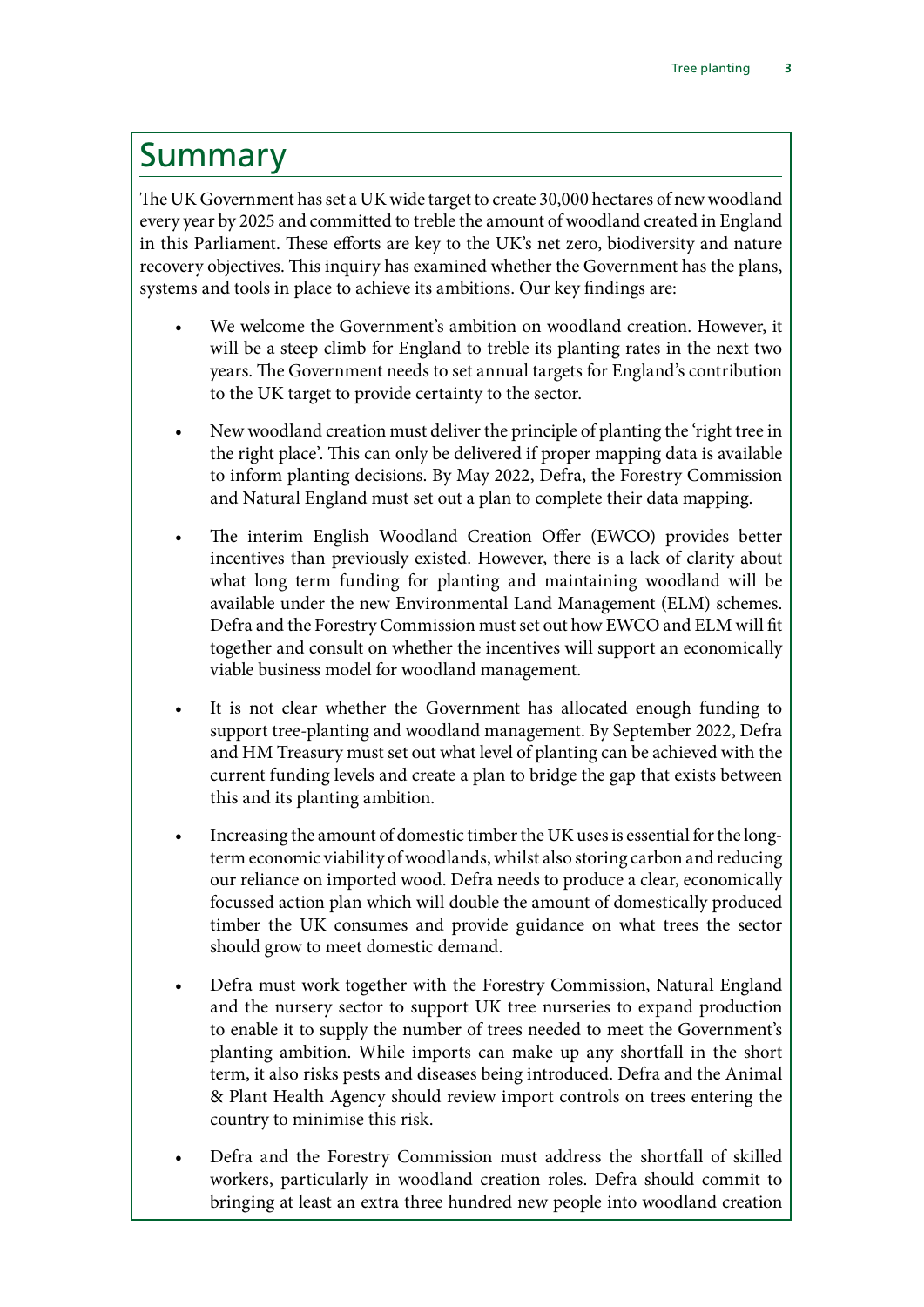roles by 2025. Defra should create a dedicated taskforce with membership from the Department for Education, the Department for Business, Energy and Industrial Strategy, the Forestry Commission and training providers, including land based agricultural colleges, to agree and deliver a clear plan to meet this target.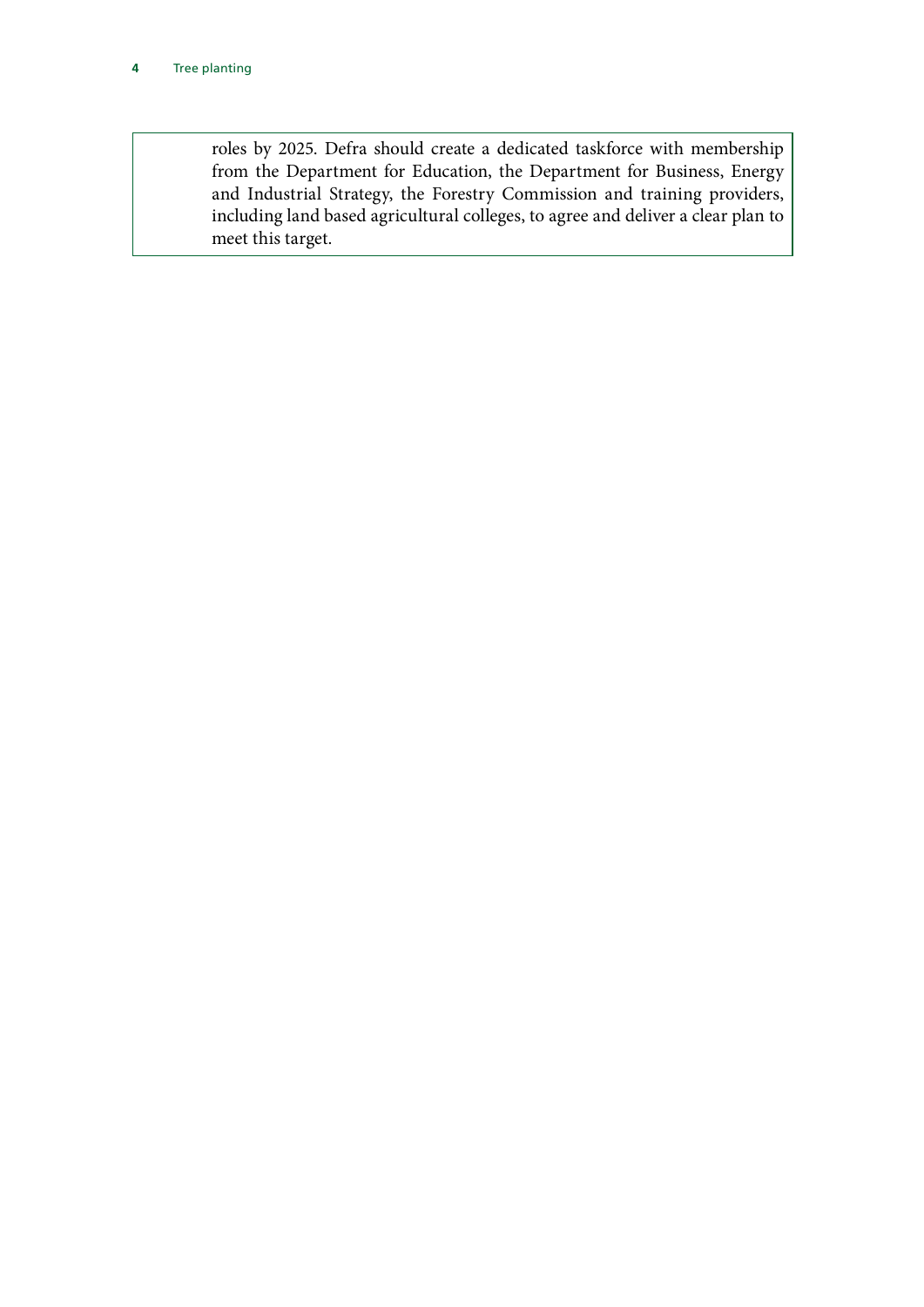# <span id="page-5-0"></span>**1** Introduction

1. Tree planting is a key part of the Government's plan to combat climate change and achieve net zero carbon emissions by  $2050<sup>1</sup>$  This was stressed by the Prime Minister in his speech to the United Nations (UN) in the run-up to COP26,<sup>2</sup> and by the Government's *Net Zero Strategy*. In addition to removing carbon emissions from the atmosphere, tree planting also delivers a wider range of additional environmental benefits including supporting greater biodiversity, nature recovery and flood risk management.<sup>3</sup>

2. The UK Government has committed to accelerate tree planting, with a UK target of 30,000 hectares of new woodland being created every year by 2025.4 For England, the Government has committed to treble the amount of woodland created in the current Parliament, for which it has committed up to £750 million of funding between 2020 and 2025<sup>5</sup>

3. We launched our inquiry into Tree Planting and Woodlands in October 2020 focusing on the following key issues:<sup>6</sup>

- Are the UK Government's targets for increasing forestry coverage, and tree planting, for England and the UK sufficiently ambitious and realistic?
- Are the right structures in place to ensure that the UK wide target for increasing forestry coverage is delivered?
- Why were previous ambitions for increasing tree planting in England not met and what lessons should be learned?
- Are the right policies and funding in place to appropriately protect and manage existing woodlands in England? How will prospective changes to policy and legislation effect this?

We received over 90 written submissions and held five oral evidence sessions, with researchers, the forestry and tree nursery industry, skills and training bodies, local government, charities, farming and landowning organisations and the Government. We would like to thank everyone who contributed to our inquiry.

<sup>1</sup> Intergovernmental Panel on Climate Change, *[Special Report on Global Warming of 1.5°C, Summary for](https://www.ipcc.ch/sr15/chapter/spm/)  [Policymakers](https://www.ipcc.ch/sr15/chapter/spm/)* (October 2018); Climate Change Committee *[Net Zero: The UKs contribution to stopping global](https://www.theccc.org.uk/wp-content/uploads/2019/05/Net-Zero-The-UKs-contribution-to-stopping-global-warming.pdf)  [warming](https://www.theccc.org.uk/wp-content/uploads/2019/05/Net-Zero-The-UKs-contribution-to-stopping-global-warming.pdf)* (May 2019), p31

<sup>2</sup> COP26 was the 26th UN Climate Change Conference of the Parties held in Glasgow from 31 October to 13 November 2021

<sup>3</sup> Climate Change Committee, *[Land use: Reducing emissions and preparing for climate change](https://www.theccc.org.uk/publication/land-use-reducing-emissions-and-preparing-for-climate-change/)* (November 2018), p39. Climate Change Committee, *[Land use: Reducing emissions and preparing for climate change](https://www.theccc.org.uk/publication/land-use-reducing-emissions-and-preparing-for-climate-change/)* (November 2018), p22; HM Government *[A Green Future: Our 25 Year Plan to Improve the Environment](https://assets.publishing.service.gov.uk/government/uploads/system/uploads/attachment_data/file/693158/25-year-environment-plan.pdf)* (January 2018) pp6–10

<sup>4</sup> Department for Environment, Food & Rural Affairs, *[England Tree Strategy Consultation](https://consult.defra.gov.uk/forestry/england-tree-strategy/supporting_documents/englandtreestrategyconsultationdocument%20%20correctedv1.pdf)* (June 2020), p6

<sup>5</sup> HM Government, *[Net Zero Strategy: Build Back Greener](https://www.gov.uk/government/publications/net-zero-strategy)*, (October 2020) p26; UK Government, *[The England Trees](https://assets.publishing.service.gov.uk/government/uploads/system/uploads/attachment_data/file/987061/england-trees-action-plan.pdf) [Action Plan 2021–2024](https://assets.publishing.service.gov.uk/government/uploads/system/uploads/attachment_data/file/987061/england-trees-action-plan.pdf)*, (May 2021) p10. HM Government, *[Net Zero Strategy: Build Back Greener](https://www.gov.uk/government/publications/net-zero-strategy)*, (October 2020) p176; HM Treasury, *[Policy Paper: Autumn Budget and Spending Review 2021](https://www.gov.uk/government/publications/autumn-budget-and-spending-review-2021-documents/autumn-budget-and-spending-review-2021-html)* (October 2021). The Government initially committed to spend £500 million between 2020 and 2025, but the Net Zero Strategy and the 2021 Autumn Budget and Spending Review announced an increase in spending to £750m by 2025 from the Nature for Climate Fund for peat restoration, woodland creation and management.

<sup>6</sup> Environment Food and Rural Affairs Committee, *[Forest focus: can the Government deliver on tree-planting](https://committees.parliament.uk/committee/52/environment-food-and-rural-affairs-committee/news/119658/forest-focus-can-the-government-deliver-on-treeplanting-targets-mps-launch-new-inquiry/)  [targets? MPs launch new inquiry](https://committees.parliament.uk/committee/52/environment-food-and-rural-affairs-committee/news/119658/forest-focus-can-the-government-deliver-on-treeplanting-targets-mps-launch-new-inquiry/)*, October 2020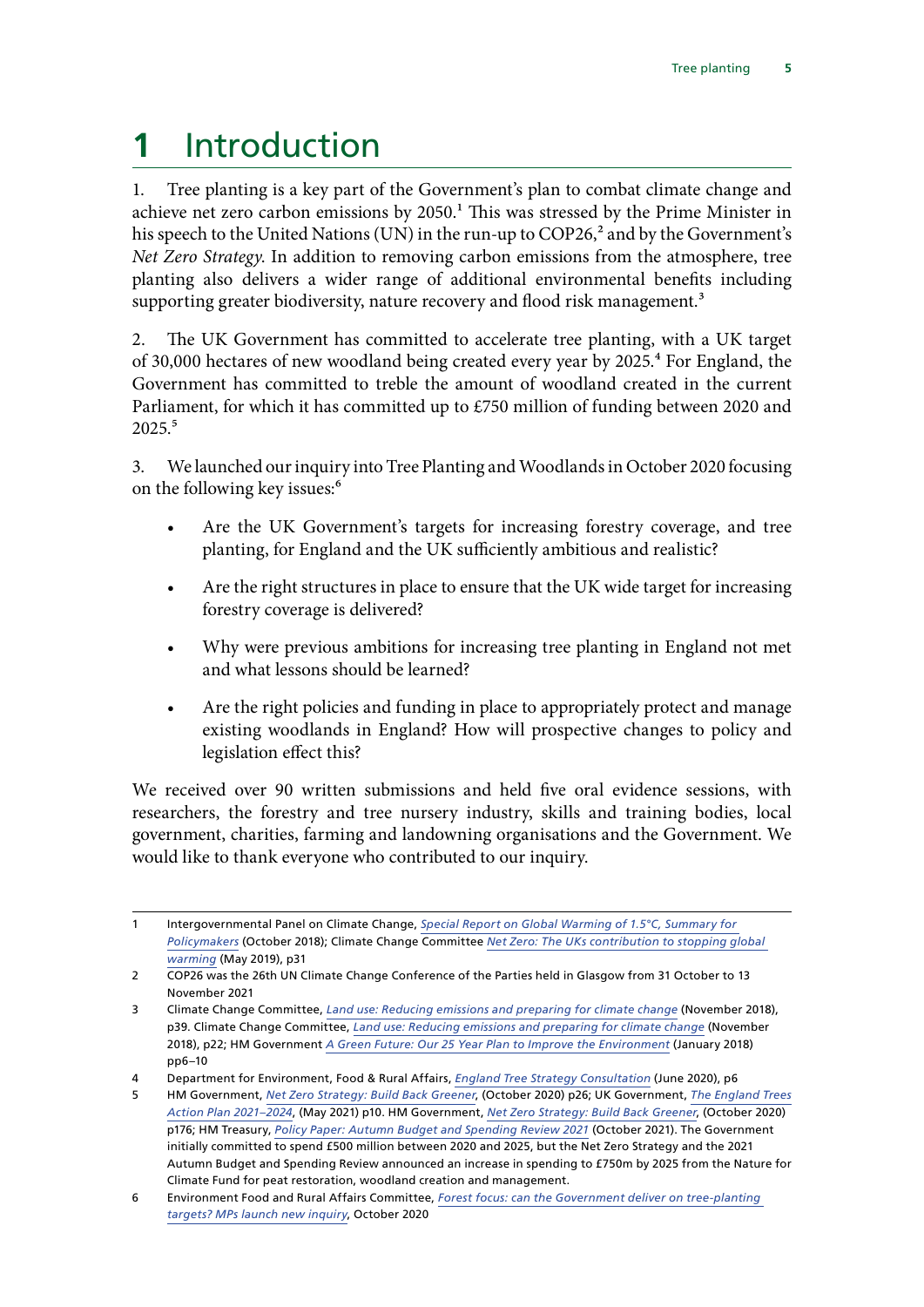4. We welcome the Government's ambitions for tree planting, however during this inquiry we repeatedly heard that the Government is not making fast enough progress to meet its targets. Our report looks at the plans, systems and tools the Government needs to put in place to realise its goals ambitions.

- Chapter 2 looks at the UK tree planting target, the gap between this target and current performance, whether a specific target is needed for England's contribution, and how to ensure the 'right trees are planted in the right place'.
- Chapter 3 looks at how the Government can provide better financial incentives that can make it economically viable to plant and manage woodland. It also looks at options for promoting domestic timber production and consumption which could provide greater commercial incentives to grow trees whilst reducing timber imports and the UK's contribution to overseas deforestation.
- Chapter 4 looks at how the Government's tree planting commitment can be delivered. This includes the supply of new trees, the capacity of the workforce to plant and look after them and possible regulatory steps the Government could take to encourage more planting.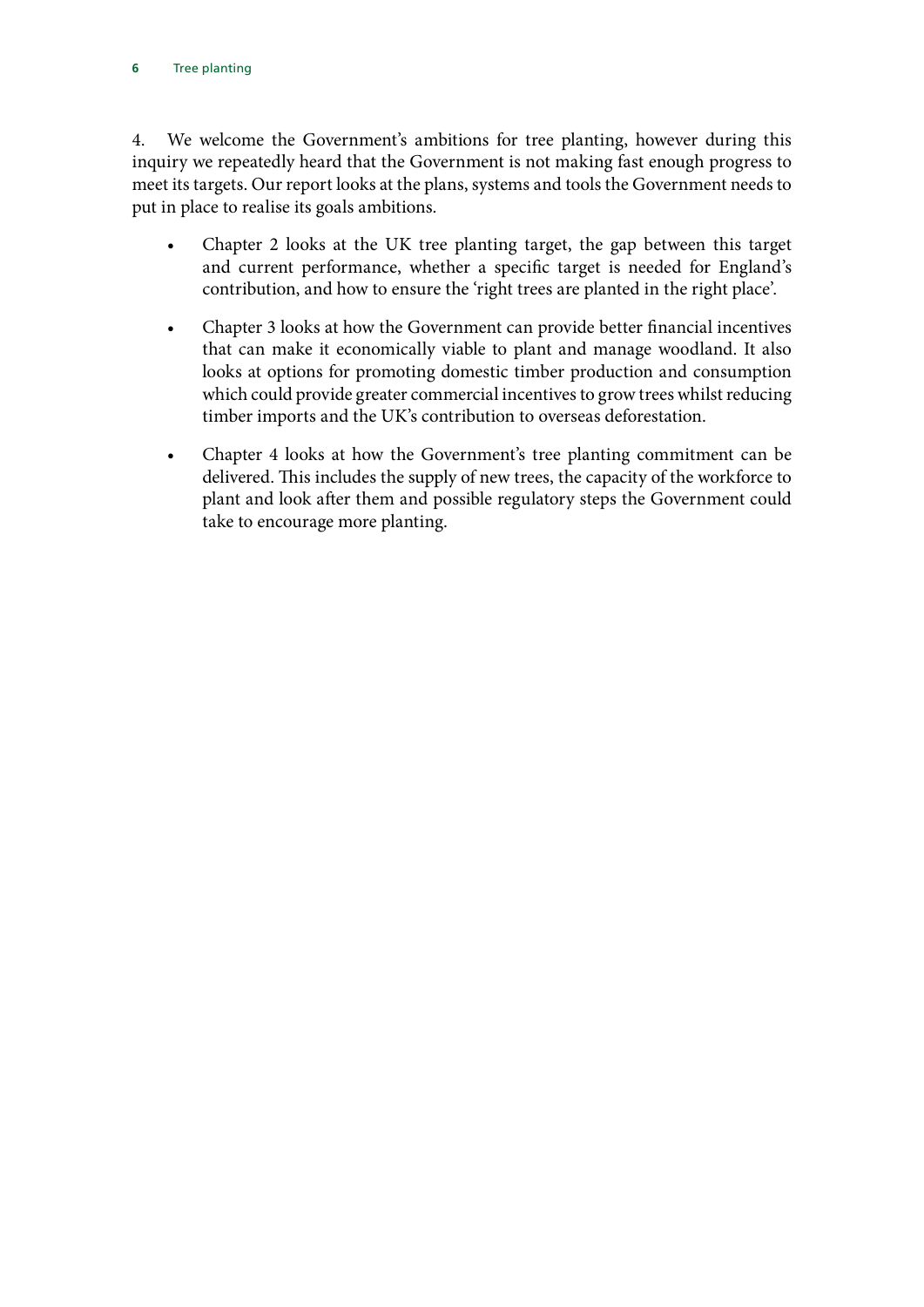# <span id="page-7-0"></span>**2** Tree planting targets

## **The UK tree planting target and ambition to treble tree planting in England**

5. In 2018, the Climate Change Committee (CCC)<sup>7</sup> advised that UK tree cover should be increased from 13% to 17–19% of the UK's land area, to capture and store more carbon from the atmosphere as part of the Government's effort to achieve net zero carbon emissions by 2050.<sup>8</sup> This would require UK tree planting rates to rise to between 30– 50,000 hectares per year<sup>9</sup> and stay at this level until 2050 to reach the predicted necessary contribution to net zero.<sup>10</sup> The Government has committed to a UK-wide target of creating  $30,000$  hectares a year of new woodland by 2025.<sup>11</sup> The Devolved Nations have set their own woodland creation targets, with Scotland being committed to plant 18,000 hectares a year by 2024–25, Wales to plant 2,000 hectares a year from 2020 onwards, and Northern Ireland to plant 900 hectares a year from 2020 to 2030.<sup>12</sup> The UK Government has not yet set out a clear and definitive target for England's contribution to the UK target, but has instead stated the following:

- In 2020, Defra's England Tree Strategy consultation suggested a possible limit of 10,000 hectares of new woodland being planted a year in England.<sup>13 14</sup>
- In 2021, The England Trees Action Plan set an aim "to at least treble woodland creation rates", when just over 2,000 hectares were planted in England,<sup>15</sup> and to show how England will meet its contribution to the existing UK total treeplanting target to plant 30,000 hectares a year by the end of this Parliament.16 The Plan stated that "England will have at least 12% woodland cover by midcentury".17

<sup>7</sup> Formerly the Committee on Climate Change

<sup>8</sup> Climate Change Committee, *[Land use: Reducing emissions and preparing for climate change](https://www.theccc.org.uk/publication/land-use-reducing-emissions-and-preparing-for-climate-change/)* (November 2018), p61; Climate Change Committee *[Net Zero: The UKs contribution to stopping global warming](https://www.theccc.org.uk/wp-content/uploads/2019/05/Net-Zero-The-UKs-contribution-to-stopping-global-warming.pdf)* (May 2019), pp148 and 156. The Intergovernmental Panel on Climate Change, *[Special Report on Global Warming of 1.5°C, Summary](https://www.ipcc.ch/sr15/chapter/spm/)  [for Policymakers](https://www.ipcc.ch/sr15/chapter/spm/)* (October 2018), said global emissions will have to halve by 2030 and reach 'net zero' by 2050. This will mean total emissions are "equal to or less than the emissions we remove from the environment", see *[Net zero emissions: A new UK climate change target?](https://commonslibrary.parliament.uk/net-zero-emissions-a-new-uk-climate-change-target/)*, House of Commons Library, October 2018

<sup>9</sup> It would involve between 1,000 and 2,500 trees being planted per hectare, BBC News, *[General election 2019:](https://www.bbc.co.uk/news/50591261)  [How many trees can you plant?](https://www.bbc.co.uk/news/50591261)* (November 2019)

<sup>10</sup> Climate Change Committee, *[Land use: Reducing emissions and preparing for climate change](https://www.theccc.org.uk/publication/land-use-reducing-emissions-and-preparing-for-climate-change/)* (November 2018), p61; Climate Change Committee *[Net Zero: The UKs contribution to stopping global warming](https://www.theccc.org.uk/wp-content/uploads/2019/05/Net-Zero-The-UKs-contribution-to-stopping-global-warming.pdf)* (May 2019), pp148 and 156

<sup>11</sup> Department for Environment, Food & Rural Affairs, *[England Tree Strategy Consultation](https://consult.defra.gov.uk/forestry/england-tree-strategy/supporting_documents/englandtreestrategyconsultationdocument%20%20correctedv1.pdf)* (June 2020), p6

<sup>12</sup> *Woodland Creation*, [POSTnote 636,](https://researchbriefings.files.parliament.uk/documents/POST-PN-0636/POST-PN-0636.pdf) Parliamentary Office of Science and Technology, January 2021, p2

<sup>13</sup> Department for Environment, Food & Rural Affairs, *[England Tree Strategy Consultation](https://consult.defra.gov.uk/forestry/england-tree-strategy/supporting_documents/englandtreestrategyconsultationdocument%20%20correctedv1.pdf)* (June 2020), p6

<sup>14</sup> Department for Environment, Food & Rural Affairs, *[England Tree Strategy Consultation - Technical Annex](https://consult.defra.gov.uk/forestry/england-tree-strategy/supporting_documents/englandtreestrategyconsultationtechnicalannex%20%20corrected.pdf)* (June 2020), p4

<sup>15</sup> Forest Research, *[Forestry Statistics 2021](https://www.forestresearch.gov.uk/documents/8205/Complete_FS2021_JvYjBWA.pdf)* (September 2021), p55

<sup>16</sup> UK Government, *[The England Trees Action Plan 2021–2024](https://assets.publishing.service.gov.uk/government/uploads/system/uploads/attachment_data/file/987061/england-trees-action-plan.pdf)*, (May 2021) p10

<sup>17</sup> UK Government, *[The England Trees Action Plan 2021–2024](https://assets.publishing.service.gov.uk/government/uploads/system/uploads/attachment_data/file/987061/england-trees-action-plan.pdf)*, (May 2021) p6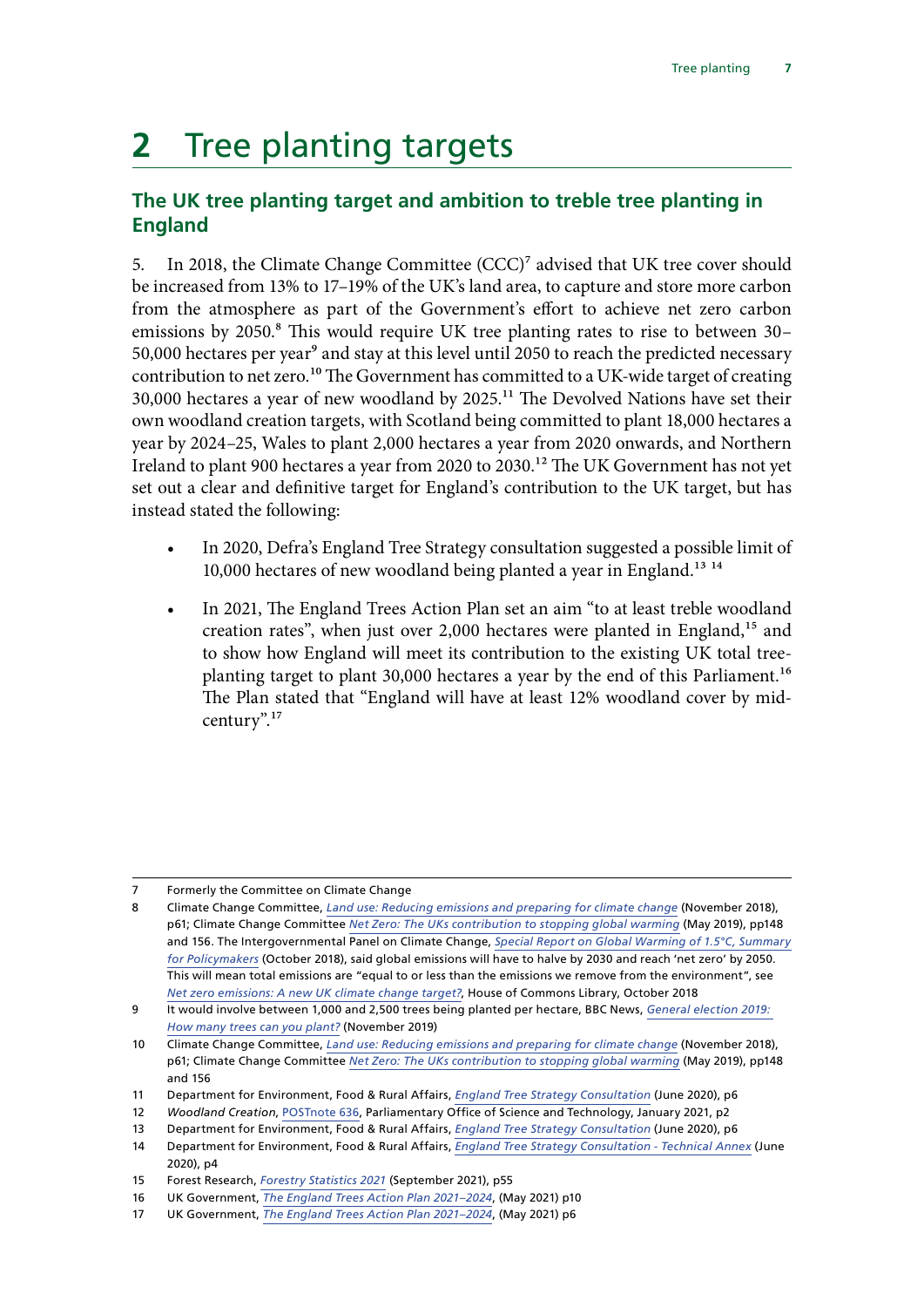- <span id="page-8-0"></span>• The *Net Zero Strategy* which the Government submitted to the UN under the Paris Agreement restated the ambition to treble tree planting in England and to at least maintain this level from 2025 onwards.<sup>18</sup>
- The 2021 Autumn Budget and Spending Review said England would see at least 7,500 hectares a year of new planting by 2025.19

#### *Historic trends and current progress*

6. As Figure 1 shows, during the 1970s and 1980s, annual tree planting in the UK was between 20–30,000 hectares a year but then fell steadily because of concerns about the environmental and landscape impacts of new plantations.<sup>20</sup> By the late 2000s, planting stood at just above 5,000 hectares per year, before recovering in the following decade. By 2020–21, UK planting amounted to around 13,000 hectares and a little over 2,000 hectares in England.<sup>21</sup> Woodland creation is concentrated in Scotland, which has 1.5 million (m)  $(47%)$  of the UK's 3.2m hectares of woodland, compared to 1.3 million hectares  $(41%)$  in England, 0.3 million hectares (9%) in Wales and 0.1 million hectares (3%) in Northern Ireland.<sup>22</sup>



**Figure 1: New tree planting in the UK, 1976–2021** Figure 1.6 New planting in the UK, 1976-2021

Source: Forest Research, [Forestry Statistics 2021](https://www.forestresearch.gov.uk/documents/8205/Complete_FS2021_JvYjBWA.pdf) (September 2021), p55

<sup>18</sup> HM Government, *[Net Zero Strategy: Build Back Greener](https://www.gov.uk/government/publications/net-zero-strategy)*, (October 2020) p168. The strategy was submitted to the United Nations Framework Convention on Climate Change (UNFCCC) as the UK's second Long-Term Low Greenhouse Gas Emission Development Strategy under the Paris Agreement, see United Nations Climate Change, [Communication of long-term strategies](https://unfccc.int/process/the-paris-agreement/long-term-strategies) (accessed 11 January 2022)

<sup>19</sup> HM Treasury, Policy Paper: Autumn Budget and Spending Review 2021 (October 2021)

<sup>20</sup> The Flow Country, *[Restoring the Flows](https://www.theflowcountry.org.uk/flow-facts/flow-fact-4/)*, accessed 2 December 2021

<sup>21</sup> Forest Research, *[Forestry Statistics 2021](https://www.forestresearch.gov.uk/documents/8205/Complete_FS2021_JvYjBWA.pdf)* (September 2021), p55. All four UK nations saw fluctuations between 2019 and 2021; but it is unclear what impact the pandemic might have had.

<sup>22</sup> Forest Research, *Forestry Statistics 2021* (September 2021), p16.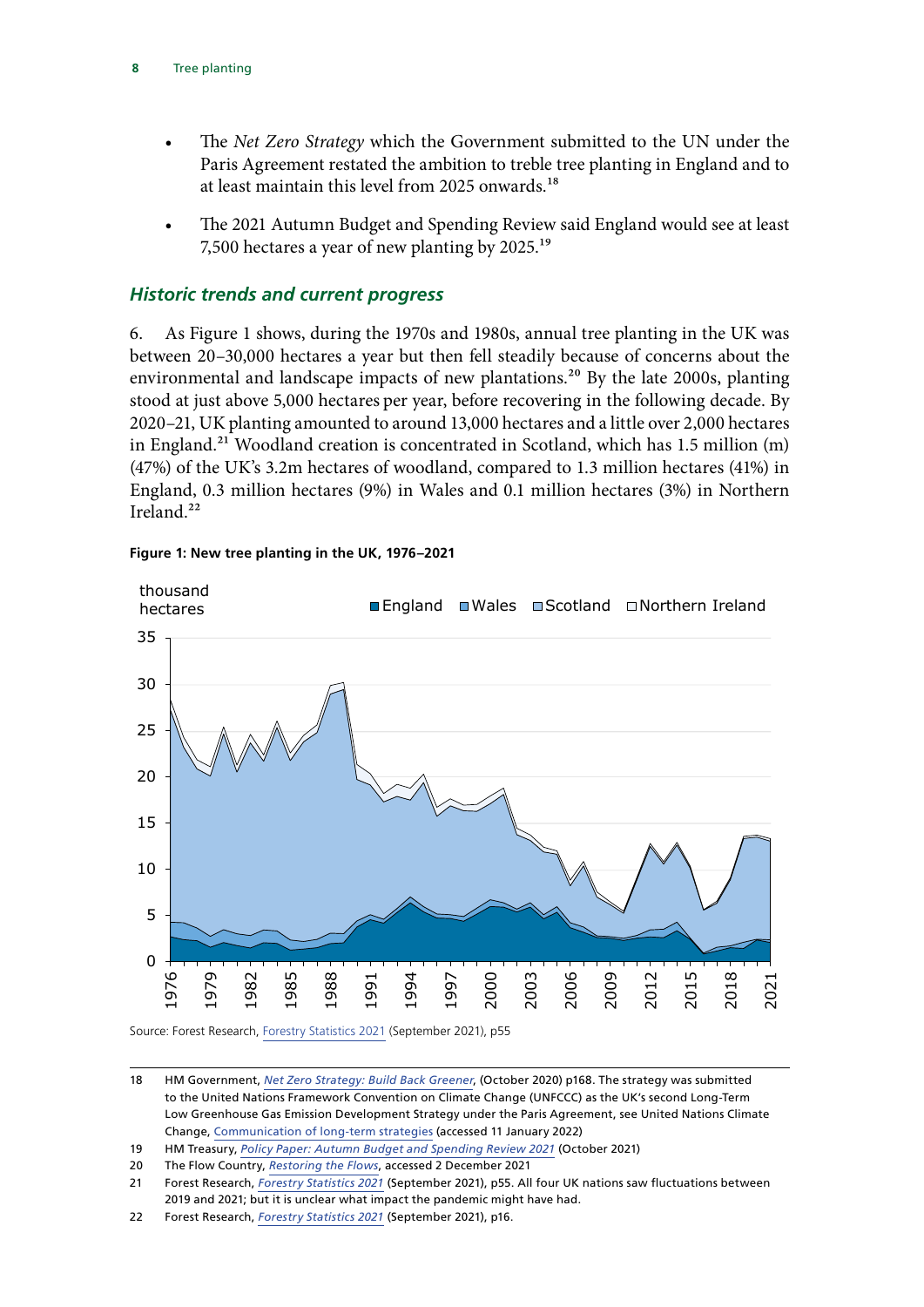<span id="page-9-0"></span>7. Current performance means there will need to be a rapid increase in planting rates to reach the UK target of 30,000 hectares of new woodland being created a year by 2025, and to 'treble' England's planting rate in this Parliament.<sup>23</sup>

#### *Views on the tree planting target*

8. We heard a range of views about the current tree-planting target. Some groups wanted the UK Government to be more ambitious for England's contribution to the UK target. Confor, the commercial forestry body, said England should plant 7,000–8,000 hectares a year by  $2024-5.^{24}$  The National Trust said the tree cover target for England alone should be 30,000 hectares of woodlands a year from 2025 to 2050.<sup>25</sup> Friends of the Earth criticised the lack of an England target and what it saw as the UK Government relying on the Devolved Governments to achieve the overall goal. It wanted a target "to double England's woodland cover", from 10% to 20% by 2050.<sup>26</sup>

9. Others welcomed the target whilst cautioning that the pace of change required to reach it would be challenging. Professor Ian Bateman, Director of the Land, Environment, Economics and Policy Institute at University of Exeter Business School, told us the 30,000 hectares a year target by 2025 was in line with historical maximum planting rates in the 1970s, but "the speed of this transition [was] extremely ambitious."27 Similarly, the Institute of Chartered Foresters (ICF) told us the UK target was "only realistic if there is real change across Government."28 Other organisations questioned whether it was realistic to set a target and ambition without first sorting out key issues including the economic incentives needed to encourage tree planting, the supply of trees and workforce and skills issues, which we will return to in Chapters 3 and 4.<sup>29</sup>

10. Some groups expressed concerns about the Government focusing too much on treeplanting numbers rather than the overall environmental goals that tree-planting was meant to deliver. The National Association of Areas of Outstanding Natural Beauty (AONBs), the UK Environmental Law Association and Forest of Selwood Community Interest Company, all said that woodland creation must be focussed as much on biodiversity and nature recovery as net zero, otherwise natural habitats and protected landscapes could be harmed.<sup>30</sup> The Woodland Trust called for legislation to address the quality and quantity of tree-planting, as just focusing on tree 'numbers' was simplistic. It argued that the target needed to support not just net zero and commercial timber, but the "full range of social, economic and environmental benefits", including nature recovery and the quality of life in towns and cities.31

11. In contrast, the National Farmers' Union (NFU) and the Tenant Farmers Association (TFA) called for a clearer justification for the UK-target and for full consideration to be

<sup>23</sup> Fixed-term Parliaments Act 2011, [Section 1](https://www.legislation.gov.uk/ukpga/2011/14/contents/enacted)

<sup>24</sup> Confor ([TPW0003](https://committees.parliament.uk/writtenevidence/12906/pdf/)) para 1.9

<sup>25</sup> National Trust ([TPW0031](https://committees.parliament.uk/writtenevidence/15666/pdf/)) para 6

<sup>26</sup> Friends of the Earth ([TPW0016\)](https://committees.parliament.uk/writtenevidence/14885/pdf/) paras 13 and 16; Forest Research, *[Forestry Statistics 2021](https://www.forestresearch.gov.uk/documents/8205/Complete_FS2021_JvYjBWA.pdf)* (September 2021), p16

<sup>27</sup> Prof Ian Bateman ([TPW0030](https://committees.parliament.uk/writtenevidence/15632/pdf/)) paras 1–3

<sup>28</sup> Institute of Chartered Foresters ([TPW0036\)](https://committees.parliament.uk/writtenevidence/16089/pdf/) para 5

<sup>29</sup> Royal Horticultural Society ([TPW0040\)](https://committees.parliament.uk/writtenevidence/16122/html/) para 15; The Birmingham Institute of Forest Research ([TPW0045](https://committees.parliament.uk/writtenevidence/17647/pdf/)) para 11; [Qq102–03](https://committees.parliament.uk/oralevidence/2366/html/) [Jen Turner, of the Royal Forestry Society]

<sup>30</sup> National Association of AONBs, and Forest of Bowland AONB [\(TPW0069](https://committees.parliament.uk/writtenevidence/18686/pdf/)) para 3; UK Environmental Law Association ([TPW0055](https://committees.parliament.uk/writtenevidence/18458/pdf/)) paras 1–2; Forest of Selwood Community Interest Company ([TPW0081](https://committees.parliament.uk/writtenevidence/19032/pdf/)) para 9

<sup>31</sup> The Woodland Trust ([TPW0056\)](https://committees.parliament.uk/writtenevidence/18470/pdf/) paras 9, 15 and 24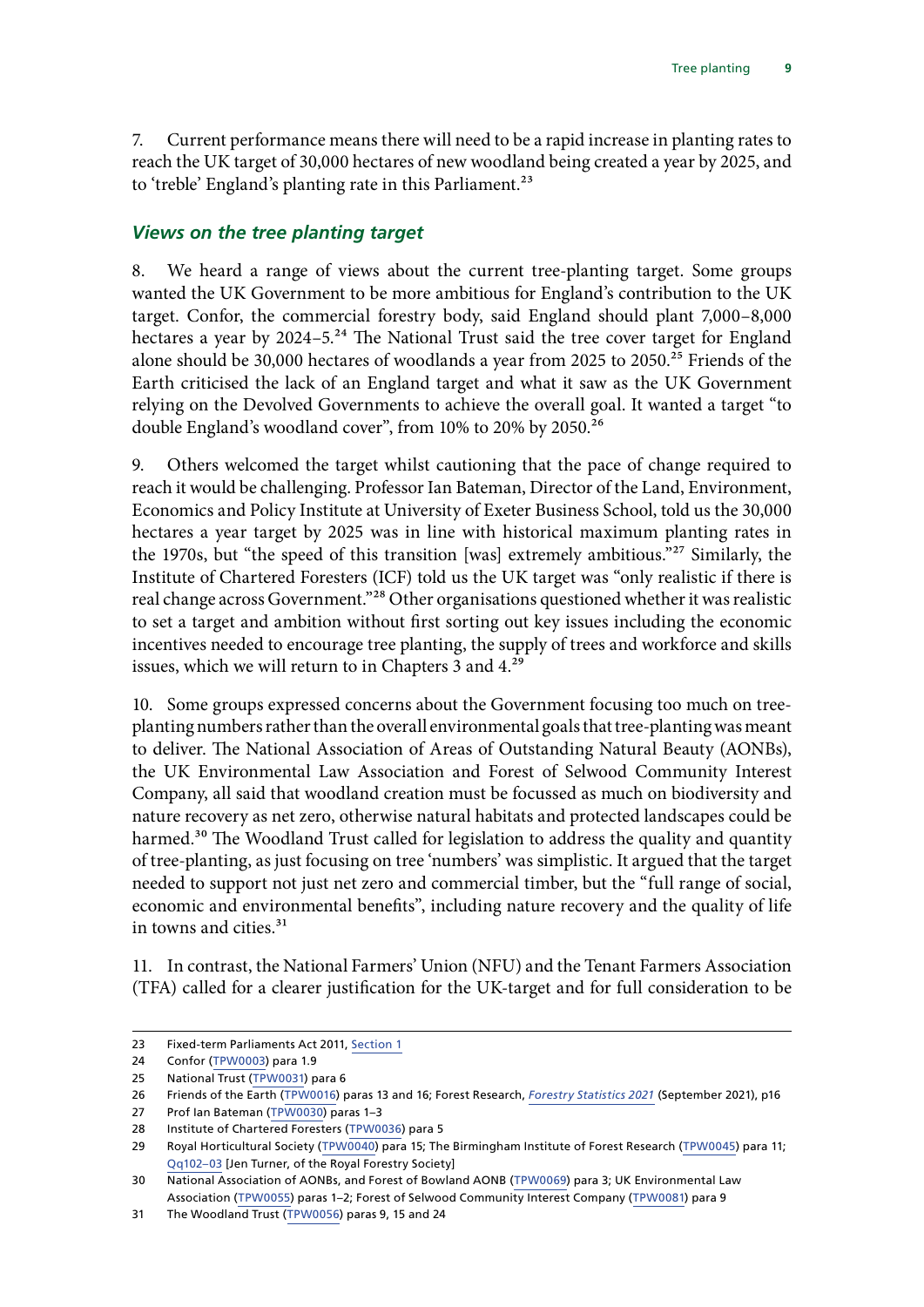<span id="page-10-0"></span>given to the potential trade-offs in land-use.<sup>32</sup> The NFU told us that "taking land out of agricultural production" to plant trees "risks reducing domestic food supply and importing food from oversees to compensate", that might have been produced to "lower environmental standards" than in the UK.<sup>33</sup> George Dunn, CEO of the TFA agreed, adding that imports could have a "higher carbon base" than UK produced food, but which could also lead to tenant farmers losing land and making their businesses "less resilient", so he stressed that we should not "rush headlong into tree planting without considering the implications".<sup>34</sup>

### *A target for England*

12. We heard strong calls, particularly from the sectors that will be relied upon to deliver on tree planting, for the UK Government to set a target for England to give a clear direction on policy. The Country Land & Business Association (CLA) said England needs a tree planting target and effective UK-wide co-ordination to reach the UK target.<sup>35</sup> Responding to the England Trees Action Plan, Confor called for clear milestones to the end of 2024 to keep the Government "on track" as past targets had been missed.<sup>36</sup> The Horticultural Trades Association (HTA), the trade body for the ornamental horticulture sector said the Plan's success depended on "full confidence in the market place", as "a lack of detail and uncertainty" would mean nurseries would not produce new trees, and it called on the Government to "be more definitive" by setting the targets in law.<sup>37</sup> Friends of the Earth stressed that whilst an England target would set "a clear overarching goal", for nurseries, landowners, foresters and civil society to work to, it was also "essential for accountability" to enable civil society and the public to "monitor the government's progress".<sup>38</sup>

13. Lord Goldsmith, the Minister for forestry policy, told us the Government preferred not to "have a year-on-year target" for England as it was "trying new things" and "yearon-year targets" might discourage the Government from experimenting or innovating for fear of missing those targets."39 He said, "the freedom to innovate, but within the context of having to meet the overall UK target", by the end of the Parliament would "deliver the best results."40 The Minister speculated that England's "share" of the UK target (30,000 hectares a year by 2025) was "at least" 7,000 hectares a year and would "hopefully" rise to 10,000 hectares a year.<sup>41</sup> We were told this is "a trajectory" which is expected to rise "steeply" from 2,000 hectares in 2020/21, to 2,500 hectares in 2021/22 and then continue upwards to 7,000 or near to 10,000 hectares by  $2024$ .<sup>42</sup>

<sup>32</sup> [Q185](https://committees.parliament.uk/oralevidence/2719/html) [Tom Bradshaw]; [Q187](https://committees.parliament.uk/oralevidence/2719/html/) [George Dunn]

<sup>33</sup> National Farmers' Union [\(TPW0035](https://committees.parliament.uk/writtenevidence/16081/pdf/)) para 6

<sup>34</sup> [Q188](https://committees.parliament.uk/oralevidence/2719/html) [George Dunn]

<sup>35</sup> CLA [TPW0059](https://committees.parliament.uk/writtenevidence/18544/pdf/) paras 18 and 36

<sup>36</sup> Confor, *[Trees Action Plan must set milestones to increase planting and wood supply](https://www.confor.org.uk/news/latest-news/tree-action-plan-must-set-milestones-to-increase-planting-and-wood-supply/)*, accessed 3 December 2021

<sup>37</sup> The Horticultural Trades Association, *[HTA responds to Defra's England Trees Action Plan](https://hta.org.uk/news-current-issues/news-current/news/defras-trees-action-plan.html)*, accessed 3 December 2021

<sup>38</sup> Friends of the Earth ([TPW0016\)](https://committees.parliament.uk/writtenevidence/14885/pdf/) paras 9–10

<sup>39</sup> [Q239](https://committees.parliament.uk/oralevidence/3074/html/)

<sup>40</sup> [Q239](https://committees.parliament.uk/oralevidence/3074/html/)

<sup>41</sup> [Q239](https://committees.parliament.uk/oralevidence/3074/html/)

<sup>42</sup> [Q246](https://committees.parliament.uk/oralevidence/3074/html/) [Lord Goldsmith]; [Q247](https://committees.parliament.uk/oralevidence/3074/html/) [Edward Barker]; [Q251](https://committees.parliament.uk/oralevidence/3074/html/) [Lord Goldsmith]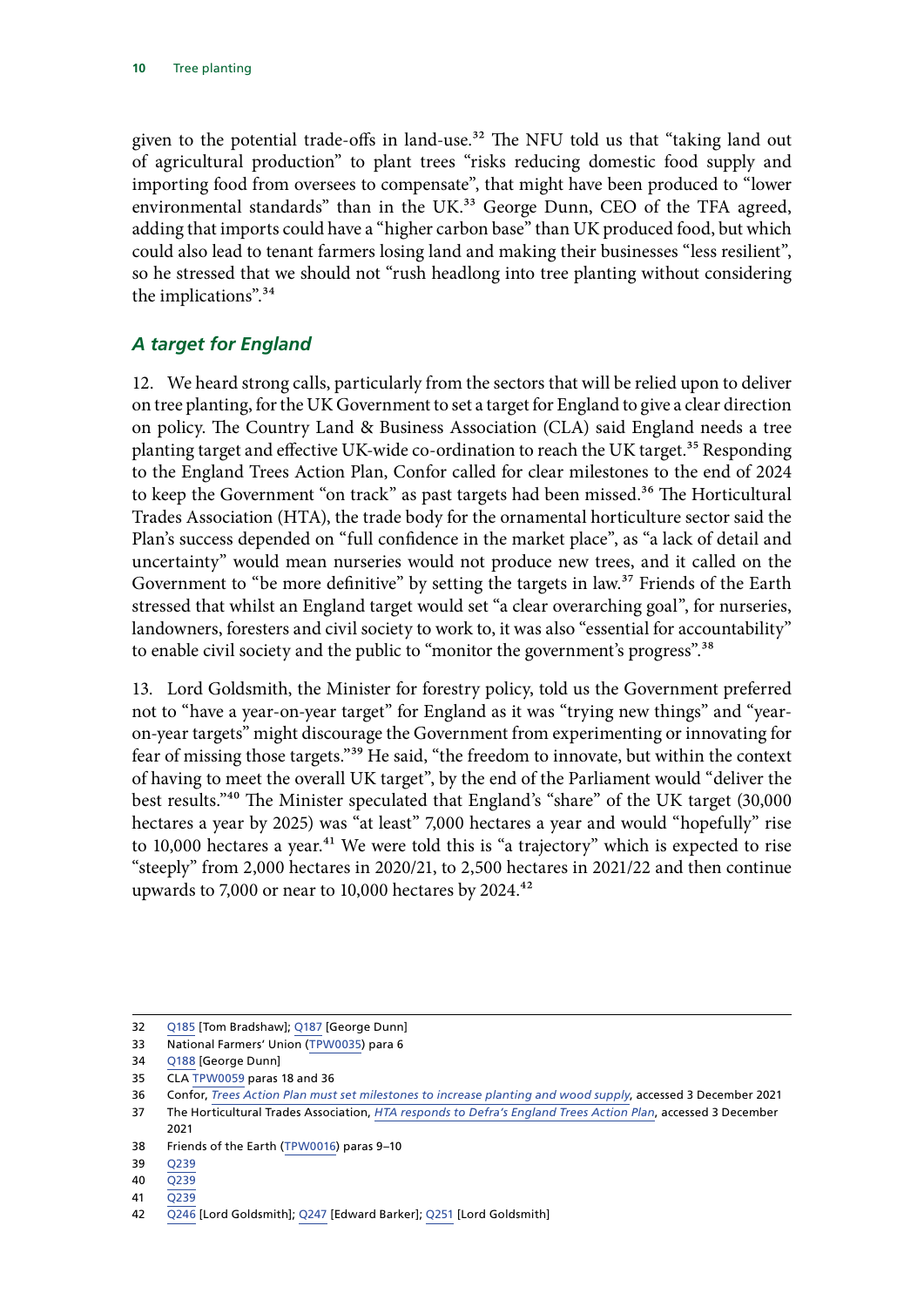<span id="page-11-0"></span>14. **We welcome the UK Government's ambition to plant 30,000 hectares of new woodland a year by 2025 in the UK. However, the Government has not set a clear target for England's contribution, which will likely require England to treble its planting rate by May 2024. Setting annual targets for tree planting in England would provide certainty for the sectors whilst improving transparency and accountability.** *We recommend that, by May 2022, the UK Government should set clear, annual targets for England's contribution to reaching the overall UK goal for planting of 30,000 hectares of trees a year by 2024.*

## **Right tree in the right place**

15. To realise the benefit of tree planting, it is essential that the 'right tree in the right place' principle is followed. Much of the evidence we received highlighted the environmental risks of planting trees in the wrong place. For example, the James Hutton Institute told us that planting on peat soils can release much more carbon than a tree will store in its life.<sup>43</sup> The RSPB is still carrying out 'forest-to-bog' peatland restoration in areas like the Flow Country, in northern Scotland, to reverse the impact of inappropriate planting.<sup>44</sup> Another risk is planting trees on priority habitats which can undermine biodiversity recovery efforts. For example, the Game & Wildlife Conservation Trust raised concerns that a recent increase in planting in Scotland had been at the cost of semi-natural grassland habitats for several bird species of high conservation concern.<sup>45</sup> Also converting farmland to trees can displace food production, potentially leading to higher carbon emissions from food imports produced to lower environmental standards.<sup>46</sup>

16. However Natural England told us that there is a lack of up-to-date and comprehensive mapping that can be used to inform decisions and prevent inappropriate planting,<sup>47</sup> which it identified as a risk to the "right tree in the right place" principle.<sup>48</sup> It referred, as did others, to recent tree planting on priority habitats in Cumbria and the Chilterns, as instances of where a lack of data had led to inappropriate planting.<sup>49</sup> Natural England called for "immediate investment" to ensure datasets are fit for purpose.<sup>50</sup>

#### *Work to improve mapping*

17. The England Trees Action Plan contains the following measures aimed to improve mapping, although no timeline has been set for their delivery:

• Improving the Forestry Commission woodland creation map to better show low-risk areas for woodland creation and including "additional sensitivities" when "new information becomes available".

<sup>43</sup> The James Hutton Institute ([TPW0041\)](https://committees.parliament.uk/writtenevidence/16125/pdf/) paras 11–12

<sup>44</sup> RSPB ([TPW0064](https://committees.parliament.uk/writtenevidence/18581/pdf/)) para 9 and 15; RSPB, *[From conifer plantation to blanket bog: Peatland restoration in the Flow](https://www.rspb.org.uk/our-work/conservation/projects/from-conifer-plantation-to-blanket-bog-peatland-restoration-in-the-flow-country/)  [Country](https://www.rspb.org.uk/our-work/conservation/projects/from-conifer-plantation-to-blanket-bog-peatland-restoration-in-the-flow-country/)* (accessed 8 December 2021)

<sup>45</sup> The Game & Wildlife Conservation Trust [\(TPW0047](https://committees.parliament.uk/writtenevidence/18324/pdf/)) para 3

<sup>46</sup> National Farmers' Union [\(TPW0035](https://committees.parliament.uk/writtenevidence/16081/pdf/))

<sup>47</sup> Natural England ([TPW0024](https://committees.parliament.uk/writtenevidence/15475/pdf/)) para 10

<sup>48</sup> Natural England ([TPW0024](https://committees.parliament.uk/writtenevidence/15475/pdf/)) para 10

<sup>49</sup> Natural England ([TPW0024](https://committees.parliament.uk/writtenevidence/15475/pdf/)) para 10; UK Environmental Law Association ([TPW0055\)](https://committees.parliament.uk/writtenevidence/18458/pdf/) para 16; Ancient Tree Forum ([TPW0066\)](https://committees.parliament.uk/writtenevidence/18680/pdf/) para 26; *[Lake District peatland tree planting branded 'heartbreaking'](https://www.bbc.co.uk/news/uk-england-cumbria-54971229)*, BBC News, 17 December 2020; HM Government Blog: Defra in the media, [Channel 4 on planting on peat bogs](https://deframedia.blog.gov.uk/2020/12/09/channel-4-on-planting-on-peat-bogs/), 9 December 2020

<sup>50</sup> Natural England ([TPW0024](https://committees.parliament.uk/writtenevidence/15475/pdf/)) para 1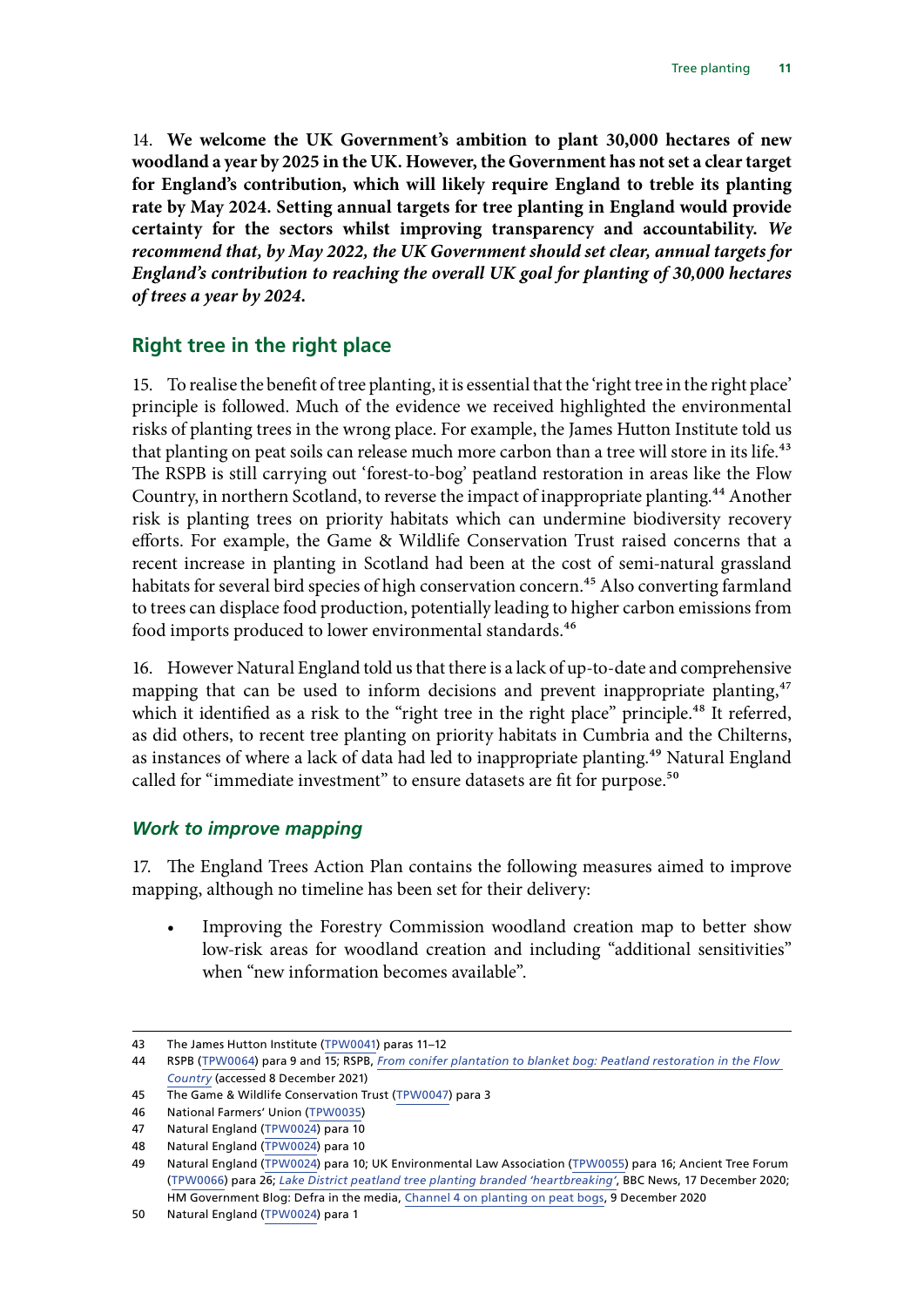- Developing new mapping and spatial datasets to give land managers "more clarity" about "site sensitivities and opportunities for woodland establishment and management", and
- Developing the evidence base on how and where to expand woodland and what tree species to plant.<sup>51</sup>

18. Joint evidence from Defra and the Forestry Commission also highlighted the role of new local authority-led Local Nature Recovery Strategies (LNRS), which are being introduced across England under the Environment Act, to identify "opportunities and priorities" to enhance biodiversity and support climate change mitigation or adaptation.<sup>52</sup> These strategies are intended to help developers and planning authorities "avoid the most valuable existing habitat and focus habitat creation or improvement where it will achieve the best outcomes."53 The Act also requires the Environment Secretary to publish a national habitat map for England to assist local authorities to develop their LNRS, identifying 'offlimits' national conservation sites or areas very important for biodiversity which must be avoided, and they must inform any authority of relevant local sites in their area.<sup>54</sup>

19. The UK Environmental Law Association told us that the Government must ensure that a consistent approach is taken to mapping to enable proper join-up between the Government's tree planting, nature and peatland strategies.<sup>55</sup> It also said this mapping work should provide the basis for "a politically clear level of ambition" from the Government which it can translate into "deliverable policy"; but it stressed that unless the Government sets out a "coherent narrative" about which areas are inappropriate for tree planting, there would not be a clear "blueprint" for the delivery of local biodiversity priorities under the LNRS.<sup>56</sup>

20. We asked Natural England and the Forestry Commission how they are going to address gaps in data and if their work would be completed in time to support delivery of the ambition to treble planting by 2024. They told us they were improving the quality, accuracy and accessibility of national data, and had provided survey briefs to enable landowners and managers to conduct proper surveys of habitats or birds. However, they did not have specific completion dates for improving their data.<sup>57</sup>

21. Defra's written evidence stated that the Forestry Commission and Natural England's work to address gaps in data and mapping was "and ongoing ongoing process of making the best available data more accessible" and adding new data as it becomes available.<sup>58</sup> It also said the Commission's 'Low Risk Land Map for Woodland Creation' had been used to identify 3.2 million hectares of "low-risk land" so far, and further updates would exclude "all peaty soils and priority areas for upland breeding wader populations".59

<sup>51</sup> UK Government, *[The England Trees Action Plan 2021–2024](https://assets.publishing.service.gov.uk/government/uploads/system/uploads/attachment_data/file/987061/england-trees-action-plan.pdf)*, (May 2021) p16 and 35

<sup>52</sup> Department for Environment, Food and Rural Affairs and the Forestry Commission ([TPW0050\)](https://committees.parliament.uk/writtenevidence/18397/pdf/) paras 24 and 82; Environment Act 2021, [Section 104;](https://www.legislation.gov.uk/ukpga/2021/30/contents/enacted) Department for Environment, Food and Rural Affairs, *[Policy paper,](https://www.gov.uk/government/publications/environment-bill-2020/10-march-2020-nature-and-conservation-covenants-parts-6-and-7)  [September 2021: Nature and conservation covenants \(parts 6 and 7\)](https://www.gov.uk/government/publications/environment-bill-2020/10-march-2020-nature-and-conservation-covenants-parts-6-and-7)* (accessed 8 December 2021)

<sup>53</sup> Department for Environment, Food and Rural Affairs and the Forestry Commission ([TPW0050\)](https://committees.parliament.uk/writtenevidence/18397/pdf/) paras 24 and 82; Environment Act 2021, [Section 104;](https://www.legislation.gov.uk/ukpga/2021/30/contents/enacted) Department for Environment, Food and Rural Affairs, *[Policy paper,](https://www.gov.uk/government/publications/environment-bill-2020/10-march-2020-nature-and-conservation-covenants-parts-6-and-7)  [September 2021: Nature and conservation covenants \(parts 6 and 7\)](https://www.gov.uk/government/publications/environment-bill-2020/10-march-2020-nature-and-conservation-covenants-parts-6-and-7)* (accessed 8 December 2021)

<sup>54</sup> Environment Act 2021, [Section 107](https://www.legislation.gov.uk/ukpga/2021/30/part/6/crossheading/local-nature-recovery-strategies/enacted)

<sup>55</sup> UK Environmental Law Association ([TPW0055\)](https://committees.parliament.uk/writtenevidence/18458/pdf/) para 3

<sup>56</sup> UK Environmental Law Association ([TPW0055\)](https://committees.parliament.uk/writtenevidence/18458/pdf/) para 3

<sup>57</sup> [Q233](https://committees.parliament.uk/oralevidence/2719/html/) [Tony Juniper and Alan Law]; [Q234](https://committees.parliament.uk/oralevidence/2719/html/) [Steph Rhodes]

<sup>58</sup> Department for Environment, Food and Rural Affairs [[TPW0093](https://committees.parliament.uk/writtenevidence/41426/default/)] para 1.2

<sup>59</sup> Department for Environment, Food and Rural Affairs [[TPW0093](https://committees.parliament.uk/writtenevidence/41426/default/)] para 1.3–4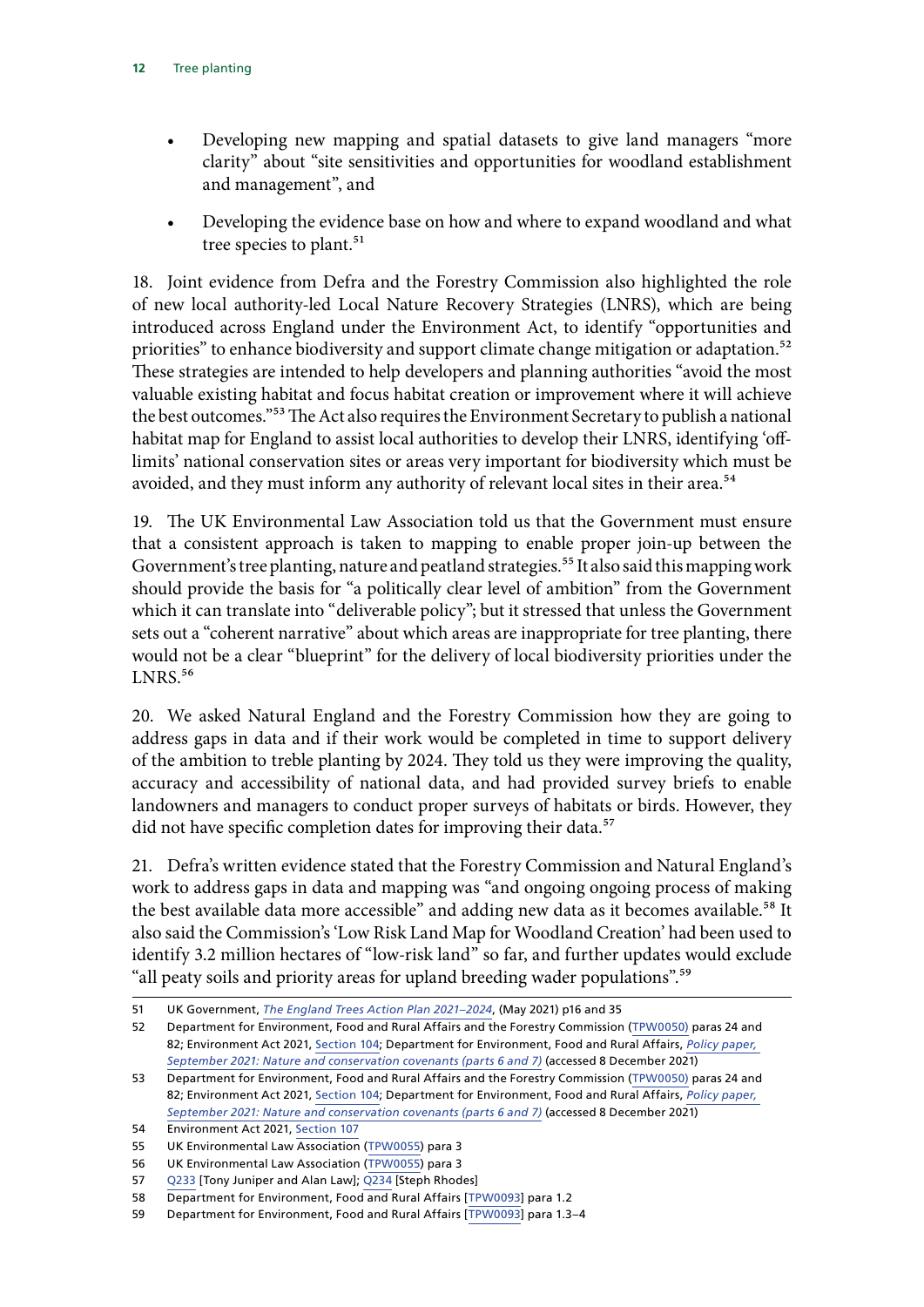22. We raised with Defra whether the Forestry Commission and Natural England would have "adequate mapping tools" in time to support the Government's tree planning goals. Edward Barker, Defra Director for Natural Environment, for Trees and Landscapes told us that both organisations had "not said" that it was not possible to meet the Government's trajectory for tree planting–for this year at least - because of gaps in data and mapping.<sup>60</sup> Mr Barker also said he was hopeful that work on the national habitat map and LNRS would be completed in time to support delivery of the UK tree planting target.<sup>61</sup> The Minister acknowledged though, that in future there will be a "grey area where whether or not land can be planted is less straightforward."62

23. **The Government's planting ambition will fail to achieve its net zero, nature recovery and biodiversity goals unless it is able to deliver the principle of planting the 'right tree in the right place'. This requires adequate mapping data available being available to inform planting decisions. Currently there is no clear delivery date to work by the Forestry Commission and Natural England to fill gaps in their data, or for the work on the new national habitat map and Local Nature Recovery Areas (LNRS).** *We recommend that, by May 2022, Defra, the Forestry Commission and Natural England set out a plan for completing the data mapping work needed to allow it to ensure trees are not planted in locations where they will damage the environment.*

24. **However additional mapping information will not, in itself, help local authorities manage the potential trade-offs between tree planting, creating and conserving other habitats and the needs of farmers and food production when developing Local Nature Recovery Strategies.** *We therefore recommend that the Government produces more comprehensive guidance for local authorities to help them manage and make decisions about competing priorities for land use when creating their Local Nature Recovery Strategies.*

<sup>60</sup> [Q261](https://committees.parliament.uk/oralevidence/3074/html/) [Edward Barker]

<sup>61</sup> [Q265](https://committees.parliament.uk/oralevidence/3074/html/) [Edward Barker]

<sup>62</sup> [Q262](https://committees.parliament.uk/oralevidence/3074/html/) [Lord Goldsmith]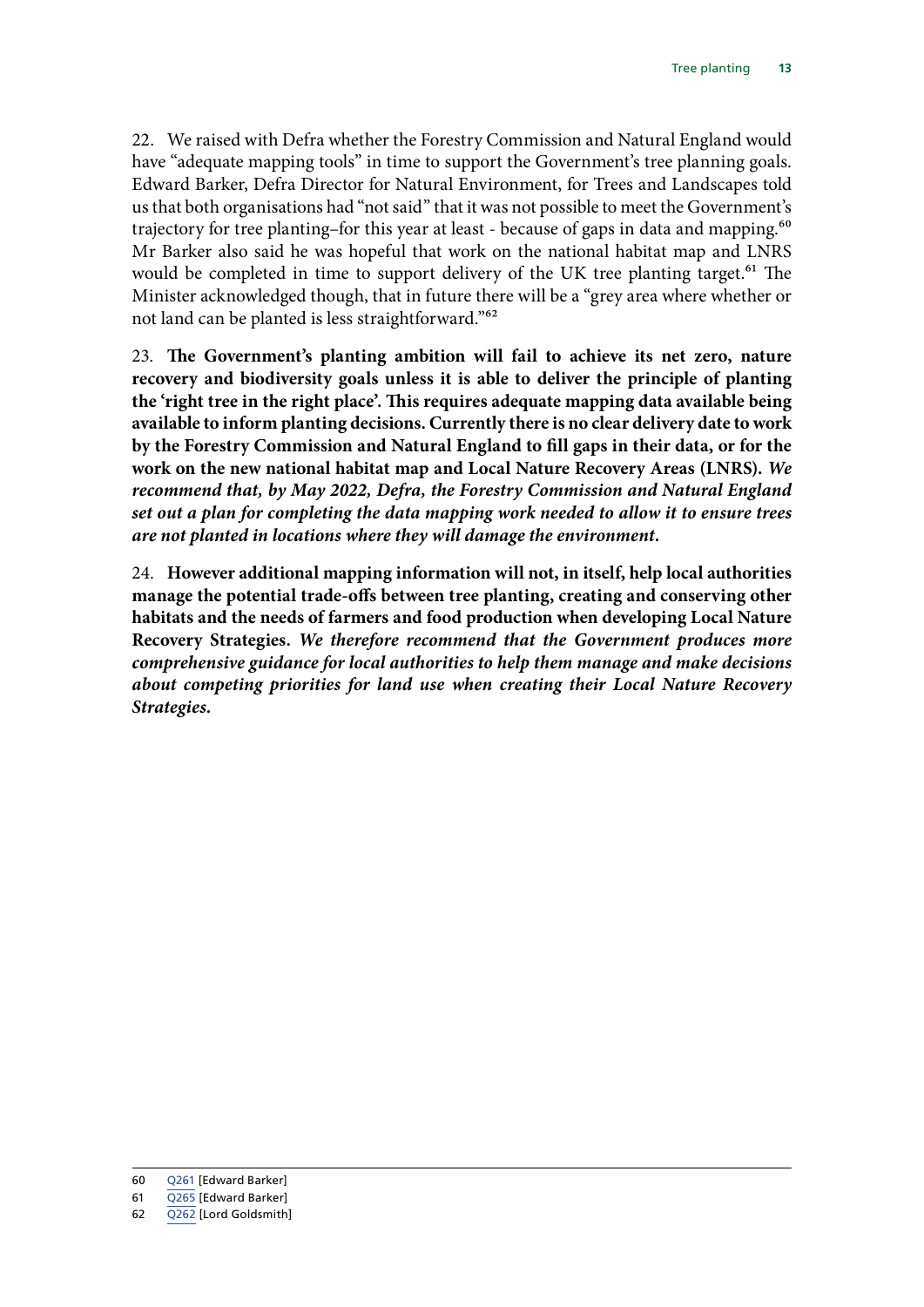# <span id="page-14-0"></span>**3** Incentivising tree planting

25. In this chapter we look at the incentives that the Government should use to ensure the economic viability of woodland planting and management and to sustain it at the scale require to meet tree-planting targets. It also looks at other measures to increase commercial incentives to grow trees such as promoting domestic timber production and consumption.

## **Incentives to plant trees and woodland**

26. Many respondents said that low subsidies for tree planting compared to farming have been a key barrier to dedicating land to growing woodland. Professor Ian Bateman, University of Exeter Business School, told us that past tree planting targets were missed because "grant aided forestry cannot compete with subsidised agriculture for land" in the UK.<sup>63</sup>

27. The funding landscape for farming and land management in England is changing, which could present an opportunity to change the subsidies for tree planting. The key changes are summarised below:

- **Basic Payments, the fixed payments for owning agricultural land, made under the EU Common Agricultural Policy will be phased out by 2027**.64
- **They are being replaced by the Government's new Environmental Land Management (ELM) schemes** which will pay farmers and land managers to deliver public good such as carbon storage, flood prevention, better biodiversity, and improved water, soil, and air quality.<sup>65</sup> Natural England have argued that this change may make converting farmland to woodland more attractive.<sup>66</sup>
- **In June 2021, The England Trees Action Plan launched the England Woodland Creation Offer (EWCO) as a "precursor" to ELM**. This provides grant funding for a range of woodland creation, with higher payments for woodlands providing public goods, and a single application process for planting and maintenance payments.<sup>67</sup>
- **After 2024, existing tree planting schemes will be rolled into the Government's ELM schemes**. The Sustainable Farming Incentive (SFI), Local Nature Recovery and Landscape Recovery schemes will become the "main delivery mechanism" for publicly funded woodland creation and management.<sup>68</sup>

<sup>63</sup> Prof Ian Bateman ([TPW0030](https://committees.parliament.uk/writtenevidence/15632/pdf/)) paras 8–9

<sup>64</sup> Basic Payments will be progressively reduced between 2021 and 2027, but only those until 2024 have so far been announced. The Rural Payments Agency has said the money saved by this reduction "will be invested back into new schemes to support farming and the countryside, such as the Sustainable Farming Incentive and the Farming Investment Fund," *[Basic Payment Scheme \(BPS\) 2021](https://www.gov.uk/government/collections/bps-2021)* (August 2020).

<sup>65</sup> Department for Environment, Food and Rural Affairs and Rural Payments Agency, *[Guidance: Environmental](https://www.gov.uk/government/publications/environmental-land-management-schemes-overview/environmental-land-management-scheme-overview)  [Land Management schemes: overview](https://www.gov.uk/government/publications/environmental-land-management-schemes-overview/environmental-land-management-scheme-overview)* (accessed 20 December 2021); UK Government, *[The England Trees Action](https://assets.publishing.service.gov.uk/government/uploads/system/uploads/attachment_data/file/987061/england-trees-action-plan.pdf)  [Plan 2021–2024](https://assets.publishing.service.gov.uk/government/uploads/system/uploads/attachment_data/file/987061/england-trees-action-plan.pdf)*, (May 2021) p11

<sup>66</sup> Natural England ([TPW0024](https://committees.parliament.uk/writtenevidence/15475/pdf/)) para 13

<sup>67</sup> UK Government, *[The England Trees Action Plan 2021–2024](https://assets.publishing.service.gov.uk/government/uploads/system/uploads/attachment_data/file/987061/england-trees-action-plan.pdf)*, (May 2021) pp10–12; Forestry Commission *[Guidance:](https://www.gov.uk/guidance/england-woodland-creation-offer)  [England Woodland Creation Offer](https://www.gov.uk/guidance/england-woodland-creation-offer)* (accessed 20 December 2021)

<sup>68</sup> UK Government, *[The England Trees Action Plan 2021–2024](https://assets.publishing.service.gov.uk/government/uploads/system/uploads/attachment_data/file/987061/england-trees-action-plan.pdf)*, (May 2021) p12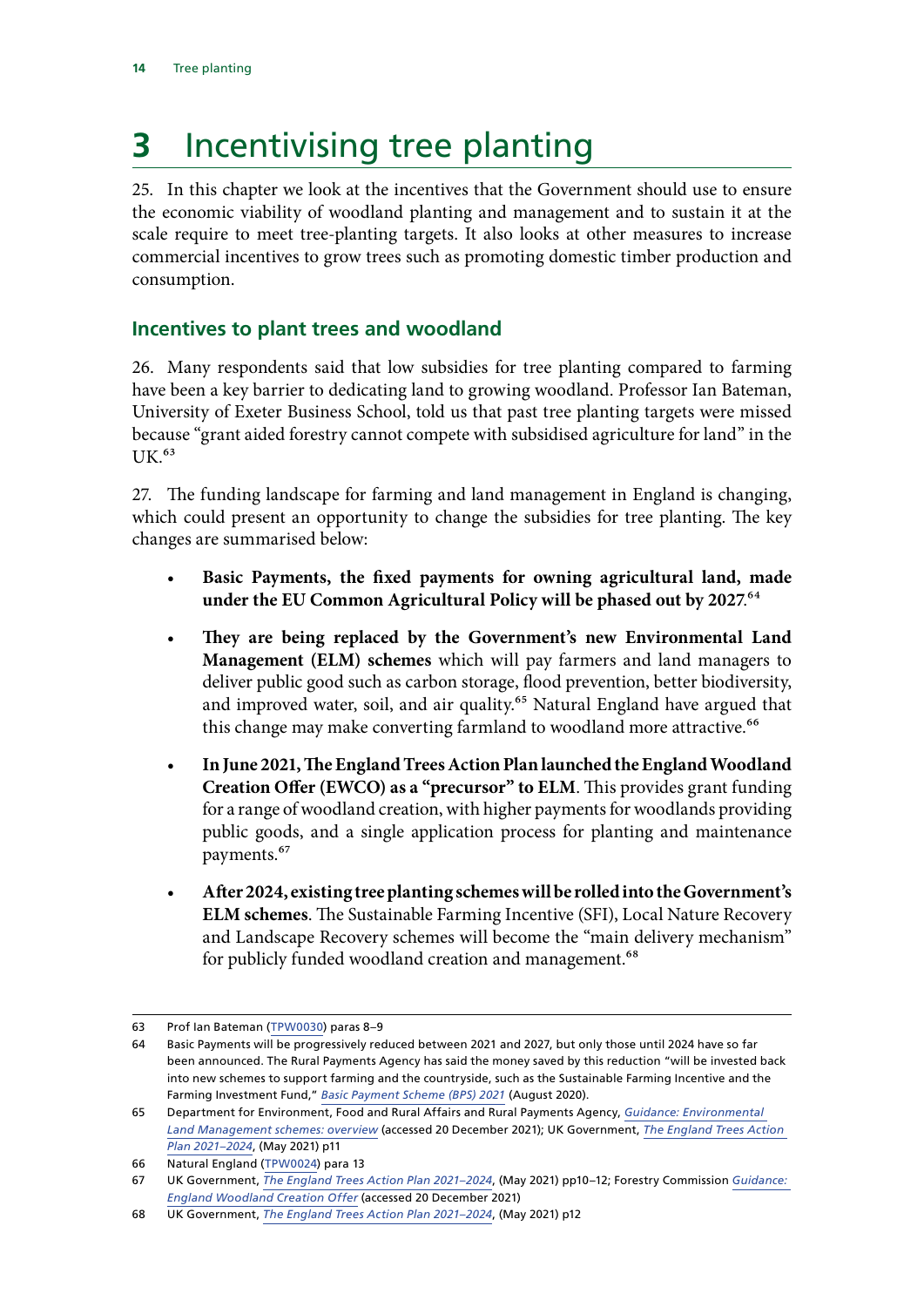- **The pilot phase of the SFI includes a farm woodland "standard" pilot** which makes annual payments of £49 per hectare of woodland, but only involves a small number of land managers. Information about the details of the SFI, and other schemes that will form part of ELM, is limited.<sup>69</sup>
- **The England Trees Action Plan said the EWCO will "ensure a smooth transition"** between schemes. It aims to ensure that participants that are creating new woodland now "will not be unfairly disadvantaged" when new schemes go live, with payments being higher in this Parliament to encourage more planting as soon as possible.70

28. Witnesses told us that EWCO, and the ELM scheme that replaces it, must provide a viable economic model so that farmers and landowners can see it is "commercially attractive" for them to start planting woodland.<sup>71</sup> The Country Land and Business Association (CLA) told us that incentives will have to counteract both the income being lost with the withdrawal of Basic Payments and any perceived loss in value from a change in land-use to tree planting, if they are to tempt enough landowners away from "more profitable land uses".<sup>72</sup> The NFU told us the incentives must "reflect a fair price" to fully compensate for the long-term responsibility of planting trees to deliver public goods. They also called on the Government to prioritise voluntary opportunities for farmers, that offer "a diversified business decision with a clear financial benefit".73 Professor Bateman expressed this more bluntly, when he told us that, "landowners and farmers rely upon the income from their land to survive. With many farms already strapped for cash, forestry will have to pay its way if we are to deliver its potential contribution to net zero."<sup>74</sup> He continued that "if the financial returns to woodland were to change then […] there is no reason to suspect that the land sector would not deliver the woodland we need." He said research he had led at Exeter University involving nearly 2,000 farms showed "[an] enthusiasm for engaging in farm forestry if only the financial conditions were right."<sup>75</sup>

29. The EWCO has received a broadly positive reaction from stakeholders,<sup>76</sup> being seen as more generous than previously available incentives for woodland creation.<sup>77</sup> It will cover capital costs up to £8,500 per hectare for tree planting, with extra payments if the planting provides additional benefits. These extra payments could result in over £10,000 being paid for every hectare that is planted.78 This compares favourably to the main subsidy for tree planting under the Countryside Stewardship scheme, which was capped at £6,800 per hectare for 2021.79

<sup>69</sup> Department for Environment, Food and Rural Affairs, Rural Payments Agency and Forestry Commission, [Guidance: Farm woodland standard of the Sustainable Farming Incentive pilot](https://www.gov.uk/guidance/farm-woodland-standard) (accessed 20 December 2021)

<sup>70</sup> UK Government, *[The England Trees Action Plan 2021–2024](https://assets.publishing.service.gov.uk/government/uploads/system/uploads/attachment_data/file/987061/england-trees-action-plan.pdf)*, (May 2021) p12

<sup>71</sup> Institute of Chartered Foresters ([TPW0036\)](https://committees.parliament.uk/writtenevidence/16089/pdf/) para 14

<sup>72</sup> CLA ([TPW0059\)](https://committees.parliament.uk/writtenevidence/18544/pdf/) para 24

<sup>73</sup> The National Farmers' Union ([TPW0035](https://committees.parliament.uk/writtenevidence/16081/pdf/)) paras 3 and 18

<sup>74</sup> Prof Ian Bateman ([TPW0030](https://committees.parliament.uk/writtenevidence/15632/pdf/)) para 10

<sup>75</sup> Prof Ian Bateman ([TPW0030](https://committees.parliament.uk/writtenevidence/15632/pdf/)) para 10

<sup>76</sup> [Q66](https://committees.parliament.uk/oralevidence/2366/pdf/); [Caroline Ayre]; [Q103](https://committees.parliament.uk/oralevidence/2366/html/) [Shireen Chambers]; [Q195](https://committees.parliament.uk/oralevidence/2717/html/) [Tom Bradshaw]; [Q192](https://committees.parliament.uk/oralevidence/2717/html/) [Judicaelle Hammond, George Dunn]

<sup>77</sup> [Q192](https://committees.parliament.uk/oralevidence/2717/html/) [Judicaelle Hammond, George Dunn]; [Q195](https://committees.parliament.uk/oralevidence/2717/html/) [Tom Bradshaw]

<sup>78</sup> Forestry Commission, *[Guidance: England Woodland Creation Offer](https://www.gov.uk/guidance/england-woodland-creation-offer)* (accessed 31 January 2022). Additional payments are available for: nature recovery, up to £2,800 per ha; flood risk, £500 per ha; water quality, £400 per ha; for woodlands along riverbanks that improve water habitat, £1,600 per ha; for creating woodlands close to where people live, up to £500 per ha; and recreational access, up to £2,200 per ha.

<sup>79</sup> Rural Payments Agency, *[Countryside Stewardship: Woodland Creation and Maintenance grant manual \(from 9](https://www.gov.uk/guidance/countryside-stewardship-woodland-creation-and-maintenance-grant-manual-from-9-february-2021/5-how-it-works)  [February 2021\)](https://www.gov.uk/guidance/countryside-stewardship-woodland-creation-and-maintenance-grant-manual-from-9-february-2021/5-how-it-works)* (accessed 31 January 2022).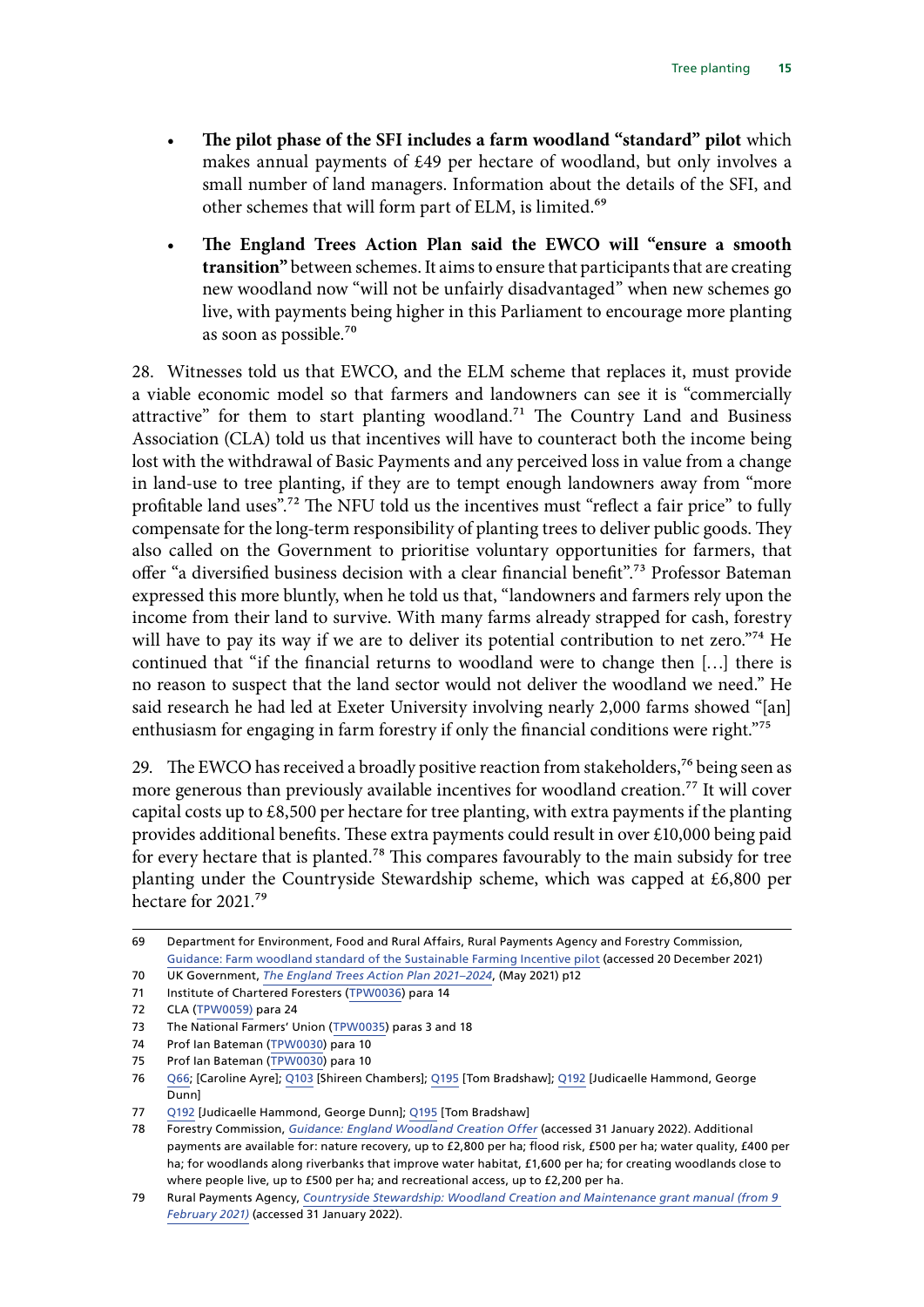30. However, the EWCO is only a temporary scheme,<sup>80</sup> and we heard concerns about how the EWCO and ELM will fit together.<sup>81</sup> The CLA told us that the process of developing the ELM scheme was "frustratingly slow" and that without more reliable detail on how woodland fits in to ELM, the planting targets would "get off to a slow start."82 The CLA's Director of Policy & Advice, Judicaelle Hammond, told us this "lack of clarity" made it very difficult for businesses to plan given their seven to 10-year planning horizons.<sup>83</sup> Shireen Chambers of the Institute of Chartered Foresters (ICF) told us she could not yet see how ELM would "link to nature recovery, biodiversity net gain and countryside stewardship".<sup>84</sup> George Dunn, Tenant Farmers Association (TFA), said the TFA's discussions with Defra gave the impression that EWCO had been "created in its own silo".<sup>85</sup> Caroline Ayre, Confor, was more positive, saying that whilst the development ELM was "a long, convoluted process" she was encourage that EWCO was "dipping its toe" into paying for public goods, and hope that this approach would "segue nicely" into ELM.<sup>86</sup>

31. We have previously considered the impact the uncertainty about ELM is having on farmers in its recent report on ELM and the agricultural transition.<sup>87</sup> We heard these concerns again during this inquiry, with the NFU's Tom Bradshaw telling us: "It is all well and good having the woodland creation offer in one place" but there's a need for a "clear, coherent vision of where they are heading" to allow farmers to evaluate the different options available to them.<sup>88</sup> George Dunn of the TFA explained that the end of CAP basic payments would result in tenant farmers seeking out other economic opportunities,<sup>89</sup> but noted there were specific barriers to participation in tree planting schemes.<sup>90</sup> These are discussed further in Chapter 4.

32. Steph Rhodes, the Forestry Commission's Delivery Director for the England Tree Planting Programme, told us the EWCO would create a "good incentive for farmers", and that the Commission had spent a lot of time using economic modelling to try and "pitch the offer right".<sup>91</sup> We asked Lord Goldsmith how the Government was addressing concerns about ELM's slow development and lack of clarity, and its potential implication for the Government's tree planting ambition. The Minister told us they had written many times to "reassure" landowners that they would not be worse off if they commit to a current incentive and then discover that ELM is more generous; they therefore do not need to wait for ELM schemes to begin before making a decision.<sup>92</sup> When we pressed him on how a land manager could make decisions about what land to allocate to tree planting without knowing how ELM will work,<sup>93</sup> the Minister accepted that, "until there is absolute clarity about ELM and what is going to be paid for […] that uncertainty will always be there"<sup>94</sup> but he hoped the Government's assurances had addressed at least some

- 80 [Q192](https://committees.parliament.uk/oralevidence/2717/html/) [Judicaelle Hammond, George Dunn]; [Q195](https://committees.parliament.uk/oralevidence/2717/html/) [Tom Bradshaw]
- 81 [Q194](https://committees.parliament.uk/oralevidence/2717/html/) [Tom Bradshaw, George Dunn, Judicaelle Hammond]

- 83 [Q194](https://committees.parliament.uk/oralevidence/2717/html/) [Judicaelle Hammond]
- 84 [Q103](https://committees.parliament.uk/oralevidence/2366/html/) [Shireen Chambers]
- 85 [Q194](https://committees.parliament.uk/oralevidence/2717/html/) [George Dunn]
- 86 [Q73–75](https://committees.parliament.uk/oralevidence/2366/html/)

- 88 O196 [Tom Bradshaw]
- 89 [Q202](https://committees.parliament.uk/oralevidence/2719/html/)
- 90 Tenant Farmers Association [\(TPW0025](https://committees.parliament.uk/writtenevidence/15485/pdf/)) paras 2.1–3 and 3.1
- 91 [Q221](https://committees.parliament.uk/oralevidence/2717/html/) [Steph Rhodes]
- 92 [Q269](https://committees.parliament.uk/oralevidence/3074/pdf/) [Lord Goldsmith]
- 93 [Q275](https://committees.parliament.uk/oralevidence/3074/pdf/) [Robbie Moore]
- 94 [Q275](https://committees.parliament.uk/oralevidence/3074/pdf/) [Lord Goldsmith]

<sup>82</sup> CLA ([TPW0059\)](https://committees.parliament.uk/writtenevidence/18544/pdf/) para 11 and 23

<sup>87</sup> Environment Food and Rural Affairs Committee, [Environmental Land Management and the agricultural](https://committees.parliament.uk/work/886/environmental-land-management-and-the-agricultural-transition/publications/)  [transition](https://committees.parliament.uk/work/886/environmental-land-management-and-the-agricultural-transition/publications/), Second Report of the Session 2021–21, HC 78.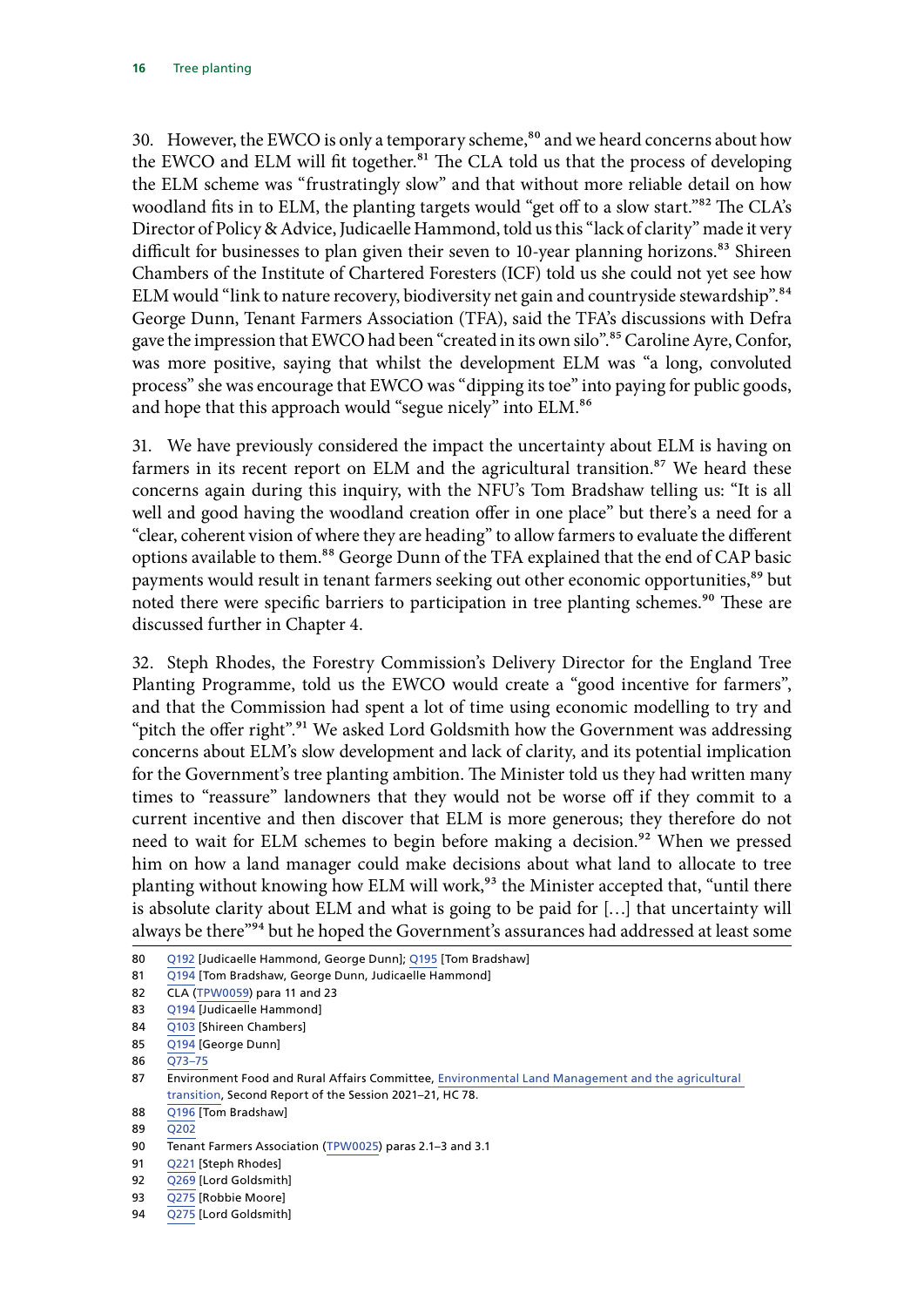<span id="page-17-0"></span>of that uncertainty. He also said feedback from land managers and agents for landowners suggested that Defra's engagement had removed "some of the jitters that some landowners have."<sup>95</sup> Defra's written evidence highlighted the publication of more information about the Sustainable Farming Incentive (SFI) in November 2021, how it would work in 2022 and future years; the Local Nature Recovery pilot in 2022 and roll out from 2023; and launch of at least ten Landscape Recovery pilot projects between 2022 and 2024.<sup>96</sup>

33. When asked about a perception of "siloed" policy development, the Minister said this was "unavoidable",<sup>97</sup> stressing it would be ideal if ELM was fully worked out; but they did not "have that luxury" and that given the "climate and biodiversity emergency and we have to start doing stuff now".<sup>98</sup> However, according to Defra Director Edward Barker and Steph Rhodes, of the Forestry Commission, there had been very close work between their teams working to ensure join-up in how the schemes will operate.<sup>99</sup>

34. **The financial incentives the Government is providing must make it economically viable to plant trees. The overall direction of travel is laudable, and the interim English Woodland Creation Offer (EWCO) provides better incentives than previous schemes. However, getting to net zero may be held up by a lack of progress and clarity on the Government's Environmental Land Management (ELM) schemes, and how the EWCO and ELM schemes will fit together.** *We recommend that Defra and the Forestry Commission urgently prioritise the publication of a clear and detailed timeline for the*  introduction of the ELM schemes, including how the EWCO and ELM schemes will fit *together, by May 2022. It is essential that Defra does this promptly give farmers and others the certainty they need to kickstart planting. By September 2022, Defra should also publish and invite comments on its modelling that underpins the new incentives regime for tree planting.*

#### **Incentives to manage woodlands**

35. Even if the Government's most ambitious projections for tree planting are realised, the volume of existing woodland is likely to be much greater than the amount of new woodland that is created for a significant time into the future.<sup>100</sup> Existing woodland has a key role to play in storing carbon from the atmosphere, contributing towards net zero, and supporting nature recovery and biodiversity.<sup>101</sup> Actively managing existing woodland by removing deadwood and thinning out trees increases how much carbon is absorbed and enhances their quality as a habitat.<sup>102</sup> Low intensity management can also help "young and better quality trees to thrive, thereby aiding the sequestration of more carbon, while allowing light in can increase biodiversity.<sup>103</sup> However the CCC told us that currently

<sup>95</sup> [Q275](https://committees.parliament.uk/oralevidence/3074/pdf/) [Lord Goldsmith]

<sup>96</sup> Department for Environment, Food and Rural Affairs ([TPW0093\)](https://committees.parliament.uk/writtenevidence/41426/default/) para 2.2; Department for Environment, Food and Rural Affairs, *[Policy Paper: Sustainable Farming Incentive: how the scheme will work in 2022](https://www.gov.uk/government/publications/sustainable-farming-incentive-how-the-scheme-will-work-in-2022/sustainable-farming-incentive-how-the-scheme-will-work-in-2022)* (December 2021)

<sup>97</sup> [Q276](https://committees.parliament.uk/oralevidence/3074/pdf/) [Robbie Moore, Lord Goldsmith]

<sup>98</sup> [Q277](https://committees.parliament.uk/oralevidence/3074/pdf/)

<sup>99</sup> [Q278](https://committees.parliament.uk/oralevidence/3074/pdf/) [Edward Barker]; [Q223](https://committees.parliament.uk/oralevidence/2717/html/) [Steph Rhodes]

<sup>100</sup> Confor ([TPW0003](https://committees.parliament.uk/writtenevidence/12906/pdf/)) para 6.1; The Royal Forestry Society ([TPW0084](https://committees.parliament.uk/writtenevidence/23607/default/)) para 19; [Q179](https://committees.parliament.uk/oralevidence/2558/pdf/) [Jenna Hegarty]

<sup>101</sup> Confor ([TPW0003](https://committees.parliament.uk/writtenevidence/12906/pdf/)) para 6.1; The Royal Forestry Society ([TPW0084](https://committees.parliament.uk/writtenevidence/23607/default/)) para 19; [Q179](https://committees.parliament.uk/oralevidence/2558/pdf/) [Jenna Hegarty]

<sup>102</sup> Climate Change Committee, *[Land use: Reducing emissions and preparing for climate change](https://www.theccc.org.uk/publication/land-use-reducing-emissions-and-preparing-for-climate-change/)* (November 2018), p43; Forestry Commission, *[The UK Forestry Standard](https://assets.publishing.service.gov.uk/government/uploads/system/uploads/attachment_data/file/687147/The_UK_Forestry_Standard.pdf)* (2017)

<sup>103</sup> Climate Change Committee, *[Land use: Reducing emissions and preparing for climate change](https://www.theccc.org.uk/publication/land-use-reducing-emissions-and-preparing-for-climate-change/)* (November 2018), p43; Forestry Commission, *[The UK Forestry Standard](https://assets.publishing.service.gov.uk/government/uploads/system/uploads/attachment_data/file/687147/The_UK_Forestry_Standard.pdf)* (2017)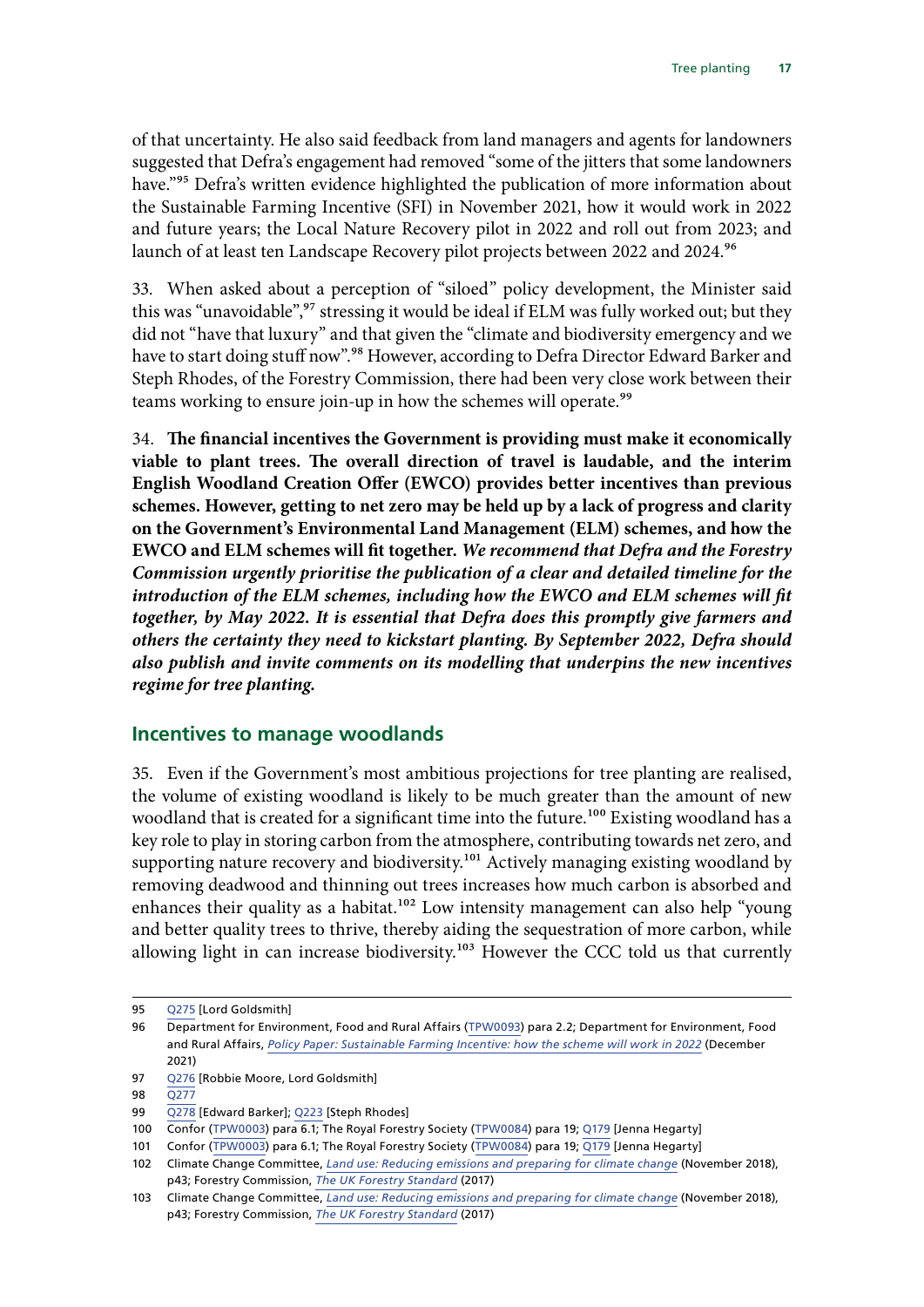only 20% of broadleaf woodlands<sup>104</sup> are currently managed to the UK Forestry Standard (UKFS), which sets statutory requirements and best practice for how to create and manage woodland.<sup>105</sup> The CCC has recommended a target of 80% of broadleaf woodland being manged to UKFS standards.<sup>106</sup> Witnesses were clear that if we want woodland to deliver public benefits they need to be properly maintained, which means there must be financial incentives to maintain them.<sup>107</sup>

36. Robin Gray of the National Association of AONBs told us that "woodland management is the Cinderella of this whole topic", as previous funding for maintenance activity had been insufficient. However, he said ELM had the potential to increase active sustainable woodland management.<sup>108</sup> The Government's England Trees Action Plan recognises that existing trees and woodlands need better management. The Plan commits to creating a new grant scheme to help land managers improve the ecological condition of woodlands and to provide better grant support for tree health. It also commits to developing a new Woodland Resilience Implementation Plan for climate change, pests and diseases.<sup>109</sup> The Government is increasing the amount paid for woodland maintenance from  $\text{\pounds}200$  a hectare a year under the Countryside Stewardship scheme to £300 a hectare each year under the EWCO. However, as Judicaelle Hammond of the CLA observed, it can take 20-years for new woodland to generate commercial income from the sale of timber. Given that the current scheme's support ceases after ten years, this leaves a ten-year gap, in which landowners still incur costs without public or commercial income.<sup>110</sup>

37. We also heard that the Government may be prioritising new tree planting over maintenance. Shireen Chambers of the ICF told us woodland management was "a real way forward" for trying to get to net zero, but was "a missed opportunity", as the Government's Action Plan placed a much greater focus to using planting to achieve this goal.<sup>111</sup> Jen Turner of the Royal Forestry Society (RFS) acknowledged the Plan partly addresses "the complete lack" of woodland management, with maintenance grants. However, she also highlighted the Plan's "conflicting desire to get lots of trees in the ground,"<sup>112</sup> arguing that this would lead to a lot of trees being planted that will be "at risk of being unmanaged or undermanaged in the future."<sup>113</sup>

38. Tom Bradshaw, NFU, argued that there was a lack of co-ordination in the approach to incentives for tree-planting and woodland management. He contrasted that "quite big incentives" are being offered to farmers to plant trees under the EWCO with the level of

<sup>104</sup> Broadleaf woodlands are characterised by trees without needles and most lose their leaves every year, such as oak, ash, birch and beech trees.

<sup>105</sup> Forestry Commission, *[The UK Forestry Standard: The governments' approach to sustainable forestry](https://assets.publishing.service.gov.uk/government/uploads/system/uploads/attachment_data/file/687147/The_UK_Forestry_Standard.pdf)* (December 2017). The UK Forestry Standard compiles statutory requirements and best practice for the creation and management of woodlands, and adherence to the Standard is a minimum requirement for receiving government grants.

<sup>106</sup> Climate Change Committee, *[Land use: Reducing emissions and preparing for climate change](https://www.theccc.org.uk/publication/land-use-reducing-emissions-and-preparing-for-climate-change/)* (November 2018), p43; Forestry Commission, *[The UK Forestry Standard](https://assets.publishing.service.gov.uk/government/uploads/system/uploads/attachment_data/file/687147/The_UK_Forestry_Standard.pdf)* (2017)

<sup>107</sup> The Woodland Trust ([TPW0056\)](https://committees.parliament.uk/writtenevidence/18470/pdf/) paras 68 and 71; [Q96](https://committees.parliament.uk/oralevidence/2366/pdf/)

<sup>108</sup> [Q134](https://committees.parliament.uk/oralevidence/2558/pdf/) [Robin Gray]

<sup>109</sup> UK Government, *[The England Trees Action Plan 2021–2024](https://assets.publishing.service.gov.uk/government/uploads/system/uploads/attachment_data/file/987061/england-trees-action-plan.pdf)*, (May 2021) p25

<sup>110</sup> [Q192](https://committees.parliament.uk/oralevidence/2717/html/) [Judicaelle Hammond]; Forestry Commission, *[England Wood Creation Offer grant manual](https://assets.publishing.service.gov.uk/government/uploads/system/uploads/attachment_data/file/1019929/EWCO_Grant_Manual_v2.0_.pdf)* p26

<sup>111</sup> [Q120](https://committees.parliament.uk/oralevidence/2366/pdf/) [Shireen Chambers]

<sup>112</sup> [Q119](https://committees.parliament.uk/oralevidence/2366/pdf/) [Jen Turner]

<sup>113</sup> [Q119](https://committees.parliament.uk/oralevidence/2366/pdf/) [Jen Turner]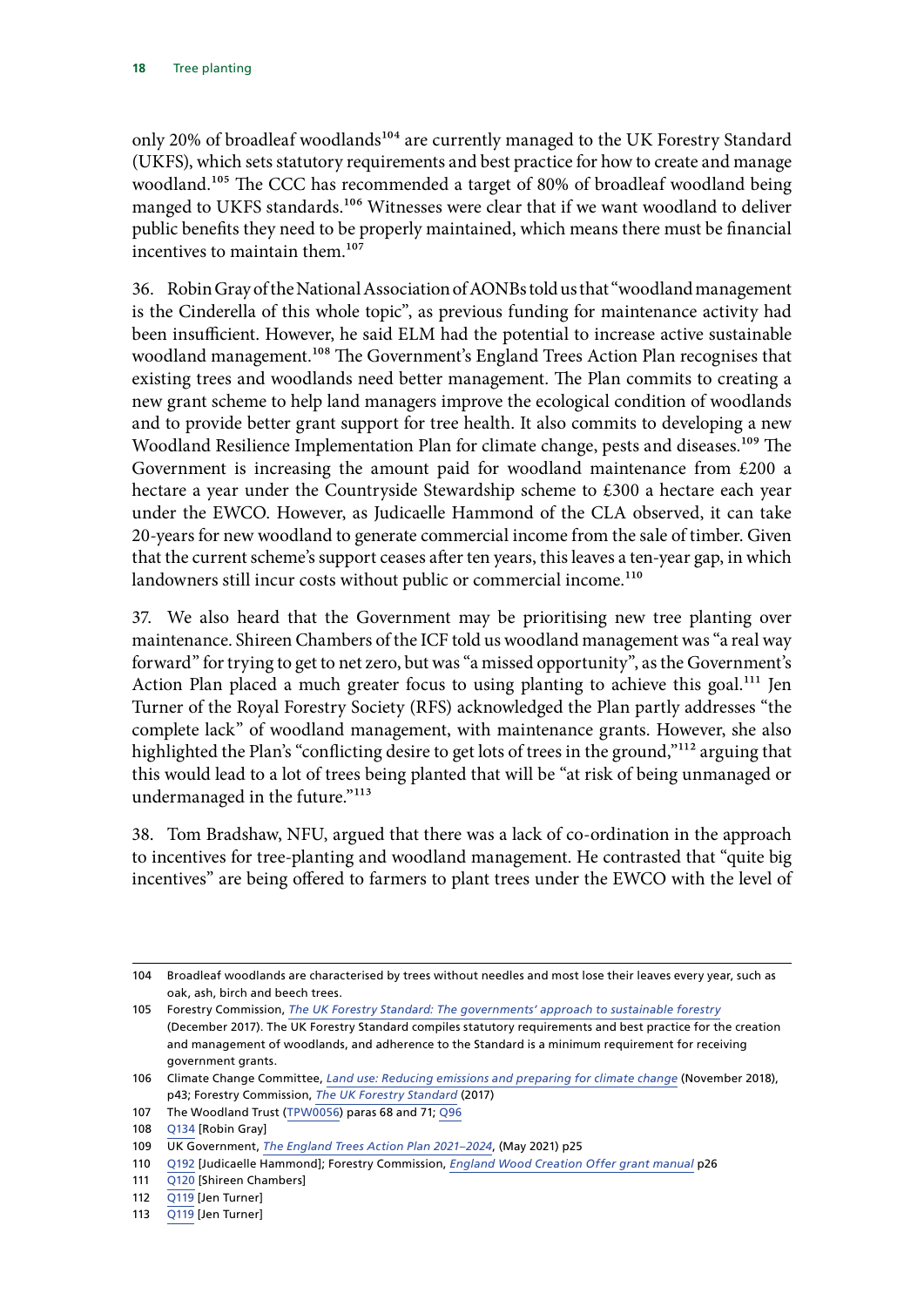<span id="page-19-0"></span>payments being offered to manage existing woodland, which he said fell "woefully short" of the cost to manage that woodland.<sup>114</sup> He said active woodland management was "nearly falling out of scope" and needed higher payments.<sup>115</sup>

39. Forestry Commission Chair, Sir William Worsley said it was "absolutely key" to design ELM to get the woods we already have into management.<sup>116</sup> Regarding the10-year limit on financial support for woodland management, Sir William said, "it would have been nice" if it could have been for longer, but argued that "10 years is pretty good."117 Both he and Tony Juniper, Chair of Natural England, suggested that private finance needed to be brought in to create an economic model that provides incentives beyond the initial 10 year period and make planting trees a sensible thing to do from a business perspective.<sup>118</sup> Lord Goldsmith said the Government would ensure that it becomes economically viable to manage woodland, "by adding value to those woodlands by creating more economic opportunities for woodland owners to make money from managing their woodlands well."<sup>119</sup> He said, the England Trees Action Plan "put a lot of emphasis on woodland management" and not just planting.<sup>120</sup>

40. **Much of England's existing woodland is under-managed and in poor condition. The Government's objectives for net zero, nature recovery and biodiversity depend on existing woodland being much better managed. This will only happen if effective financial incentives are in place, but the Government's has missed an opportunity with its new incentives to change the model for woodland management, by leaving a gap between when subsidies end, after ten years, and the start of income generation after around 20 years.** *We recommend that Defra and the Forestry Commission review the*  length of the maintenance payment and, if they decide to keep it unchanged, provide *further information and guidance on what forms of additional private finance and economic opportunities landowners should seek to bridge the funding gap.*

### **Overall Government spending**

41. The England Trees Action Plan committed to spend over £500m from the Nature for Climate Fund on trees and woodlands between 2020 and 2025.<sup>121</sup> The ICF welcomed this but said it was "still woefully short" of what was needed to increase woodland cover, compared to  $\pounds$ 3 billion available for agriculture in 2020.<sup>122</sup> Judicaelle Hammond of the CLA told us:

> There is a question of whether, as we move from the England Woodland Creation Offer, which is part of the Nature for Climate Fund, into the Environmental Land Management scheme, the budget is going to be sufficient, given that we are looking at other calls on that budget, in terms of public payment for public goods and industry productivity. The 25-Year

<sup>114</sup> [Q193](https://committees.parliament.uk/oralevidence/2717/html/)

<sup>115</sup> [Q193](https://committees.parliament.uk/oralevidence/2717/html/)

<sup>116</sup> [Q223](https://committees.parliament.uk/oralevidence/2717/html/) [Sir William Worsley] 117 [Q220](https://committees.parliament.uk/oralevidence/2717/html/) [Sir William Worsley]

<sup>118</sup> Qq220-21 [Sir William Worsley, Tony Juniper]

<sup>119</sup> [Q273](https://committees.parliament.uk/oralevidence/3074/pdf/) [Lord Goldsmith]

<sup>120</sup> O273 [Lord Goldsmith]

<sup>121</sup> UK Government, *[The England Trees Action Plan 2021–2024](https://assets.publishing.service.gov.uk/government/uploads/system/uploads/attachment_data/file/987061/england-trees-action-plan.pdf)*, (May 2021) p3

<sup>122</sup> Institute of Chartered Foresters, *[England Trees Action Plan - Institute response](https://www.charteredforesters.org/england-trees-action-plan-institute-response)* (May 2021)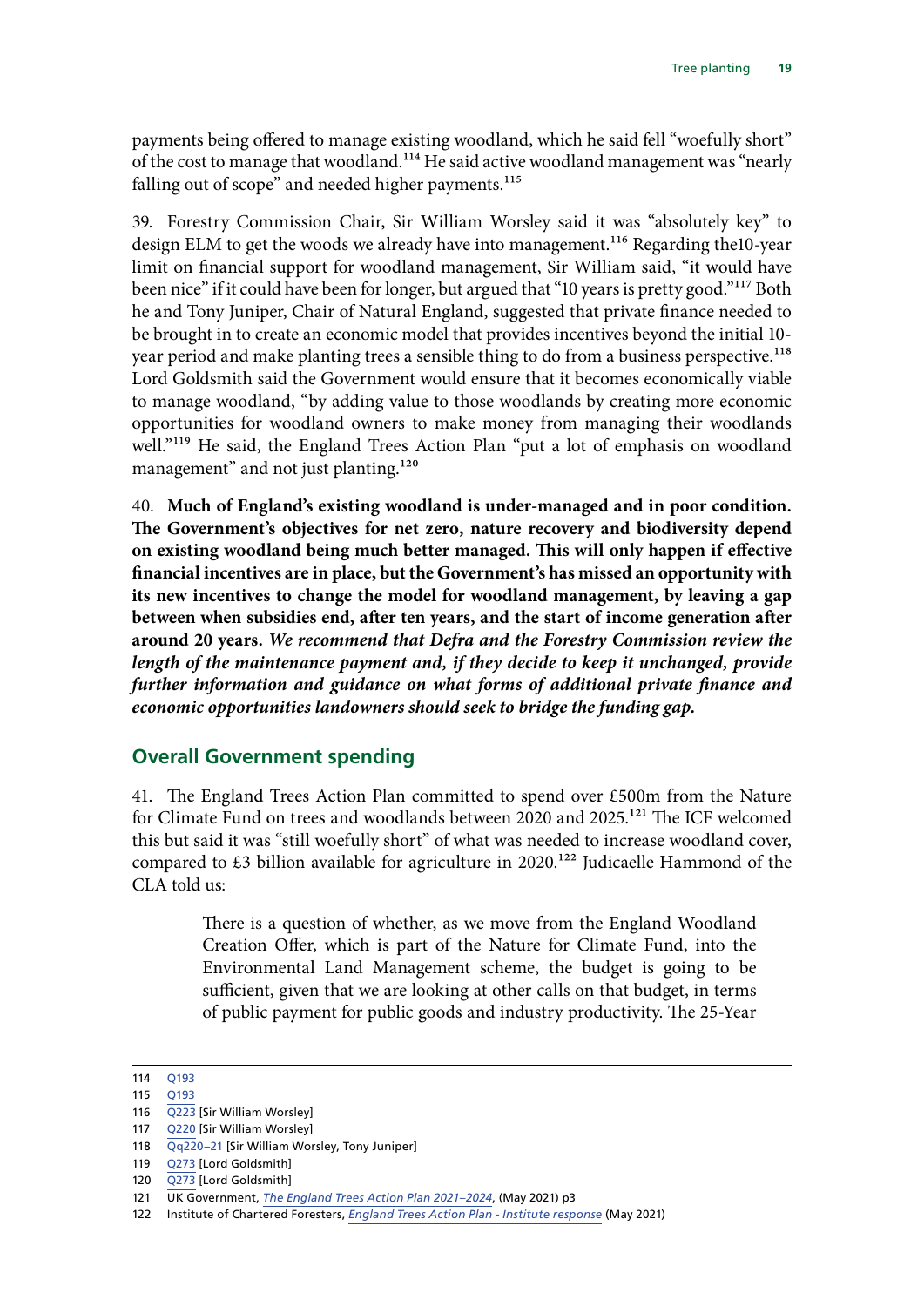<span id="page-20-0"></span>Environment Plan ambitions are very extensive already. The worry that the CLA has is whether the Government will give themselves the means to deliver their ambitions in the long term.<sup>123</sup>

42. We asked the Minister about the adequacy of government spending up to 2025, to which he replied:

> We will squeeze everything we can out of the £500 million, but clearly we are going to need more than that to realise all the ambitions that the Government are now committed to, including those ambitions that were recommitted to or strengthened as part of the COP process. So, £500 million is not the extent of the money that is going to be needed or even that is available for the task at hand, but it is the money that we currently have available because it is money that we secured from Treasury.<sup>124</sup>

43. The Net Zero Strategy and the 2021 Autumn Budget and Spending Review announced an increase in spending to £750m by 2025 from the Nature for Climate Fund for peat restoration, woodland creation and management.<sup>125</sup> Lord Goldsmith said most of the extra funding would go on trees",<sup>126</sup> giving a total current budget of somewhere between £500–750m. Of that around £16.7m has been allocated to woodland management.<sup>127</sup>

44. **The Minister told us that the £500m allocated by the Government to woodland creation and management from 2020 to 2025 wouldn't be enough to realise the Government ambitions, and it is not clear whether the extra funding committed in the Spending Review will fill the gaps identified by the Minister.** *Defra needs to clearly set out what it can achieve with the current funding allocated to woodland creation and management, and what the gap is between this and the Government's ambitions. Defra, HM Treasury and the sector should work together to create a plan to fill any funding gaps to secure the level of funding required to support a robust woodland creation contribution to reaching net zero.*

### **Commercial opportunities**

45. In addition to income from government grants, the other major source of income that could make tree planting more attractive to landowners is through the commercial sale of timber. This could also have environmental benefits - the CCC's recommendation for reaching net zero requires both growing more trees and then capturing the carbon stored in those trees on a more permanent basis.<sup>128</sup> The CCC said that one of the most effective ways of using biomass to reduce greenhouse gases is to use wood in construction, both to store carbon and displace cement, brick and steel which emit high levels of carbon when created.<sup>129</sup> The Green Alliance highlighted that low-carbon buildings built in the UK had been delivered at no extra cost while using material (including timber) whose production emitted 25 and 50% of the carbon compared to a conventional building.<sup>130</sup>

<sup>123</sup> [Q192](https://committees.parliament.uk/oralevidence/2717/html/) [Judicaelle Hammond]

<sup>124</sup> [Q273](https://committees.parliament.uk/oralevidence/3074/html/) [Lord Goldsmith]

<sup>125</sup> HM Government, *[Net Zero Strategy: Build Back Greener](https://www.gov.uk/government/publications/net-zero-strategy)*, (October 2020) p176; HM Treasury, *[Policy Paper:](https://www.gov.uk/government/publications/autumn-budget-and-spending-review-2021-documents/autumn-budget-and-spending-review-2021-html)  [Autumn Budget and Spending Review 2021](https://www.gov.uk/government/publications/autumn-budget-and-spending-review-2021-documents/autumn-budget-and-spending-review-2021-html)* (October 2021)

<sup>126</sup> [Q311](https://committees.parliament.uk/oralevidence/3074/html/)

<sup>127</sup> Department for Environment, Food and Rural Affairs [[TPW0093](https://committees.parliament.uk/writtenevidence/41426/default/)] para 2.1

<sup>128</sup> Climate Change Committee *[Net Zero: The UKs contribution to stopping global warming](https://www.theccc.org.uk/wp-content/uploads/2019/05/Net-Zero-The-UKs-contribution-to-stopping-global-warming.pdf)* (May 2019), p162

<sup>129</sup> Climate Change Committee, *[Biomass in a low-carbon economy](https://www.theccc.org.uk/publication/biomass-in-a-low-carbon-economy/)* (November 2018), p11

<sup>130</sup> Green Alliance ([TPW0071\)](https://committees.parliament.uk/writtenevidence/18690/pdf/) para 16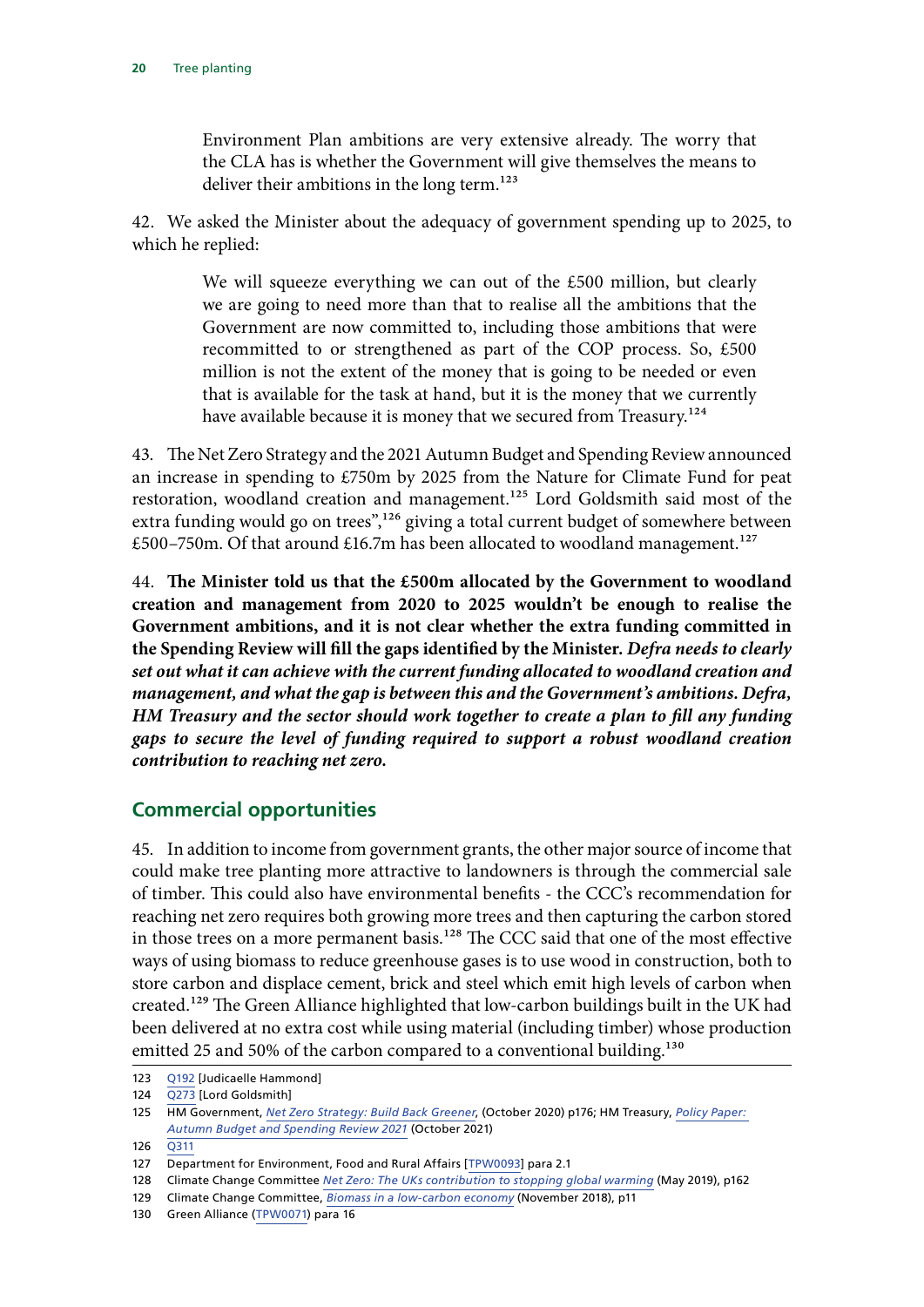46. The CCC also recommended growing the market for wood as fuel to incentivise the management of broadleaf woodlands,<sup>131</sup> but burning wood as fuel is controversial as it releases the carbon back into the atmosphere, unless carbon capture technology is used, and negatively affects air quality. BSW Timber Group called for regulations to ensure that timber should not be burnt as fuel whilst it can still be used as a construction material or recycled into other wood products.132

#### *UK reliance on imports*

47. According to Forest Research in 2020, the UK imported 48 million cubic metres, 82% of all the wood it used.<sup>133</sup> The UK is the second highest importer of wood in the world, by value (see Figure 2).<sup>134</sup> This trend looks likely to continue with the World Bank estimating that global demand for wood will quadruple by 2050.<sup>135</sup>



#### **Figure 2: Largest net importers of forest products, 2019** Figure 9.6 Largest net importers of forest products, 2019

Source: Forest Research, [Forestry Statistics 2021](https://www.forestresearch.gov.uk/documents/8205/Complete_FS2021_JvYjBWA.pdf) (September 2021) p250

48. A significant proportion of imported timber comes from countries which are undergoing deforestation such as Brazil and, to a lesser extent, Indonesia. These imports therefore have serious environmental consequences, contributing to deforestation, climate change, and biodiversity loss in these countries.<sup>136</sup> The Landworkers' Alliance

see the Sources chapter.

<sup>131</sup> Climate Change Committee, *[Land use: Reducing emissions and preparing for climate change](https://www.theccc.org.uk/publication/land-use-reducing-emissions-and-preparing-for-climate-change/)* (November 2018), p42–3

<sup>132</sup> BSW Timber group ([TPW0078](https://committees.parliament.uk/writtenevidence/18707/pdf)) para 17

<sup>133</sup> Forestry Statistics 2021 (September 2021) pp135-6

<sup>134</sup> Confor ([TPW0003](https://committees.parliament.uk/writtenevidence/12906/pdf/)) para 3.4; Forest Research, *[Forestry Statistics 2021](https://www.forestresearch.gov.uk/documents/8205/Complete_FS2021_JvYjBWA.pdf)* (September 2021), p250

<sup>135</sup> Confor ([TPW0003](https://committees.parliament.uk/writtenevidence/12906/pdf/)) para 3.4

<sup>136</sup> Forest Research, *[Forestry Statistics 2021](https://www.forestresearch.gov.uk/documents/8205/Complete_FS2021_JvYjBWA.pdf)* (September 2021), pp149–50 and pp235–7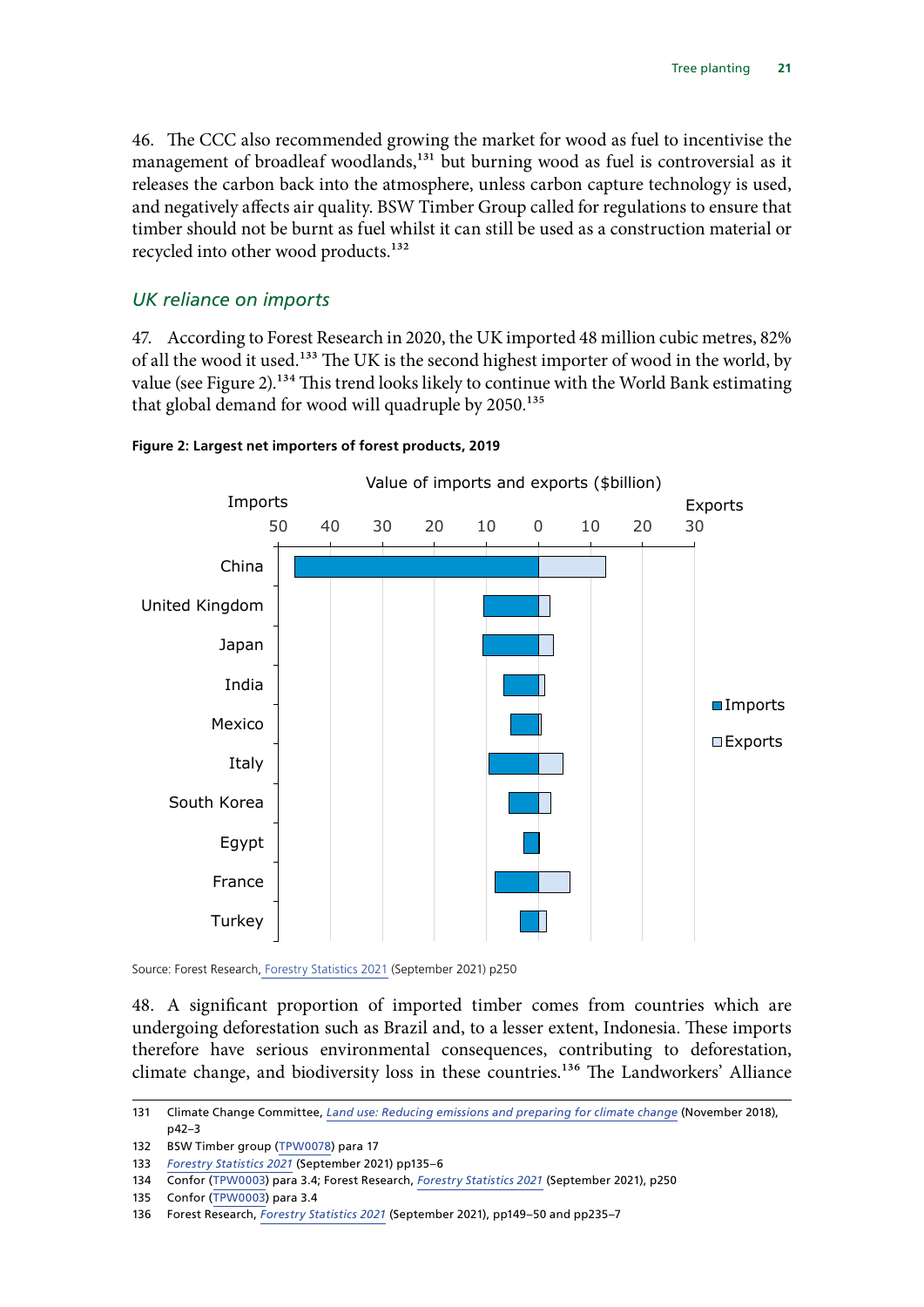<span id="page-22-0"></span>(LWA) criticised the UK's "faith" in being able to rely on importing most of its material goods from overseas, which it said "undermined UK industry [and] led to deforestation overseas and increased pressure on climate as countries burn or export their forests."137 The RSPB highlighted "that the UK's overseas land footprint for timber supply currently affects an area bigger than Scotland and is placing unacceptable impacts on international biodiversity".<sup>138</sup> Confor asserted that any "significant rise in demand is likely to encourage illegal logging in developing countries."<sup>139</sup> All our witnesses agreed that there is a need to meet domestic demand for timber from an increased domestic supply.

#### *Increasing domestic production*

49. Meeting higher domestic demand will not be a quick solution as even fast-growing trees such as conifers take decades to reach maturity. Confor cited Forestry Commission data showing that less than 15% of the forest planted in England over the last five years will likely be suitable for wood production.<sup>140</sup> Hamish Macleod, BSW Timber Group, said that whilst there is "an appetite to grow more productive forestry" in the UK, the UK probably has a finite domestic supply of softwood for the next 20 years or so, which emphasised the importance of delivering on additional woodland creation to meet future demand.

50. The RFS called for measures to promote the market and supply chain for domestically grown hardwood from broadleaved trees and especially timber for construction.<sup>141</sup> The ICF, CLA and Green Alliance suggested using public procurement policies and building regulations to stimulate demand for home grown wood products instead of using concrete or steel."142 Confor called for the UK tree planting target to be linked to a policy of increasing home-grown timber production, including an increase in its use in home building.143 An estimated 75% of new homes in Scotland are built with timber frames compared to 22% in England, which shows the scope to change homebuilding practices by using more wood.<sup>144</sup>

51. Confor also advocated that the Government "set targets to increase domestic wood production and reduce its reliance on imports", as part of its "post-Brexit trade strategy".145 The LWA called for investment in UK timber and for the use of regulations and tariffs to reduce demand for import.<sup>146</sup> The RSPB argued in favour of "sustainable domestic production", based on "a more ecological approach to commercial forestry" which would also improve biodiversity.<sup>147</sup> It also called "robust" carbon accounting of woodland expansion and management about where the carbon in timber products ends up.<sup>148</sup>

<sup>137</sup> The Landworkers' Alliance ([TPW0054\)](https://committees.parliament.uk/writtenevidence/18446/pdf/) para 4.5

<sup>138</sup> RSPB ([TPW0064](https://committees.parliament.uk/writtenevidence/18581/pdf/)) paras 36; WWF and RSPB, *[Riskier Business: The UK's Overseas Land Footprint, Summary Report](https://www.rspb.org.uk/globalassets/downloads/documents/risky-business/risky-business-report-summary.pdf)*, (May 2020) Pp 5 and 7

<sup>139</sup> Confor ([TPW0003](https://committees.parliament.uk/writtenevidence/12906/pdf/)) para 3.4

<sup>140</sup> Confor ([TPW0003](https://committees.parliament.uk/writtenevidence/12906/pdf/)) para 1.9

<sup>141</sup> The Royal Forestry Society ([TPW0084](https://committees.parliament.uk/writtenevidence/23607/default/)) para 21

<sup>142</sup> Institute of Chartered Foresters ([TPW0036\)](https://committees.parliament.uk/writtenevidence/16089/pdf/) para 16; Green Alliance ([TPW0071](https://committees.parliament.uk/writtenevidence/18690/pdf/)) para 16; CLA ([TPW0059](https://committees.parliament.uk/writtenevidence/18544/pdf/)) paras 18 and 36

<sup>143</sup> Confor ([TPW0003](https://committees.parliament.uk/writtenevidence/12906/pdf/)) para 3.4,

<sup>144</sup> UK Government, *[The England Trees Action Plan 2021–2024](https://assets.publishing.service.gov.uk/government/uploads/system/uploads/attachment_data/file/987061/england-trees-action-plan.pdf)* (May 2021) pp 19–20

<sup>145</sup> Confor ([TPW0003](https://committees.parliament.uk/writtenevidence/12906/pdf/)) para 4.10

<sup>146</sup> The Landworkers' Alliance ([TPW0054\)](https://committees.parliament.uk/writtenevidence/18446/pdf/) para 5.4

<sup>147</sup> RSPB ([TPW0064](https://committees.parliament.uk/writtenevidence/18581/pdf/)) para 37

<sup>148</sup> RSPB ([TPW0064](https://committees.parliament.uk/writtenevidence/18581/pdf/)) paras 37–9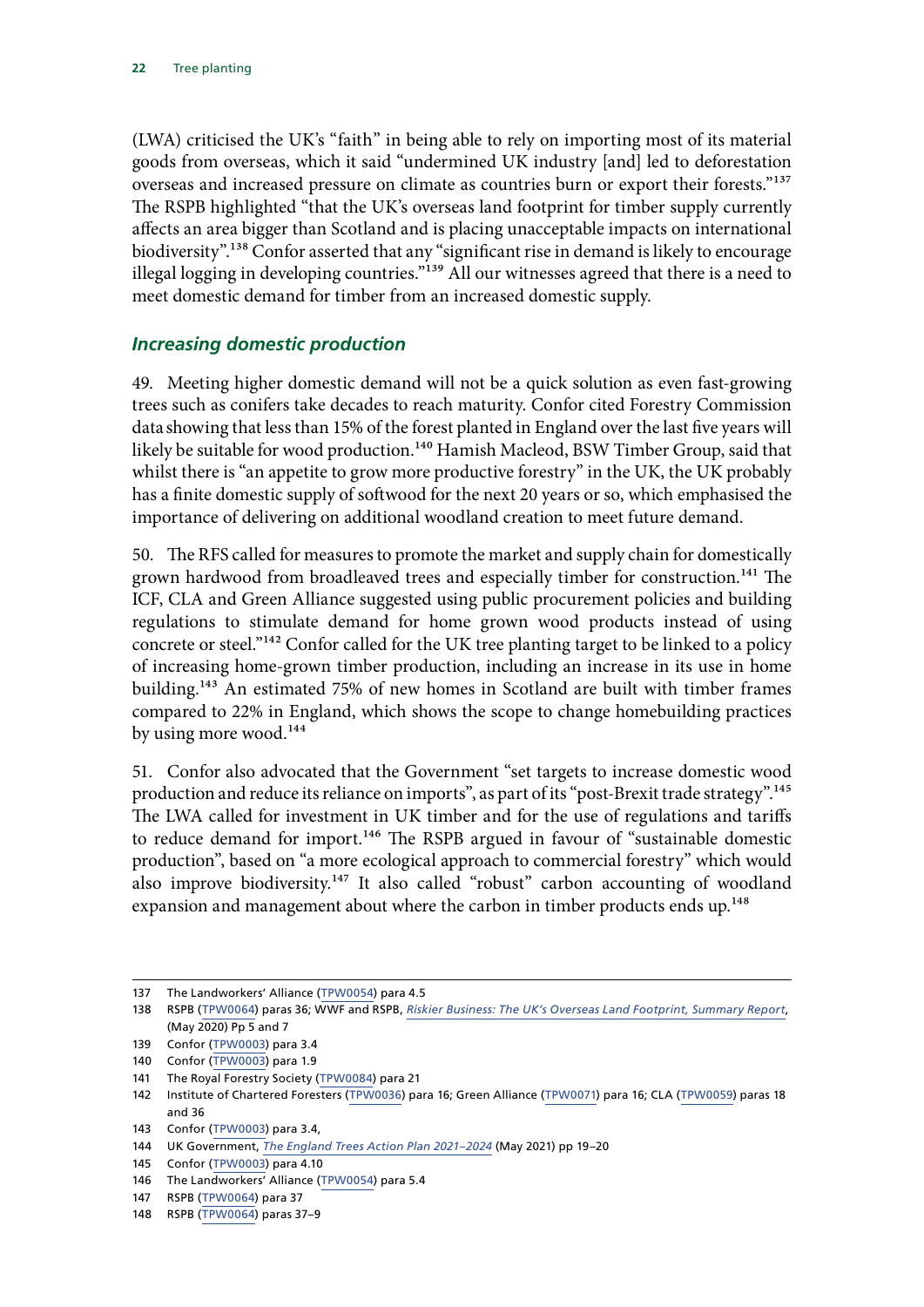#### <span id="page-23-0"></span>*Government action*

52. The Government's England Trees Action Plan contains several initiatives aimed at increasing domestic production and consumption of wood, including:

- Financial support through a new £1.5m Forestry Innovation Fund to develop innovative timber products
- Working with key construction stakeholders to develop a policy roadmap on the use of timber
- Driving an increase in modern methods of construction which use sustainable materials like timber
- Working with Homes England and delivery partners to increase timber use in its housing programmes
- Using procurement policy to increase public demand for sustainably sourced timber, and
- Promoting research into barriers to the uptake of timber.<sup>149</sup>

53. During oral evidence, we raised with Lord Goldsmith, Minister for forestry policy, how the UK is combating overseas deforestation–in which UK consumption of imported timber plays a part. The Minister referred to the UK using its Presidency of COP26 to reach an agreement with over 140 countries on the Declaration on Forests and Land Use, to "halt and reverse forest loss and land degradation by 2030".<sup>150</sup> Lord Goldsmith described it as a genuine "turning point due to the large financial commitments made by other countries and the private sector, and "signals" from financial institutions, commodity buyers and multilateral development banks, which he said had encouraged otherwise resistant countries to join the agreement.<sup>151</sup>

54. The Minister also referred to the Environment Act's 'due diligence' provisions "to tackle illegal deforestation in UK supply chains" by making it "illegal for larger businesses operating in the UK to use key forest risk commodities produced on land illegally occupied or used."152 These businesses will have to "establish a system of due diligence for each regulated commodity" in their supply chain, on which they must report, and it establishes a due diligence enforcement system, using fines and civil sanctions.<sup>153</sup> He called it a "first step" in dealing with the UK's "international deforestation footprint",

152 [Q316](https://committees.parliament.uk/oralevidence/3074/html/) [Lord Goldsmith]; Department for Environment Food & Rural Affairs, *[Consultation on implementing due](https://consult.defra.gov.uk/international-biodiversity-and-climate/implementing-due-diligence-forest-risk-commodities/supporting_documents/implementingduediligenceconsultationdocument.pdf)  [diligence on forest risk commodities](https://consult.defra.gov.uk/international-biodiversity-and-climate/implementing-due-diligence-forest-risk-commodities/supporting_documents/implementingduediligenceconsultationdocument.pdf)* (December 2021) p1

<sup>149</sup> Department for Environment, Food and Rural Affairs [[TPW0093](https://committees.parliament.uk/writtenevidence/41426/default/)] paras 3.1–3; UK Government, *[The England](https://assets.publishing.service.gov.uk/government/uploads/system/uploads/attachment_data/file/987061/england-trees-action-plan.pdf)  [Trees Action Plan 2021–2024](https://assets.publishing.service.gov.uk/government/uploads/system/uploads/attachment_data/file/987061/england-trees-action-plan.pdf)* (May 2021) p19

<sup>150</sup> United Nations Climate Change Conference, *[Glasgow Leaders' Declaration on forests and land use](https://ukcop26.org/glasgow-leaders-declaration-on-forests-and-land-use/)* (November 2021); Cabinet Office, Department for Business, Energy & Industrial Strategy, Department for Environment Food & Rural Affairs, Foreign, Commonwealth & Development Office, Prime Minister's Office, *[Policy paper: World](https://www.gov.uk/government/publications/cop26-world-leaders-summit-on-action-on-forests-and-land-use-2-november-2021/world-leaders-summit-on-action-on-forests-and-land-use)  [leaders summit on 'Action on forests and land use'](https://www.gov.uk/government/publications/cop26-world-leaders-summit-on-action-on-forests-and-land-use-2-november-2021/world-leaders-summit-on-action-on-forests-and-land-use)* (Updated 15 November 2021). Twelve countries, including the UK, committed a total of £8.75 billion from 2021–25, to support activities in developing countries, such as restoring degraded land, tackling wildfires and supporting the rights of indigenous communities, and the private sector pledged £5.3 billion.

<sup>151</sup> [Q313](https://committees.parliament.uk/oralevidence/3074/html/)

<sup>153</sup> Environment Act 2021, [Section 116;](https://www.legislation.gov.uk/ukpga/2021/30/pdfs/ukpga_20210030_en.pdf) Department for Environment, Food and Rural Affairs, Forestry Commission, Environment Agency, Natural England, and The Rt Hon George Eustice MP, *[Press release: World](https://www.gov.uk/government/news/world-leading-environment-act-becomes-law)[leading Environment Act becomes law](https://www.gov.uk/government/news/world-leading-environment-act-becomes-law)* (accessed 7 January 2022); Department for Environment Food & Rural Affairs, *[Consultation on implementing due diligence on forest risk commodities](https://consult.defra.gov.uk/international-biodiversity-and-climate/implementing-due-diligence-forest-risk-commodities/supporting_documents/implementingduediligenceconsultationdocument.pdf)* (December 2021) p1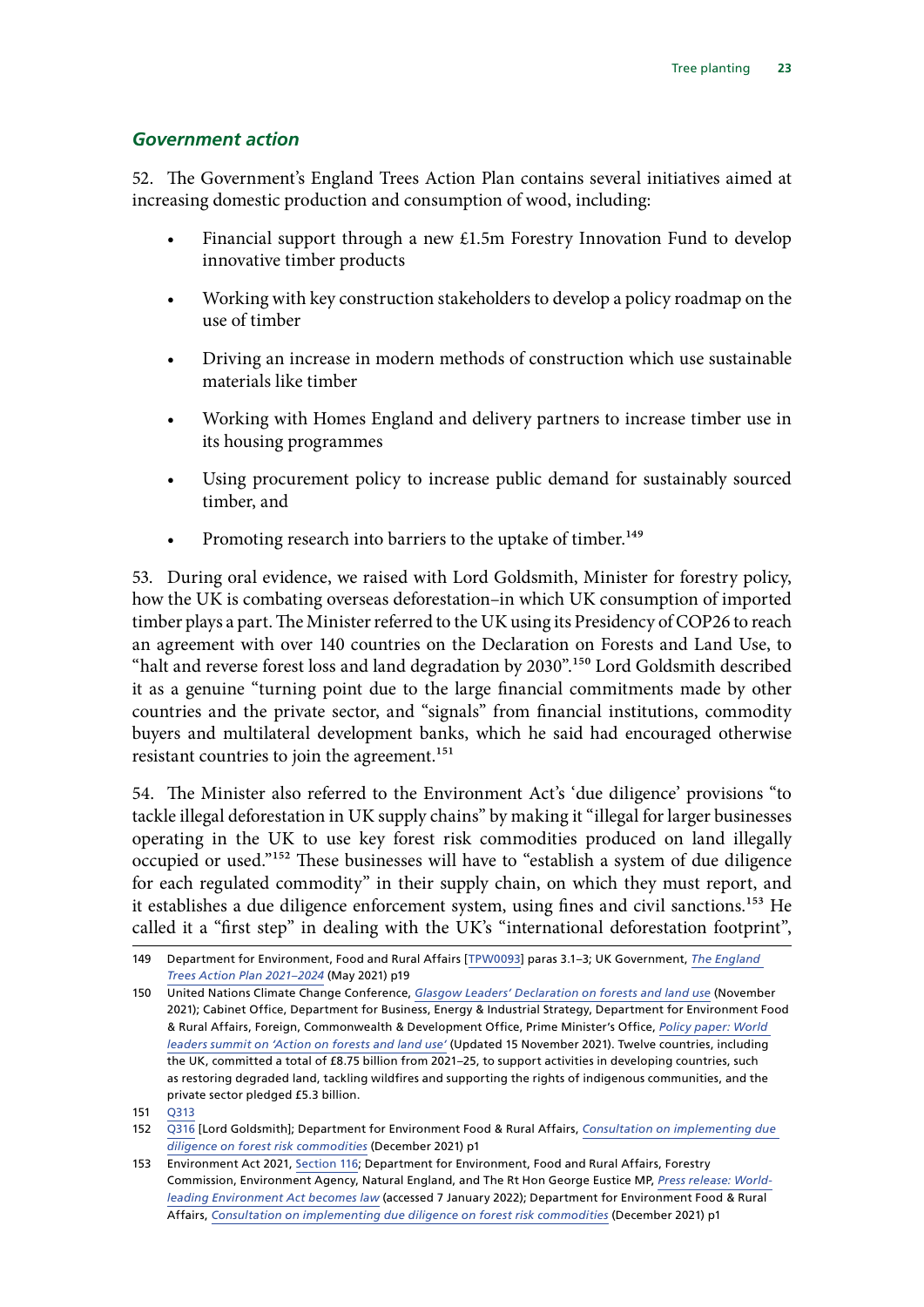acknowledging that it only covers commodities and not timber products,<sup>154</sup> as the UK Timber Regulations "already prohibit the placing on the market of illegally harvested timber or timber products."<sup>155</sup>

55. We also asked Lord Goldsmith what action the Government would take to stop UKbased financial institutions from continuing to invest in companies that are engaged in, and profit from, activities that cause global deforestation,<sup>156</sup> noting that some UK-based banks had not signed up to the Declaration on Forests and Land Use.<sup>157</sup> In response, the Minister declared an intention to talk to many of the financial institutions and businesses that had signed up to the Declaration. By the "end of the year", he hoped to achieve an understanding of "from them how we can take […] the best practice in the sector today and require that to become the norm tomorrow."<sup>158</sup> The Minister agreed that government action was necessary to prevent UK financial institutions from investing in, and profiting from, deforestation,<sup>159</sup> and said, the Government had asked its own Global Resource Initiative Taskforce,<sup>160</sup> to also "look at financial institutions." This was expected to report back soon, and the Minister said its conclusions would be considered "very seriously".161

56. **Increasing domestic timber production and consumption can provide an additional revenue stream to support tree-planting, whilst helping to store carbon and reduce the UK's reliance on timber imports, which contributes to overseas deforestation. While we welcome the steps the Government is taking to boost domestic production and increase the use of wood in construction, progress to date has been very limited.** *We therefore recommend Defra and BEIS publish, by September 2022, an action plan to increase the use of domestically grown timber in the UK. This action plan must have a clear economic focus providing guidance on what trees we should be growing to meet domestic demand. It should also contain annual milestones for the proportion of domestically grown timber used, with an aim to double the amount of domestically grown timber being used in the UK by 2030***.**

57. **While strengthening the demand for domestic timber may help the UK to meet its international commitment to end and reverse deforestation caused by UK businesses by 2030, it is only a small part of the solution. While not a central part of this inquiry, it also appeared to us that stronger action may be needed to stop UK-based financial institutions from supporting and profiting from any activity that is causing deforestation. We may return to look at this issue in a future inquiry.**

<sup>154</sup> [Q316](https://committees.parliament.uk/oralevidence/3074/html/) [Lord Goldsmith]

<sup>155</sup> Department for Environment Food & Rural Affairs, *[Consultation on implementing due diligence on forest risk](https://consult.defra.gov.uk/international-biodiversity-and-climate/implementing-due-diligence-forest-risk-commodities/supporting_documents/implementingduediligenceconsultationdocument.pdf)  [commodities](https://consult.defra.gov.uk/international-biodiversity-and-climate/implementing-due-diligence-forest-risk-commodities/supporting_documents/implementingduediligenceconsultationdocument.pdf)* (December 2021) p9–10

<sup>156</sup> [Q316](https://committees.parliament.uk/oralevidence/3074/html/) and [Q317](https://committees.parliament.uk/oralevidence/3074/html/) [Chair, Neil Parish]

<sup>157</sup> [Q316](https://committees.parliament.uk/oralevidence/3074/html/) and [Q317](https://committees.parliament.uk/oralevidence/3074/html/) [Chair, Neil Parish]; [Q323](https://committees.parliament.uk/oralevidence/3074/html/) [Barry Gardiner]

<sup>158</sup> [Q316](https://committees.parliament.uk/oralevidence/3074/html/) [Lord Goldsmith]

<sup>159</sup> [Q323](https://committees.parliament.uk/oralevidence/3074/html/) [Lord Goldsmith]

<sup>160</sup> Department for Environment Food & Rural Affairs, Department for Business, Energy & Industrial Strategy, Department for International Development, and The Rt Hon Thérèse Coffey MP, *[News story: Global](https://www.gov.uk/government/news/global-resource-initiative-taskforce-greening-the-uks-environmental-footprint)  [Resource Initiative taskforce: greening the UK's environmental footprint](https://www.gov.uk/government/news/global-resource-initiative-taskforce-greening-the-uks-environmental-footprint)*. (accessed 17 January 2022). The taskforce was established by the UK Government in 2019 with representatives from business and environmental groups to look at how the climate and environment impacts of key UK supply chains can be reduced.

<sup>161</sup> [Q323](https://committees.parliament.uk/oralevidence/3074/html/) [Lord Goldsmith]. Department for Environment Food & Rural Affairs, *[Due diligence on forest risk](https://consult.defra.gov.uk/eu/due-diligence-on-forest-risk-commodities/) [commodities](https://consult.defra.gov.uk/eu/due-diligence-on-forest-risk-commodities/)* (accessed 7 January 2022).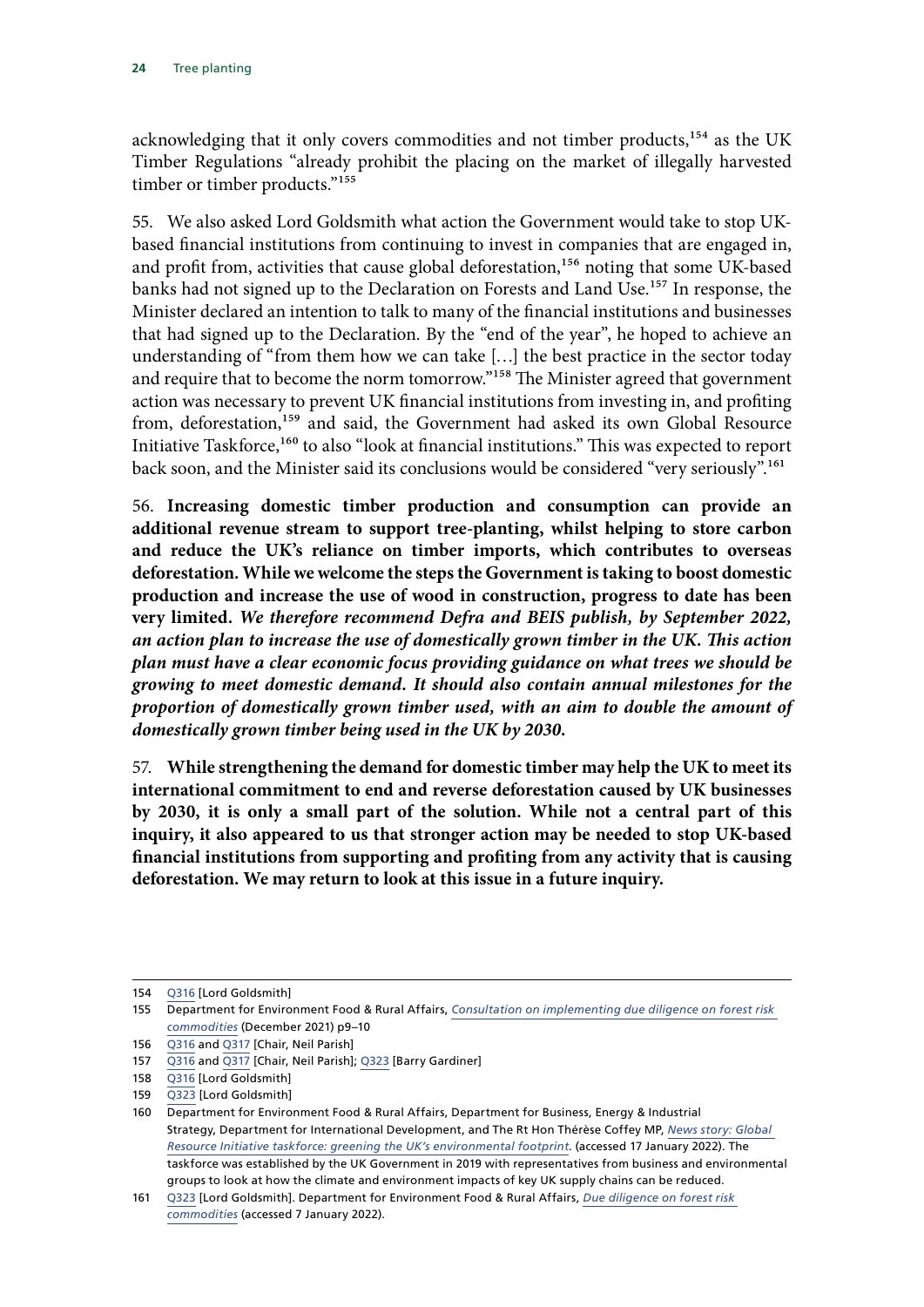# <span id="page-25-0"></span>**4** Delivering tree planting

58. In this final chapter, we look at the enabling factors the Government needs to get right to deliver on its tree planting commitment. This includes the supply of trees, the sector's workforce and the rules surrounding the application process for new tree planting, as well as permanency rules on land-use, and farm tenancies.

## **Tree supply**

59. Defra and the Forestry Commission told us that UK nurseries produce over 100 million trees a year for forestry; but UK demand for trees often outstrips supply as nurseries lacked the "certainty of demand to significantly invest in increasing capacity to meet tree planting ambitions".<sup>162</sup> According to Defra and the Commission, meeting the UK tree planting target will require an extra 30 million tree seedlings a year.<sup>163</sup> They said they were working to give the sector confidence to boost capacity to ensure enough planting stock is available to meet demand,<sup>164</sup> through the England Trees Action Plan by:

- Funding UK public and private sector nurseries and seed suppliers, including with capital grants to promote innovation, to "enhance quantity, quality, diversity and biosecurity of domestic tree production", and
- Establishing a Nursery Notification Scheme to support nurseries and seed suppliers to "better plan for supply and demand" and "produce the right stock at the right time."<sup>165</sup>

60. The Horticultural Trades Association (HTA) and Royal Horticultural Society (RHS) were concerned that UK tree nurseries might not be able to scale up production quickly enough to support the planting targets, even with this additional support.<sup>166</sup> Brian Fraser of the HTA told us it "is not achievable" to produce the number of plants required for the targets within the Government's 2024 timeframe, as "growing a tree to put in the ground takes between one and four years. […] If we start sowing next year, it is only two years [before] we have to produce those plants."<sup>167</sup> The RHS said that growers' financial sustainability means they need "the up-front and long-term commitment of orders, with adequate down-payment/deposits [and] "advanced notice of requirements through forward contracting and procurement" to allow nurseries to plan production to meet demand.168

61. Forestry Commission Director, Steph Rhodes, told us the Commission agreed with the nursery sector's own assessment, saying "it would be foolish […] to assume" that the sector would manage to supply the number of plants needed within the Government's 2024 timeframe.<sup>169</sup>

- 166 [Q85](https://committees.parliament.uk/oralevidence/2366/html/); Royal Horticultural Society ([TPW0040](https://committees.parliament.uk/writtenevidence/16122/html/)) para 11
- 167 [Q85](https://committees.parliament.uk/oralevidence/2366/html/)

169 [Q225](https://committees.parliament.uk/oralevidence/2719/html/)

<sup>162</sup> Department for Environment, Food and Rural Affairs and the Forestry Commission ([TPW0050\)](https://committees.parliament.uk/writtenevidence/18397/pdf/) para 105

<sup>163</sup> Department for Environment, Food and Rural Affairs and the Forestry Commission ([TPW0050\)](https://committees.parliament.uk/writtenevidence/18397/pdf/) para 39

<sup>164</sup> Department for Environment, Food and Rural Affairs and the Forestry Commission ([TPW0050\)](https://committees.parliament.uk/writtenevidence/18397/pdf/) paras 39 and 105 165 UK Government, *[The England Trees Action Plan 2021–2024](https://assets.publishing.service.gov.uk/government/uploads/system/uploads/attachment_data/file/987061/england-trees-action-plan.pdf)*, (May 2021) p18

<sup>168</sup> Royal Horticultural Society ([TPW0040\)](https://committees.parliament.uk/writtenevidence/16122/html/) para 11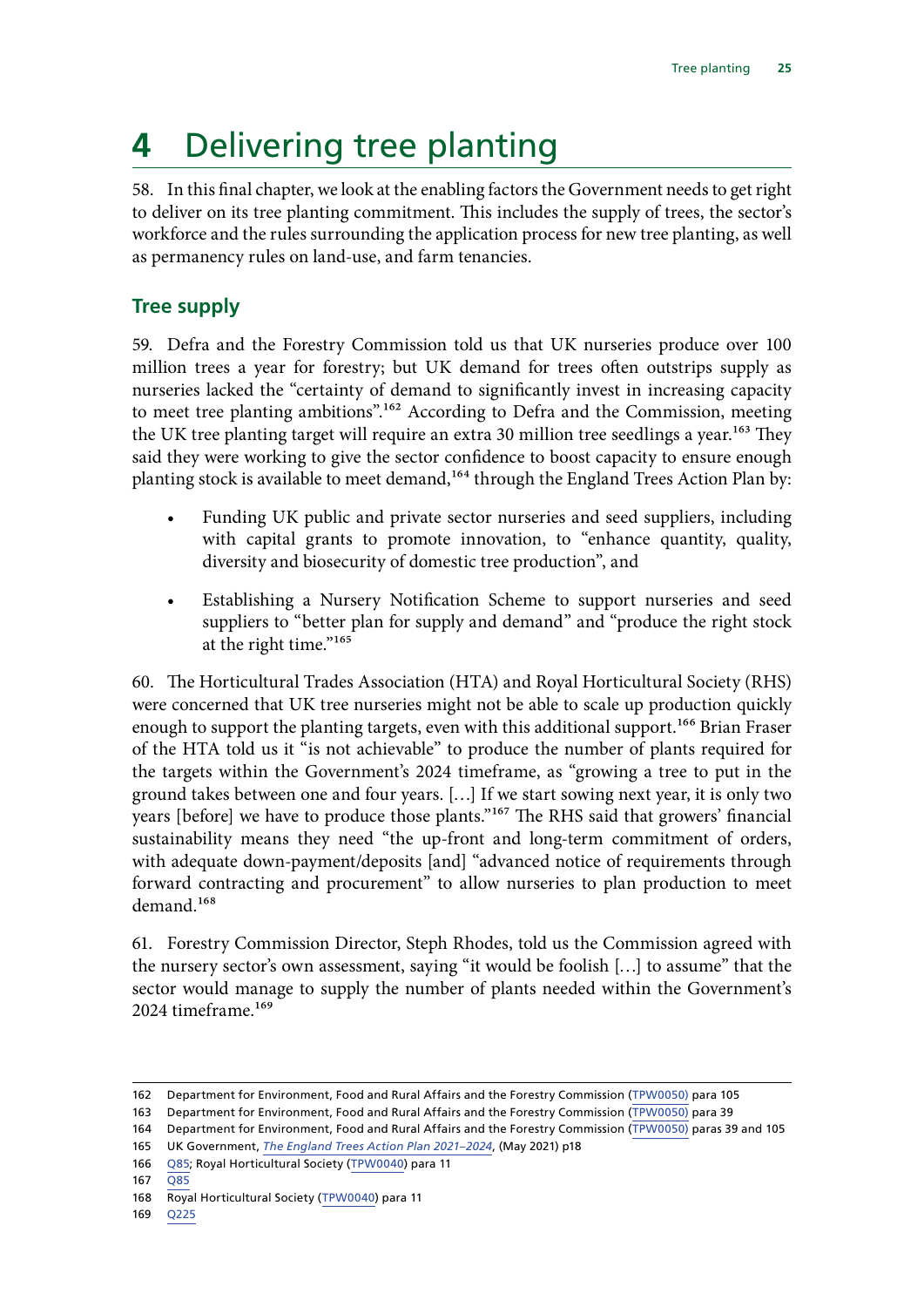62. By contrast, Lord Goldsmith told us that the 2020 Clegg Review, an unpublished report into the future supply and demand for forestry in the UK, had concluded "the nursery sector would be able to meet demand,"<sup>170</sup> by producing an additional 30 to 40 million saplings every year by 2025.<sup>171</sup> He said the issue was not if nurseries could "scale up" production; but instead their concern "that they might get burnt as they have done in previous years when huge numbers of saplings have been prepared and planted only for them not to be bought."<sup>172</sup> He also said the Government had "to convince the nursery sector that this is not just a political whim, that this is something that is going to continue, that we are committed to that 30,000 [hectares of tree planting a year], and that that 30,000 is likely to increase to 50,000 and that it does not matter who the next Government is, that the commitment will remain."173

63. Defra Director, Edward Barker, also said the Department was working on an industry suggestion to create a "confidential information sharing system", to help nurseries find out "more about demand" than they currently do from the market, to make it "easier to balance supply and demand" and give nurseries more confidence.<sup>174</sup> He also said Defra's tree production innovation fund would help improve the capacity of nurseries with a £10 million budget in 2021/22.<sup>175</sup> Responding to the sector's concerns about the lack of certainty, Lord Goldsmith said that the Government had already given the nursery sector a "pretty big signal" about "rapidly escalating demand". He continued that, because of government incentives, nurseries knew there would be a demand for English native broadleaf trees so they "would not be taking a huge risk by knowing that you had a pretty good case for scaling up massively".176

64. **Tree nursery representatives and the Forestry Commission told us that nurseries in the UK will struggle to expand production to deliver the number of young trees required for the Government to achieve its planting ambitions by the end of this Parliament. We believe that the Government should aim to meet all UK planting needs from domestically grown trees. To achieve this the Government needs to give the sector greater confidence to invest and expand production, given that it can take up to four years to grow the trees required for planting.** *We reiterate our recommendation that the UK Government set annual targets for the number of trees that will be planted in England, which we believe would greatly help the sectors' confidence in the Government's commitment to tree planting. We also ask the Government to update us on progress establishing a confidential information sharing system with nurseries, and on the outcomes of the £10m invested via the tree production innovation fund.*

#### *Wykeham nursery*

65. During our inquiry we learned that Forestry England, an Executive Agency of the Forestry Commission, plans to close its Wykeham nursery in North Yorkshire, one of

<sup>170</sup> [Q285](https://committees.parliament.uk/oralevidence/3074/html/) [Lord Goldsmith]

<sup>171</sup> [Q285](https://committees.parliament.uk/oralevidence/3074/html/) [Lord Goldsmith; Edward Barker]. Defra has confirmed The Clegg Review is an unpublished report commissioned by the Scottish Government agency, Forestry and Land Scotland which is responsible for managing national forests and land.

<sup>172</sup> [Q285](https://committees.parliament.uk/oralevidence/3074/html/) [Lord Goldsmith]

<sup>173</sup> [Q285](https://committees.parliament.uk/oralevidence/3074/html/) [Lord Goldsmith]

<sup>174</sup> [Q285](https://committees.parliament.uk/oralevidence/3074/html/) [Edward Barker]

<sup>175</sup> [Q285](https://committees.parliament.uk/oralevidence/3074/html/) [Edward Barker]

<sup>176</sup> Qq291-2 [Lord Goldsmith]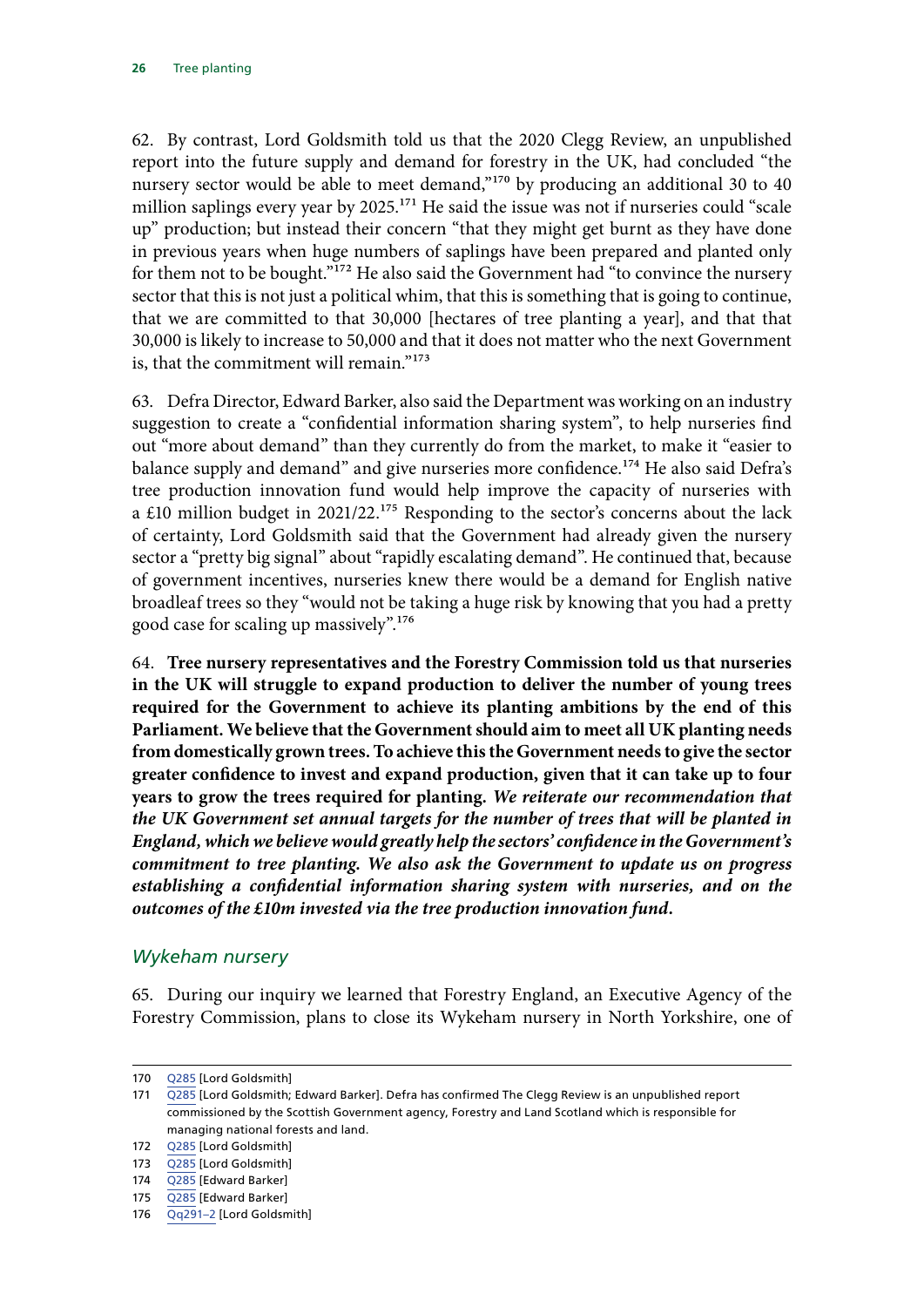<span id="page-27-0"></span>only two it runs, in April 2022.<sup>177</sup> The reason given was a fall in demand for trees from the public sector in Scotland and Wales which have switched supply to the private sector.<sup>178</sup> Lord Goldsmith and the Commission Chair Sir William Worsley, told us the closure would not affect the nursery sector's ability to supply enough trees.<sup>179</sup> However, Brian Fraser of the HTA told us that closing any nursery was "not good for the sector" as skills and plant supply would be lost and it put "pressure" on the private sector.<sup>180</sup> Dr Darren Moorcroft of The Woodland Trust said it was better to "spread our risk" as having more than one nursery provided a better risk management against pests and diseases, some of which could "close a nursery for a number of years."<sup>181</sup>

66. **We were given reassurances that the closure of one of two Forestry England nurseries will not affect the overall ability of the nursery sector to produce enough trees. Given the challenges facing the sector, however, reducing the UK's nursery capacity indicates a lack of policy co-ordination. We remain concerned about the additional pressure the closure may place on the sector and the possible reduction in our ability to manage risks to tree health.** *We believe that the Government should review the decision to close Wykeham nursery, given the need to maximise UK tree production and reduce our reliance on imports.*

#### *Imports and biosecurity*

67. Given the challenges with domestic supply, Steph Rhodes of the Forestry Commission told us they were "planning for the scenario where additional imports would be needed for the short-term, while the nursery capacity [is] increased."<sup>182</sup> However this approach carries its own risks that pests and diseases may be imported with the trees. The Woodland Trust told us that whilst tree imports had increased from £6m in 1992 to £93 million in 2019, twenty serious plant pests or diseases had also been "inadvertently imported into the UK" over the same period, which has also see an increasing number of trees are being lost to diseases like Dutch Elm disease and Ash dieback.<sup>183</sup> It said there were 127 other diseases and pests that represented a high risk to the UK, 47 of which could each cost over £1 billion to deal with.184

68. Defra and the Forestry Commission said that while wanting "more planting material to be sown and grown in the UK" to counter the risks to tree health, $185$  they were also taking steps to address the biosecurity risk posed by imports. These included:

• Supporting and promoting UK-growers' take-up of the Plant Healthy Certification Scheme which helps businesses and organisations develop "a consistent plant health management system and their responsibilities within the plant supply chain", whether for imports or domestically-grown plants,<sup>186</sup>

<sup>177</sup> Forestry England, *[Wykeham nursery news briefing](https://www.forestryengland.uk/news/wykeham-nursery-news-briefing)* (accessed 15 December 2021)

<sup>178</sup> Forestry England, *[Wykeham nursery news briefing](https://www.forestryengland.uk/news/wykeham-nursery-news-briefing)* (accessed 15 December 2021)

<sup>179</sup> [Q286](https://committees.parliament.uk/oralevidence/3074/html/) [Lord Goldsmith]; [Q228](https://committees.parliament.uk/oralevidence/2719/html/) [Sir William Worsley]

<sup>180</sup> [Q90](https://committees.parliament.uk/oralevidence/2366/html/) [Brian Fraser]

<sup>181</sup> [Q155](https://committees.parliament.uk/oralevidence/2557/html/) [Dr Moorcroft]

<sup>182</sup> [Q225](https://committees.parliament.uk/oralevidence/2719/html/)

<sup>183</sup> The Woodland Trust ([TPW0056\)](https://committees.parliament.uk/writtenevidence/18470/pdf/) para 69

<sup>184</sup> The Woodland Trust ([TPW0056\)](https://committees.parliament.uk/writtenevidence/18470/pdf/) para 69

<sup>185</sup> Department for Environment, Food and Rural Affairs and the Forestry Commission ([TPW0050\)](https://committees.parliament.uk/writtenevidence/18397/pdf/) para 56

<sup>186</sup> Plant Healthy, *[Plant Health Management Standard](https://planthealthy.org.uk/resources/plant-health-management-standard-1-1)* (May 2021)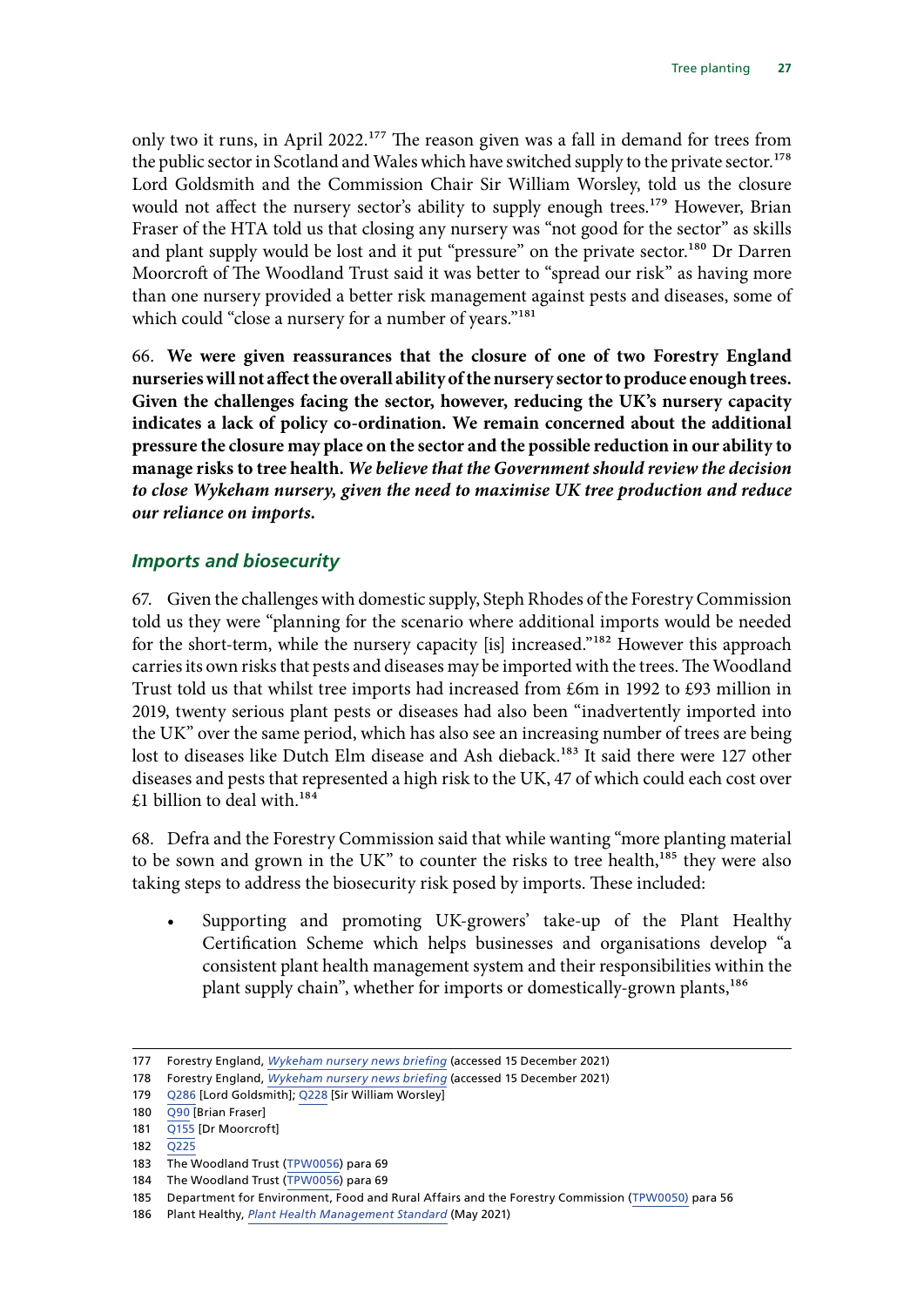- <span id="page-28-0"></span>• Consulting on extra biosecurity measures for high-risk tree species and commodities, and
- Publishing a new GB Plant Biosecurity Strategy and to drive higher international biosecurity standards by 2022.187

69. The Woodland Trust questioned how robust the Government's biosecurity measures were, given they included a "hiatus in border checks on plants entering" Great Britain from 1 January 2021. Instead, checks occurred at the "Place of Destination" for all non-high risk plants and plant products, which it claimed risked spreading pests and diseases "before they are detected".188 From 1 July 2022, the Government plans to require all regulated plants and plant products imported from the EU (except Ireland) to be accompanied by a phytosanitary certificate and to enter Great Britain via an appropriate Border Control Post (BCP) in order to undergo physical checks.<sup>189</sup>

70. We asked the Forestry Commission and Natural England what they were doing to minimise biosecurity risks to woodland creation and nature recovery. Commission Chair, Sir William Worsley, said border checks were "pretty stringent".190 Commission Director, Steph Rhodes, said extra funding from the Nature for Climate Fund had been made available to increase capacity and improve processes to inspect imports.<sup>191</sup> Lord Goldsmith told us, "we do not want to end up having to import huge numbers of saplings in order to fulfil the commitments that we have made on tree planting because we will end up importing problems".<sup>192</sup> He said, "I would rather we had a much tighter approach than we do. That is one of the reasons why we are putting so much emphasis on scaling up and boosting our home-grown nursery sector."193

71. **To meet the Government's tree planting goals, we are going to need to import seeds and young trees until domestic capacity increases. This carries the risks of pests and diseases being introduced. We welcome the work Defra and the Forestry Commission are doing to tighten biosecurity and the additional funding that has been provided to support this work. However, we heard concerns that delays in introducing checks at the border, with checks instead occurring at the place of destination, increases the risk of pests and diseases being spread before they are detected.** *We recommend that Defra works with the Animal & Plant Health Agency to review the import controls are in place to ensure they prevent the spread of plant diseases and pests. The Government must ensure that all checks on imports of plants and trees are in place at the border from 1 July 2022.*

### **Forestry workforce**

72. In 2019, England's forestry sector directly employed 10,750 people and a further 8,500 people in primary timber processing.194 According to the Forestry Skills Forum,

<sup>187</sup> UK Government, *[The England Trees Action Plan 2021–2024](https://assets.publishing.service.gov.uk/government/uploads/system/uploads/attachment_data/file/987061/england-trees-action-plan.pdf)*, (May 2021) p29

<sup>188</sup> The Woodland Trust ([TPW0056\)](https://committees.parliament.uk/writtenevidence/18470/pdf/) para 70; Department for Environment, Food and Rural Affairs, [Place of](https://planthealthportal.defra.gov.uk/eu-exit-guidance/imports/eu-goods-requiring-a-pc-and-pre-notification-in-2021-and-2022)  [Destination Question and Answer Guide](https://planthealthportal.defra.gov.uk/eu-exit-guidance/imports/eu-goods-requiring-a-pc-and-pre-notification-in-2021-and-2022) (accessed 15 December 2021)

<sup>189</sup> This can either be at the port itself or at an "Inland Border Facility")

<sup>190</sup> [Q226](https://committees.parliament.uk/oralevidence/2719/html/) [Sir William Worsley]

<sup>191</sup> [Q225](https://committees.parliament.uk/oralevidence/2719/html/)

<sup>192</sup> [Q285](https://committees.parliament.uk/oralevidence/3074/html/) [Lord Goldsmith]

<sup>193</sup> [Q294](https://committees.parliament.uk/oralevidence/3074/html/)

<sup>194</sup> Official for National Statistics, *[Official Labour Market Statistics](https://www.nomisweb.co.uk/)* figures from 2019, cited by Forestry Skills Forum, *[Forestry Workforce Research](https://www.lantra.co.uk/sites/default/files/2021-08/Forestry%20Workforce%20Research%20Final%20Report%2013.08.21.pdf)* (August 2021), p4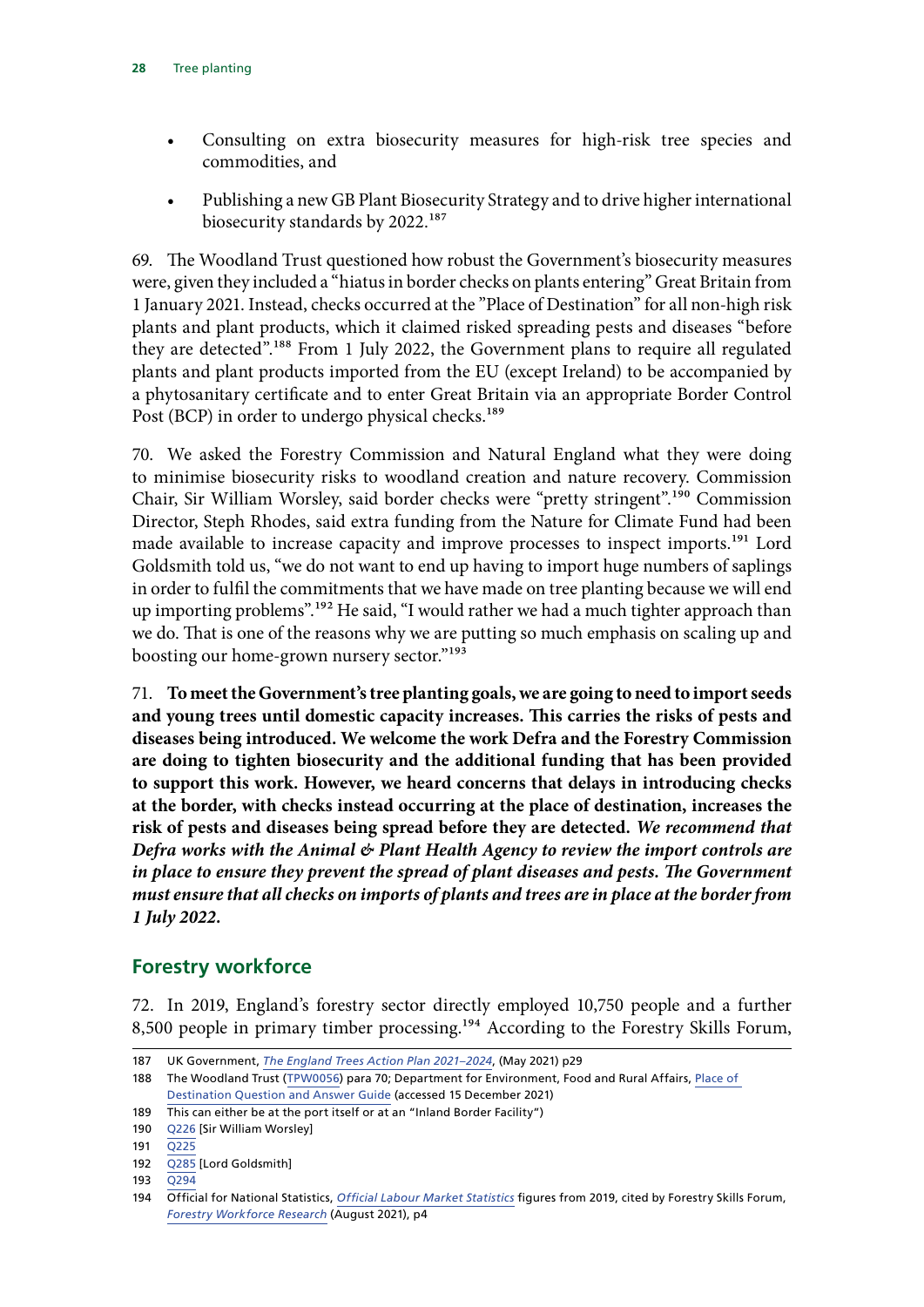if the Government's tree planting ambitions are to be achieved by 2025 the number of people needed in roles such as restocking, harvesting and woodland creation roles will have to expand by almost half, from 1,341 up to 2,019.<sup>195</sup> For woodland creation jobs the expansion needed is more than four-fold, from 100 in 2019 up to 425 by 2025.<sup>196</sup>

73. Professor Bateman, University of Exeter Business School, told us that the sector was unlikely to be able to recruit this workforce due to "a 50-year period of retrenchment in forestry" which had "stripped knowledge (and funding) out of the sector".<sup>197</sup> Multiple organisations raised concerns about the lack of resources and skills preventing local authorities from meeting their responsibilities under the Environment Act, including on woodland creation.<sup>198</sup> The Institute of Chartered Foresters (ICF) told us "there is barely capacity" in the sector for current planting and maintenance, "let alone" the new targets due to an ageing workforce and challenges in attracting new entrants.<sup>199</sup> This view was shared by Confor, the HTA and BSW Timber Group,<sup>200</sup> despite some businesses having created and funded apprenticeships.<sup>201</sup>

74. The ICF wanted the Government to address the workforce and skills issue via its skills strategy and immigration policy, stressing the importance of UK-working across the four nations to deliver a "coordinated push to promote forestry careers".202 The Royal Forestry Society (RFS) told us more work was also needed to upskill the existing workforce, arguing that a large number of land managers have "little or no knowledge and understanding of woodland management."<sup>203</sup> It said, that an effective sector-led outreach programme would minimise the risks that "the short-term prospect of grants", will lead to trees being planted "which later fail through lack of evidence-led planning, neglect or mis-management."204

75. The RFS also said that existing Forestry Skills Forum training, which the RFS runs for the Forestry Commission, is unable to address the sector's skills needs due to lack of government funding.205 It said there would only be enough skilled foresters "when there is [a] commitment to properly fund schools outreach, reverse the long-run underfunding of Further Education provision and support skills training in small businesses".206 Shireen Chambers of the ICF told us that implementing the existing Forum skills plan and the England Trees Action Plan, depended on a strong cross-government approach, but said there was no evidence that the Department for Education (DfE), the Department

<sup>195</sup> Forestry Skills Forum, *[Forestry Workforce Research](https://www.lantra.co.uk/sites/default/files/2021-08/Forestry%20Workforce%20Research%20Final%20Report%2013.08.21.pdf)* (August 2021), p39. The report looked at the status of employment, education and skills in forestry in England and Wales.

<sup>196</sup> Forestry Skills Forum, *[Forestry Workforce Research](https://www.lantra.co.uk/sites/default/files/2021-08/Forestry%20Workforce%20Research%20Final%20Report%2013.08.21.pdf)* (August 2021), p38

<sup>197</sup> Prof Ian Bateman ([TPW0030](https://committees.parliament.uk/writtenevidence/15632/pdf/)) para 5

<sup>198</sup> The Association of Directors of Environment, Economy, Planning & Transport (ADEPT) ([TPW0019](https://committees.parliament.uk/writtenevidence/15007/pdf/)) para 4 and 20; Arboricultural Association ([TPW0048](https://committees.parliament.uk/writtenevidence/18327/pdf/)) para 6.2; The City of London Corporation ([TPW0080\)](https://committees.parliament.uk/writtenevidence/19022/pdf/) para 16; National Forest Company ([TPW0057](https://committees.parliament.uk/writtenevidence/18483/pdf/)) para 4.3, 6.3 and 6.4

<sup>199</sup> Institute of Chartered Foresters ([TPW0036\)](https://committees.parliament.uk/writtenevidence/16089/pdf/) para 9

<sup>200</sup> [Q84](https://committees.parliament.uk/oralevidence/2366/html/) [Caroline Ayre, Brian Fraser, Hamish Macleod]

<sup>201</sup> [Q84](https://committees.parliament.uk/oralevidence/2366/html/) [Hamish Macleod]

<sup>202</sup> Institute of Chartered Foresters ([TPW0036\)](https://committees.parliament.uk/writtenevidence/16089/pdf/) para 5 and 11

<sup>203</sup> The Royal Forestry Society ([TPW0084](https://committees.parliament.uk/writtenevidence/23607/default/)) para 11

<sup>204</sup> The Royal Forestry Society ([TPW0084](https://committees.parliament.uk/writtenevidence/23607/default/)) para 11

<sup>205</sup> The Royal Forestry Society ([TPW0084](https://committees.parliament.uk/writtenevidence/23607/default/)) para 13–14

<sup>206</sup> The Royal Forestry Society ([TPW0084](https://committees.parliament.uk/writtenevidence/23607/default/)) para 15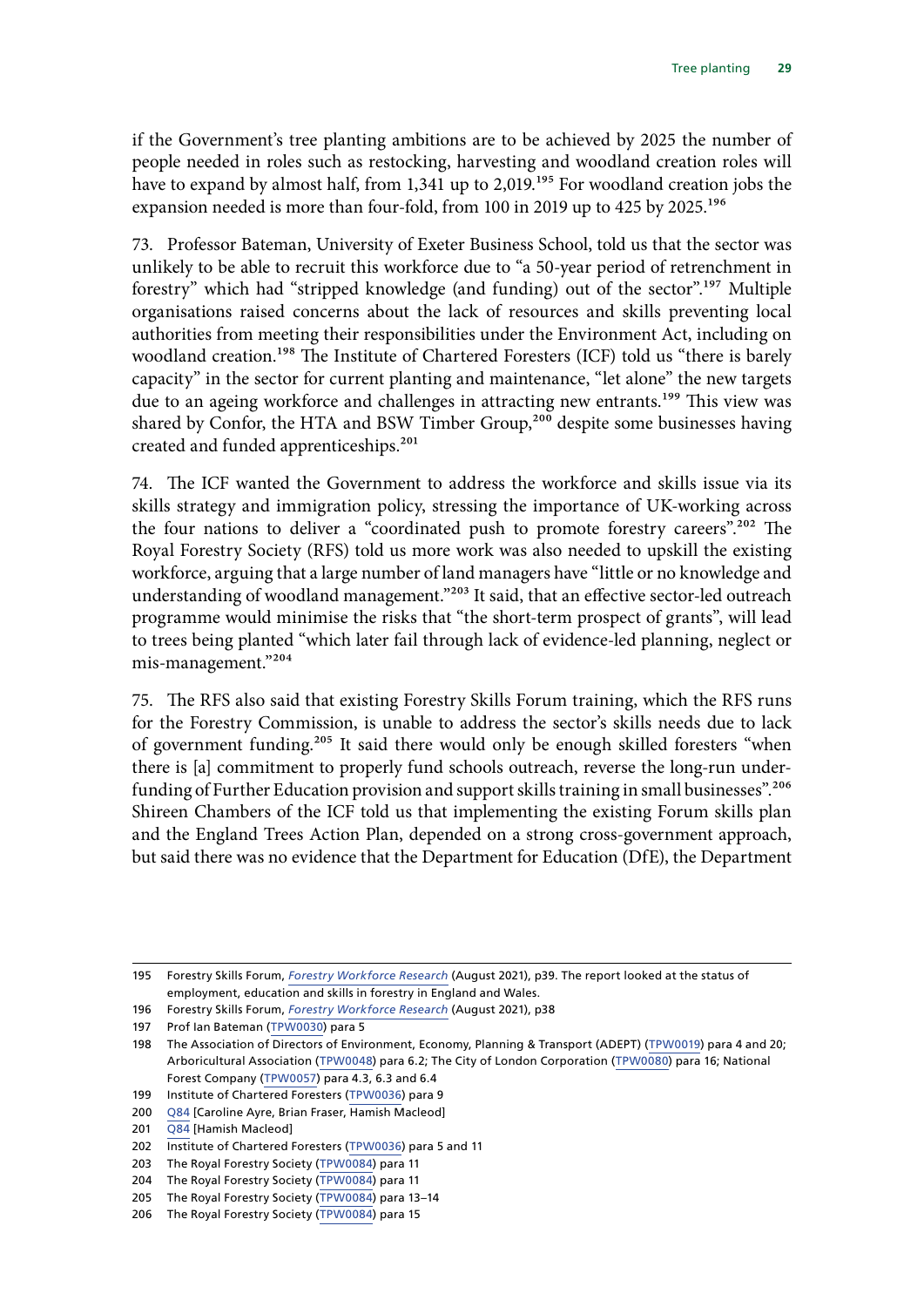for Business, Energy and Industrial Strategy (BEIS) or other Government departments were involved.<sup>207</sup> She also said no funding had been allocated for skills as "it is not seen as Defra's job", and that it was unclear who was responsible.<sup>208</sup>

76. The England Trees Action Plan states it will "build a bigger skilled workforce", by supporting:

- The Forestry Skills Forum to create a new Forestry Skills Action Plan for England, and
- Forestry England to deliver apprenticeships and work with Further Education institutions to strengthen training and skills for foresters and people working in the forestry supply chain.209

77. Forestry Commission Chair, Sir William Worsley, acknowledged the lack of a skilled workforce is a key barrier to the tree planting targets,<sup>210</sup> telling us the low numbers of people wanting to work in the sector in the last 30 years had led to less demand for forestry courses and fewer course providers.<sup>211</sup> He said for courses to run, forestry and woodland management had "to be seen as a really good career."<sup>212</sup> He suggested the targets and funding for tree-planting make it an "exciting career", and told us some land agents and countryside managers were retraining as they saw woodland management as a future career.<sup>213</sup> Steph Rhodes told us the Commission had managed to secure funding from the Nature for Climate Fund to address skills, and it planned to use its 2021-survey of the current workforce and its "projected needs to 2025 and 2030", to build an evidence base on "the size and shape of the gap" and how to address it, which it would use to bid for further funding.<sup>214</sup>

78. Lord Goldsmith told us that Defra was working with DfE, BEIS and other departments, to ensure "a proper, meaningful cross-Whitehall delivery group" exists, that recognises the sector's workforce needs and which the Government can address.<sup>215</sup> He said Defra was talking to DfE to make sure the future workforce would have "enough" Further Education facilities to "skill up people for the sector".<sup>216</sup> He also said Defra had started funding a Forestry Skills Hub to bring together education providers and sector employers to ensure "that where jobs do exist people are aware of them and are trained up for them."217 Defra Director Edward Barker said the Department was also looking at funding for apprenticeships and delivery of short-term courses for new entrants, careers advice to attract new entrants, as well as how to "make forestry a more appealing career".<sup>218</sup>

79. **The lack of a sufficiently large skilled workforce is a key barrier to England's tree planting ambitions. Addressing this requires a well-funded and planned workforce and skills strategy. Defra and the Forestry Commission are working to address the** 

<sup>207</sup> [Q104](https://committees.parliament.uk/oralevidence/2366/html/) [Shireen Chambers] 208 [Q109](https://committees.parliament.uk/oralevidence/2366/html/) 209 UK Government, *[The England Trees Action Plan 2021–2024](https://assets.publishing.service.gov.uk/government/uploads/system/uploads/attachment_data/file/987061/england-trees-action-plan.pdf)*, (May 2021) p21–22 210 [Q230](https://committees.parliament.uk/oralevidence/2719/html/) 211 [Q231](https://committees.parliament.uk/oralevidence/2719/html/)  $212 \quad \overline{O231}$ 213 [Q230](https://committees.parliament.uk/oralevidence/2719/html/) 214 [Q232](https://committees.parliament.uk/oralevidence/2719/html/) [Steph Rhodes] 215 [Q298](https://committees.parliament.uk/oralevidence/3074/pdf/) [Lord Goldsmith] 216 [Q298](https://committees.parliament.uk/oralevidence/3074/pdf/) [Lord Goldsmith] 217 [Q299](https://committees.parliament.uk/oralevidence/3074/pdf/) [Lord Goldsmith]

<sup>218</sup> [Q299](https://committees.parliament.uk/oralevidence/3074/pdf/) [Edward Barker]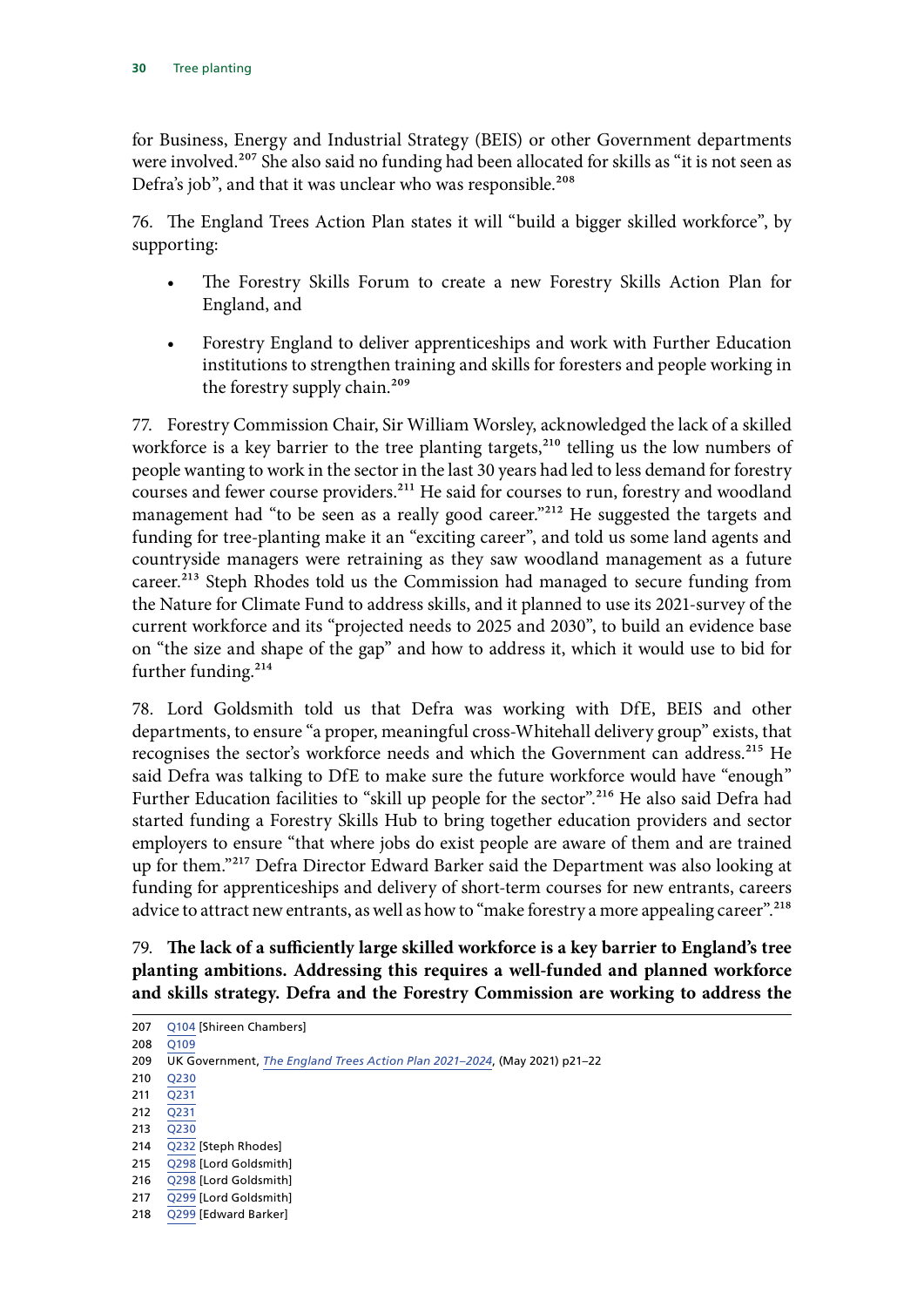<span id="page-31-0"></span>**issue, but work is in the early stages and looks unlikely to deliver the immediate improvement needed, particularly in woodland creation roles that need to increase by over 75%.** *We recommend that Defra commit to a target of bringing at least an extra three hundred new people into woodland creation roles by 2025. Defra should create a dedicated taskforce with membership from the Department for Education, the Department for Business, Energy and Industrial Strategy, the Forestry Commission and training providers, including land-based agricultural colleges, to agree and deliver a clear plan to meet this target. This taskforce should report back to us on its progress by October 2022.*

#### *Seasonal workers*

80. Given the challenges in meeting the sector's workforce needs domestically, at least in the short term, immigration is likely to play a key part supporting the sector. Both the HTA, the trade body for the ornamental horticulture sector, and BSW Timber Group Plc told us that restrictions on seasonal labour have been a barrier to tree planting, as the Government's Seasonal Workers Pilot scheme did not apply to ornamental horticulture before 2022.<sup>219</sup> The HTA reported that in 2021 the total size of the UK plant and tree growers workforce was 18,000 Full-Time Equivalent (FTE) workers, and it employed 6,000 seasonal FTE workers; but it needed an extra 1,200 seasonal workers of which tree nurseries were short of 800 seasonal workers.<sup>220</sup> Some 52% of growers had said the labour shortage was affecting their businesses, including their ability to deliver higher numbers of new trees $221$ 

81. The Government has since announced an extension of the Seasonal Workers Pilot scheme to the ornamental horticulture sector, including tree and forest nurseries, from 1 January 2022. The total number of visas available for seasonal workers remains unchanged at 30,000 for 2022.<sup>222</sup> The Government has said that an additional 10,000 visa could be made available although it did not specify under what circumstances. The Horticultural Trades Association (HTA) welcomed the extension, saying a three-year scheme gave certainty. However, the Association said that some growers were "struggling to access" the Pilot as labour providers already had "full order books for this year for existing edible horticulture producers."<sup>223</sup> The HTA wanted the number of visas increased and for visas to be extended to 9 months, to reflect tree growers' needs.<sup>224</sup>

82. **We welcome the Government's extension of the Seasonal Workers Pilot to the ornamental sector which should go some way to addressing the immediate labour shortage facing the sector.** *We recommend that Defra and the Home Office work with the nursery sector to review the number of seasonal worker visas available and consider whether further visas, beyond the current 30,000 are needed now that additional sectors have joined the scheme. We also recommend that the length of the visa for tree nursery workers be extended from 6 to 9 months to reflect the working season of that sector.*

221 Horticultural Trades Association ([TPW0091\)](https://committees.parliament.uk/writtenevidence/41256/pdf/) paras 3-5

<sup>219</sup> [Q80](https://committees.parliament.uk/oralevidence/2366/html/) [Brian Fraser]; [Q81](https://committees.parliament.uk/oralevidence/2366/html/) [Hamish Macleod]; Department for Environment, Food & Rural Affairs, *[News story: Up to](https://www.gov.uk/government/news/up-to-30000-workers-to-help-reap-2021-harvest)  [30,000 workers to help reap 2021 harvest](https://www.gov.uk/government/news/up-to-30000-workers-to-help-reap-2021-harvest)*, 22 December 2020

<sup>220</sup> Horticultural Trades Association (LS0025) para 5.2 (submitted to our Labour shortages in the food and farming [sector inquiry\)](https://committees.parliament.uk/work/1497/labour-shortages-in-the-food-and-farming-sector/publications/); Horticultural Trades Association [\(TPW0091\)](https://committees.parliament.uk/writtenevidence/41256/pdf/) paras 3-5

<sup>222</sup> UK Visas and Immigration, [Workers and Temporary Workers: guidance for sponsors: sponsor a seasonal worker](https://www.gov.uk/government/publications/workers-and-temporary-workers-guidance-for-sponsors-sponsor-a-seasonal-worker/workers-and-temporary-workers-guidance-for-sponsors-sponsor-a-seasonal-worker-accessible-version) (January 2022)

<sup>223</sup> Horticultural Trades Association (TPW0094) para 3–5

<sup>224</sup> Horticultural Trades Association (TPW0094) para 3–5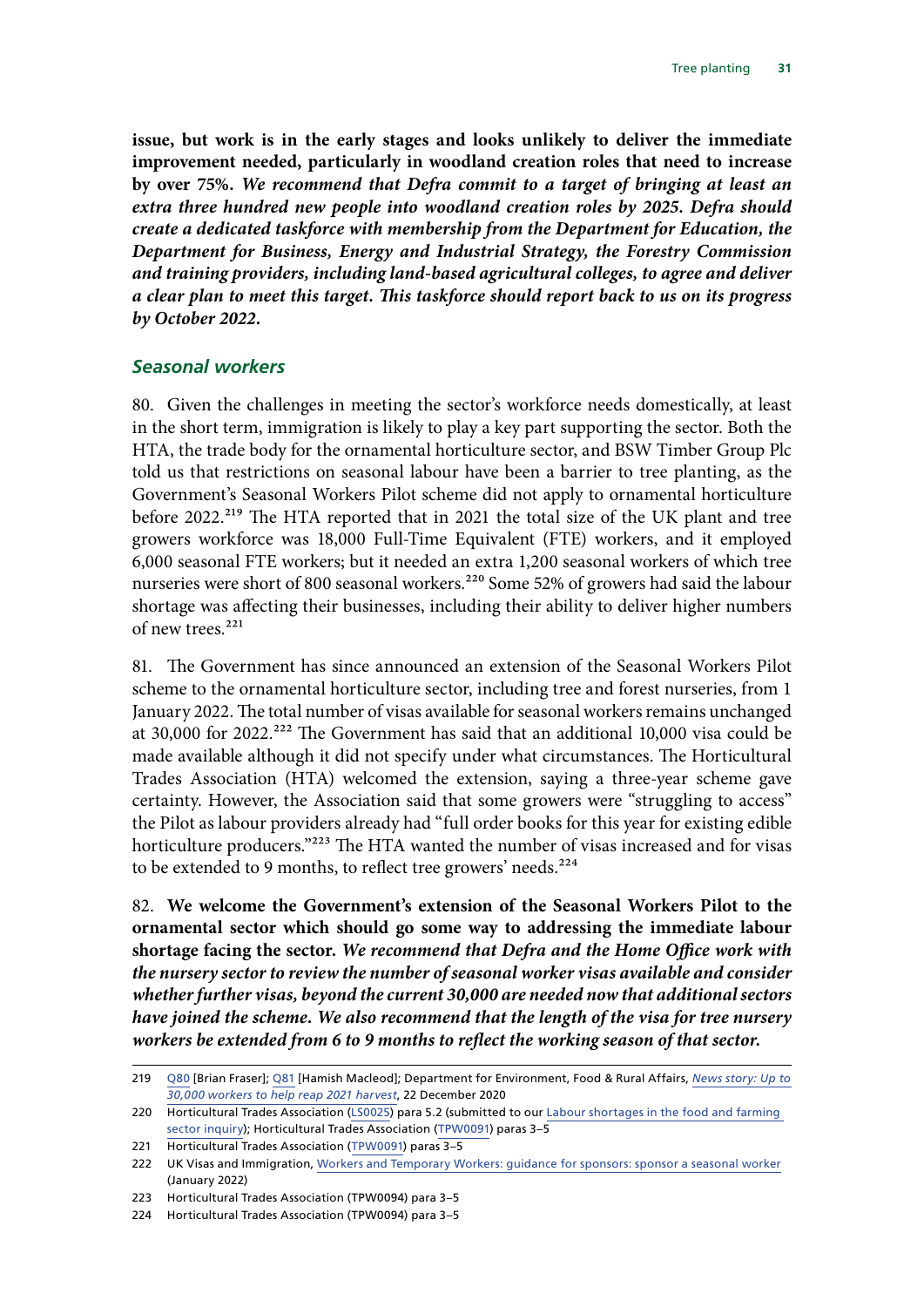## <span id="page-32-0"></span>**Regulatory issues**

#### *Application process*

83. Tree planting proposals are regulated under the Environmental Impact Assessment (EIA) regime which has two stages. Applicants will need to submit a 'stage 1' EIA to the Forestry Commission for its view on whether a project "is likely to have a significant effect on the environment".<sup>225</sup> If the Commission decides, based on this stage 1 assessment, that a project "will have a significant effect on the environment" then the applicant must apply for 'stage 2' consent and prepare an Environmental Statement. This must provide a "full […] understanding of the consequences" of the proposal, which will be subject to public scrutiny, before going ahead with their project.<sup>226</sup> The Commission also used thresholds to give an indicative "presumption" on likely significant environmental effect of a project–with projects of less than 0.5 hectares on land with no particular sensitivity, being unlikely to need a stage 2 consent.<sup>227</sup> Proposals over 2 hectares and of any size in a "sensitive area", like a Site of Special Scientific Interest or Area of Outstanding Natural Beauty need to be screened to determine if a full Environmental Statement is required before consent is given.<sup>228</sup>

84. Some of the evidence we received called for the regulatory system for tree-planting to be improved. The NFU told us land managers must follow a complicated process requiring expert advice, to show UK Forestry Standard (UKFS) compliance and to complete an EIA and woodland management plan.<sup>229</sup> It said the Government should reduce "complexity", provide training and draw up better guidance to help land managers deal with the process.<sup>230</sup> Judicaelle Hammond, Country Land and Business Association (CLA), said their members were most concerned about the "timing and costs" in making applications rather than the EIA process.231 She suggested the process could be improved by: running the different consultations required for the EIA "concurrently" rather than sequentially; and by the Forestry Commission providing "a clear and realistic timetable" for the approval process.<sup>232</sup>

85. In 2016, the Scottish Government commissioned James Mackinnon, a former Chief Planner for Scotland, to review how forestry planting proposals are considered and approved, including how the EIA system worked, to help Scotland reach its planting targets.<sup>233</sup> The CLA and Confor both called for a "MacKinnon review for England", to review and speed up England's application and approvals process for woodland creation.<sup>234</sup> They credited it as one reason why Scotland's planting rate had increased from 4,600 hectares in 2016 to over 11,000 hectares by 2020, $^{235}$  although other factors such as land availability, lower population density and political support were also cited.<sup>236</sup> The Mackinnon Review

- 230 The National Farmers' Union ([TPW0035](https://committees.parliament.uk/writtenevidence/16081/pdf/)) para 9
- 231 O195 [Judicaelle Hammond]
- 232 [Q195](https://committees.parliament.uk/oralevidence/2717/html/) [Judicaelle Hammond]

- 234 CLA ([TPW0059\)](https://committees.parliament.uk/writtenevidence/18544/pdf/) paras 4, 19–20; Confor ([TPW0003\)](https://committees.parliament.uk/writtenevidence/12906/pdf/) para 2.7–2.9.
- 235 CLA ([TPW0059\)](https://committees.parliament.uk/writtenevidence/18544/pdf/) paras 4, 19–20; Confor ([TPW0003\)](https://committees.parliament.uk/writtenevidence/12906/pdf/) para 2.7–2.9.

<sup>225</sup> Forestry Commission, *[Guidance: Environmental Impact Assessments for woodland](https://www.gov.uk/guidance/environmental-impact-assessments-for-woodland)* (September 2021)

<sup>226</sup> Forestry Commission, *[Guidance: Environmental Impact Assessments for woodland](https://www.gov.uk/guidance/environmental-impact-assessments-for-woodland)* (September 2021)

<sup>227</sup> Forestry Commission, *[Guidance: Environmental Impact Assessments for woodland](https://www.gov.uk/guidance/environmental-impact-assessments-for-woodland)* (September 2021)

<sup>228</sup> Forestry Commission, *[Guidance: Environmental Impact Assessments for woodland](https://www.gov.uk/guidance/environmental-impact-assessments-for-woodland)* (September 2021)

<sup>229</sup> The National Farmers' Union ([TPW0035](https://committees.parliament.uk/writtenevidence/16081/pdf/)) para 9; Forestry Commission, *[The UK Forestry Standard: The](https://assets.publishing.service.gov.uk/government/uploads/system/uploads/attachment_data/file/687147/The_UK_Forestry_Standard.pdf)  [governments' approach to sustainable forestry](https://assets.publishing.service.gov.uk/government/uploads/system/uploads/attachment_data/file/687147/The_UK_Forestry_Standard.pdf)* (December 2017). Adherence to the Standard is a minimum requirement for receiving government grants.

<sup>233</sup> Scottish Government, *[Forestry planting proposals: Mackinnon report](https://www.gov.scot/publications/mackinnon-report/)* (December 2016) p3

<sup>236</sup> Confor ([TPW0003](https://committees.parliament.uk/writtenevidence/12906/pdf/)) para 4.12; [Q56](https://committees.parliament.uk/oralevidence/1851/pdf/) [Jim Mackinnon]; [Q108](https://committees.parliament.uk/oralevidence/2366/pdf/) [Jen Turner, Shireen Chambers]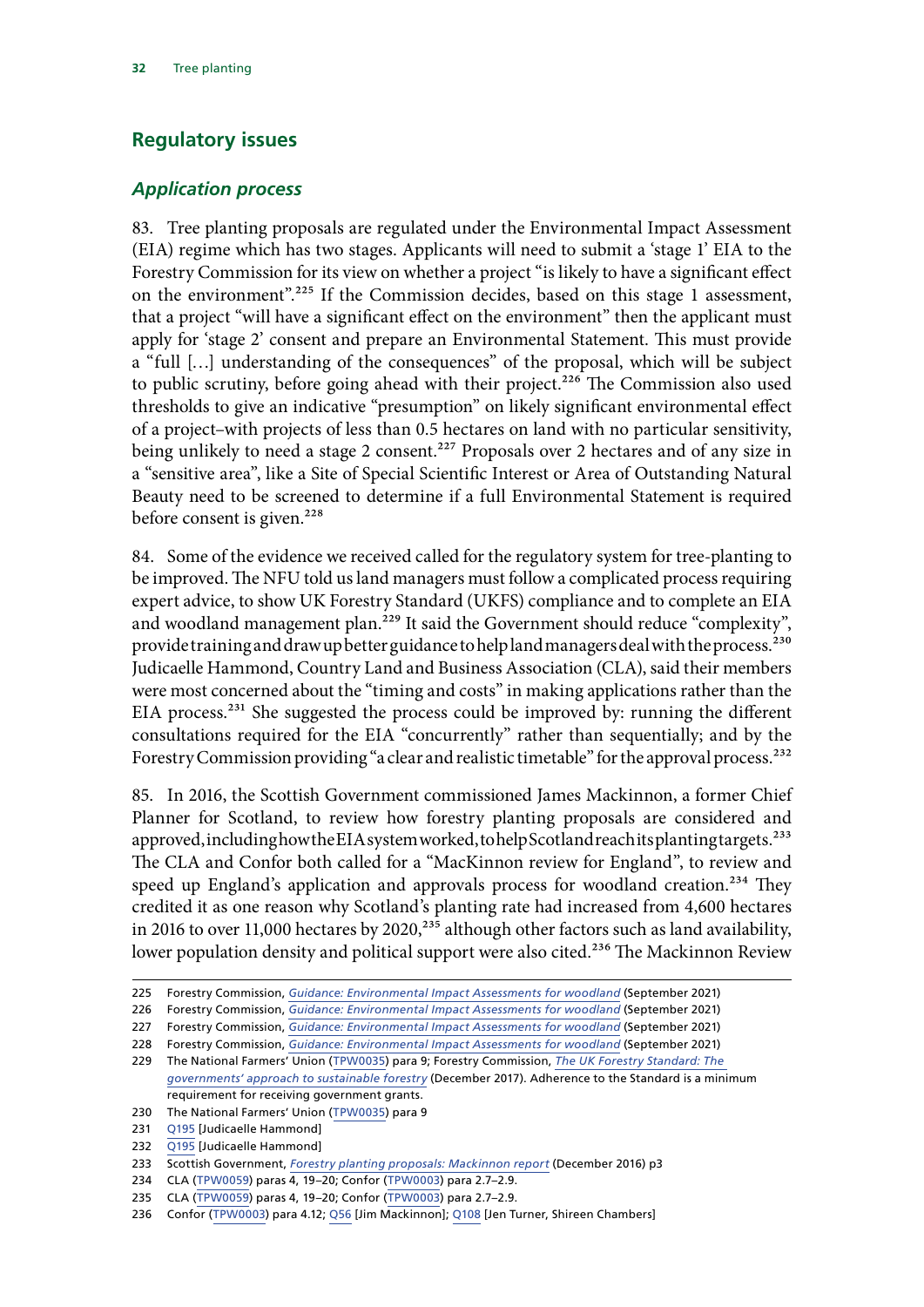recommended a more risk-based approach to regulation with independent accredited agents certifying most schemes, and Forestry Scotland scrutinising larger or more sensitive schemes; more focused and quicker EIA-screening with other agencies not routinely consulted; and simplified grant approval processes..<sup>237</sup> These reforms were taken forward by the Scottish Government.<sup>238</sup>

86. Environmental charities were more concerned about the possibility of regulations changing and stressed the importance of maintaining regulatory controls. The Woodland Trust told us the regulations for woodland creation "are an essential environmental safeguard" and it strongly opposed any "dilution".<sup>239</sup> RSPB also strongly opposed a "deregulatory approach" for achieving the tree planting targets.<sup>240</sup> It highlighted that EIA screening thresholds were raised in 2018 and said they were concerned about the Forestry Commission's "reluctance" to require applicants to prepare an Environmental Statement and overruling Natural England's advice on at least one occasion, even when thresholds were exceeded.<sup>241</sup> Both the RSPB and the Trust said that the Commission and Natural England needed better funding to improve administration, with would reduce the delays faced by applicants. $242$ 

87. We asked James Mackinnon if speeding-up the process in Scotland was at the expense of properly considered EIAs. He told us what his review tried to do was to "frontload the system" by screening out applications with negative impacts on protected sites or species, instead of lengthy consultation about whether it needed an environmental impact statement.<sup>243</sup> Mr Mackinnon also said they'd worked with agencies and applicants to improve communication about the information required and how to correctly submit it.<sup>244</sup> He said that since the reforms were introduced only 2% of proposals in Scotland had been subject to "full-blown" EIAs.<sup>245</sup>

#### *Efforts to streamline regulation*

88. The England Trees Action Plan said the Government would review regulatory requirements "to streamline" the application process "while strengthening environmental protections", to "deliver high quality woodlands at the scale needed to meet our tree planting targets."246 The Forestry Commission and Natural England highlighted the following measures to support this process:

Agreement of better coordination and cooperation where their regulatory processes overlap,<sup>247</sup>

<sup>237</sup> Scottish Government, *[Forestry planting proposals: Mackinnon report](https://www.gov.scot/publications/mackinnon-report/)* (December 2016) pp24–6

<sup>238</sup> Scottish Government, *[Delivering planting progress](https://www.gov.scot/news/delivering-planting-progress/)* (December 2016)

<sup>239</sup> The Woodland Trust ([TPW0056\)](https://committees.parliament.uk/writtenevidence/18470/pdf/) para 57

<sup>240</sup> RSPB ([TPW0064](https://committees.parliament.uk/writtenevidence/18581/pdf/)) para 22

<sup>241</sup> RSPB ([TPW0064](https://committees.parliament.uk/writtenevidence/18581/pdf/)) para 22

<sup>242</sup> RSPB ([TPW0064](https://committees.parliament.uk/writtenevidence/18581/pdf/)) paras 25 and 29; The Woodland Trust ([TPW0056](https://committees.parliament.uk/writtenevidence/18470/pdf/)) para 58; [Q141](https://committees.parliament.uk/oralevidence/2557/html/) [Dr Moorcroft]

<sup>243</sup> [Q19](https://committees.parliament.uk/oralevidence/1851/pdf/)

 $244 \overline{019}$ 

<sup>245</sup> [Q19](https://committees.parliament.uk/oralevidence/1851/pdf/)

<sup>246</sup> UK Government, *[The England Trees Action Plan 2021–2024](https://assets.publishing.service.gov.uk/government/uploads/system/uploads/attachment_data/file/987061/england-trees-action-plan.pdf)*, (May 2021) p 16

<sup>247</sup> Forestry Commission ([TPW0087\)](https://committees.parliament.uk/writtenevidence/39496/pdf/) para 1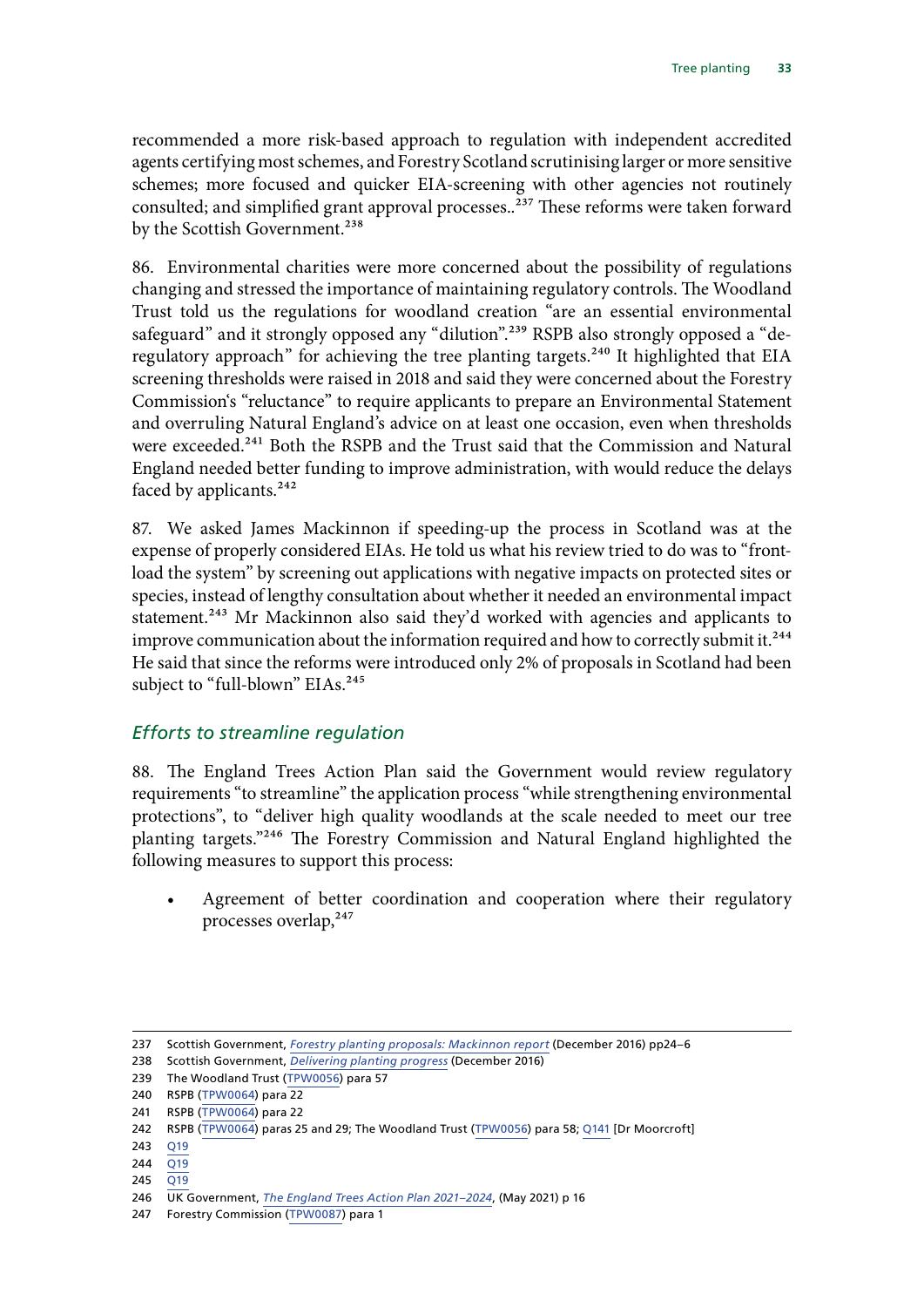- Including "as much as possible of the regulatory process within the grant application" so the Commission can give EIA-decisions at the same time as it gives grants offer,<sup>248</sup>
- Developing stronger guidance on tree planting, peatland and bird surveys, including when planting will not be supported, "to ensure applicants are clearer about the likelihood of progressing" an application or not,  $249$
- Providing better data to enable applicants and regulators to "screen" for environmental constraints early on,<sup>250</sup> and
- Developing best practice protocols so that applicants are clear on what environmental surveys require, to help ensure their survey information meets required standards and reduce the risk of delayed decisions.251

89. Lord Goldsmith told us that Defra, via the Forestry Commission, would continue to license planting through an EIA based approach, "ensuring compliance with environmental standards" under the UKFS. However, the EIA system would be reviewed by Defra by May 2022.<sup>252</sup>

90. On funding, both the Forestry Commission and Natural England acknowledged the additional resources they were allocated in the Autumn 2021 Budget and Spending Review.<sup>253</sup> However, both said they would need more staff and resources to support the woodland cover targets. The Commission said the uplift had allowed it to recruit staff to work on the England Woodland Creation Offer (EWCO) and regulation; but continued delivery depended on continued funding for these roles. It said it needed to recruit more staff to advise landowners about woodland creation and management and grants and regulatory processes.254 Natural England said it had received an uplift of £63m for its statutory duties on nature recovery, and to strengthen its "frontline staff capability" on woodland creation and peatland restoration.<sup>255</sup> Natural England told us it had sought extra funding to maintain and grow this capability through to 2024, subject to the Spending Review.256

91. **The application and approvals process for tree planting is seen as too bureaucratic by land-owning and forestry organisations. While we understand the importance of not weakening the environmental controls, there appears to be a consensus that it is possible to speed up the approval process by improving administration, guidance and advice. While the Government has provided additional resources for the Forestry Commission and Natural England, it needs to ensure that funding keeps pace with the likely increase in application numbers and requests for advice and support.** *We recommend that Defra consult on the criteria and process for its review of approvals regulations, which it should aim to conclude by December 2022. We further recommend that Defra set out what additional resources from the last Spending Review will be* 

<sup>248</sup> Forestry Commission ([TPW0087\)](https://committees.parliament.uk/writtenevidence/39496/pdf/) para 1

<sup>249</sup> Natural England ([TPW0024](https://committees.parliament.uk/writtenevidence/15475/pdf/)) para 12

<sup>250</sup> Forestry Commission ([TPW0087\)](https://committees.parliament.uk/writtenevidence/39496/pdf/) para 1

<sup>251</sup> Natural England ([TPW0024](https://committees.parliament.uk/writtenevidence/15475/pdf/)) para 11

<sup>252</sup> Department for Environment, Food and Rural Affairs [[TPW0093](https://committees.parliament.uk/writtenevidence/41426/default/)] para 1.5–1.6

<sup>253</sup> HM Treasury, *[Policy Paper: Autumn Budget and Spending Review 2021](https://www.gov.uk/government/publications/autumn-budget-and-spending-review-2021-documents/autumn-budget-and-spending-review-2021-html)* (October 2021)

<sup>254</sup> Forestry Commission ([TPW0087\)](https://committees.parliament.uk/writtenevidence/39496/pdf/) para 4–6

<sup>255</sup> Natural England ([TPW0088\)](https://committees.parliament.uk/writtenevidence/39777/pdf/) para 13 and 21

<sup>256</sup> Natural England ([TPW0088\)](https://committees.parliament.uk/writtenevidence/39777/pdf/) para 21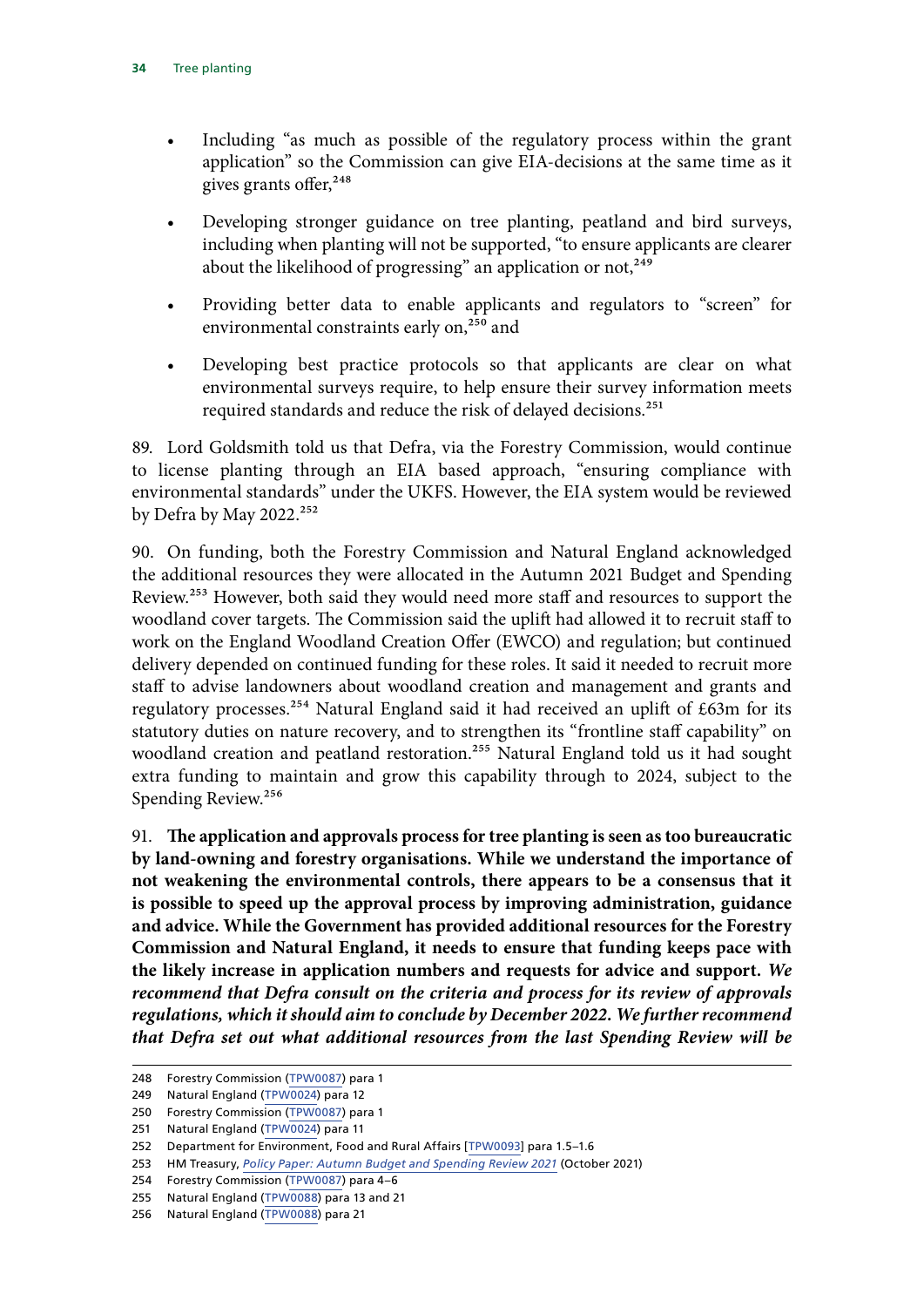<span id="page-35-0"></span>*used to enable the Forestry Commission and Natural England to meet the additional work arising from the Government's planting ambition and provide the analysis it has undertaken to assure itself that the planned funding is sufficient.*

#### *Rules on permanent land use*

92. England's woodland is mainly regulated under the Forestry Act 1967 which licenses most tree felling.<sup>257</sup> Its primary purpose is not environmental protection, but to maintain "a strategic timber reserve".<sup>258</sup> It does this through the current policy on permanence which creates a "presumption against" deforestation unless it is in the public interest.<sup>259</sup> Many respondents told us the rules largely make creating and expanding woodland legally irreversible, as felling licences are usually granted only on condition of replanting.<sup>260</sup> This means landowners may be unwilling to create woodlands on their land, as they cannot be sure they will be able to change the land use back if things do not work out.<sup>261</sup> This is a particular concern at the moment given the continued uncertainty about the levels of public funding for woodland under the government's new Environmental Land Management (ELM) scheme.

93. Change in land use can also lead to a "significant" devaluation in the value of that land.<sup>262</sup> The National Forest Company said that changing the use of land, can see it fall from £10,000 per hectare for farmland to £5,000 - £6,000 for woodland.<sup>263</sup> The RFS said the phasing-out of European Union's Common Agricultural Policy's Basic Payment Scheme (BPS) for farmers "will change the relative value of agriculture and other land uses" but it may not "bridge the perceived or actual risk of a permanent land use change."<sup>264</sup> The RFS called for a review of the permanency rules and said funding for woodland creation needed an "explicit income foregone element".<sup>265</sup>

94. Relaxing the permanency rules was also called for by the CLA and NFU, who argued it would allow landowners and farmers to try tree planting without forever being "locked into" using their land in this way.<sup>266</sup> The CLA said it could encourage small scale tree planting and agroforestry,<sup>267</sup> which the current rules deter. They suggested exempting agroforestry and new woodland below a certain area threshold for permanency.<sup>268</sup> The Tenant Farmer Association (TFA) and CLA said landowners may be less opposed to

<sup>257</sup> Forestry Act 1967, [Part II](https://www.legislation.gov.uk/ukpga/1967/10/contents)

<sup>258</sup> Department for Environment, Food and Rural Affairs and the Forestry Commission ([TPW0050](https://committees.parliament.uk/writtenevidence/18397/pdf/)) para 142; Forestry Commission, *[Guidance: Get consent to convert woodland to open habitats](https://www.gov.uk/guidance/get-consent-to-convert-woodland-to-open-habitats)* (July 2018)

<sup>259</sup> Department for Environment, Food and Rural Affairs and the Forestry Commission ([TPW0050](https://committees.parliament.uk/writtenevidence/18397/pdf/)) para 142; Forestry Commission, *[Guidance: Get consent to convert woodland to open habitats](https://www.gov.uk/guidance/get-consent-to-convert-woodland-to-open-habitats)* (July 2018)

<sup>260</sup> Natural England ([TPW0024](https://committees.parliament.uk/writtenevidence/15475/pdf/)) para 13; The National Farmers' Union ([TPW0035\)](https://committees.parliament.uk/writtenevidence/16081/pdf/) para 3; Institute of Chartered Foresters ([TPW0036\)](https://committees.parliament.uk/writtenevidence/16089/pdf/) para 10; The Soil Association ([TPW0037\)](https://committees.parliament.uk/writtenevidence/16098/pdf/) para 18; The Royal Forestry Society [\(TPW0084](https://committees.parliament.uk/writtenevidence/23607/default/)) para 9

<sup>261</sup> [Q198](https://committees.parliament.uk/oralevidence/2719/html/)

<sup>262</sup> [Q209](https://committees.parliament.uk/oralevidence/2719/html/) [Judicaelle Hammond]

<sup>263</sup> National Forest Company ([TPW0057\)](https://committees.parliament.uk/writtenevidence/18483/html/) para 2.7

<sup>264</sup> The Royal Forestry Society ([TPW0084](https://committees.parliament.uk/writtenevidence/23607/default/)) para 9

<sup>265</sup> The Royal Forestry Society ([TPW0084](https://committees.parliament.uk/writtenevidence/23607/default/)) para 9

<sup>266</sup> CLA ([TPW0059\)](https://committees.parliament.uk/writtenevidence/18544/pdf/) para 26; The National Farmers' Union ([TPW0035\)](https://committees.parliament.uk/writtenevidence/16081/pdf/) para 3

<sup>267</sup> Where trees are grown on grazing land or alongside crops.

<sup>268</sup> CLA ([TPW0059\)](https://committees.parliament.uk/writtenevidence/18544/pdf/) para 26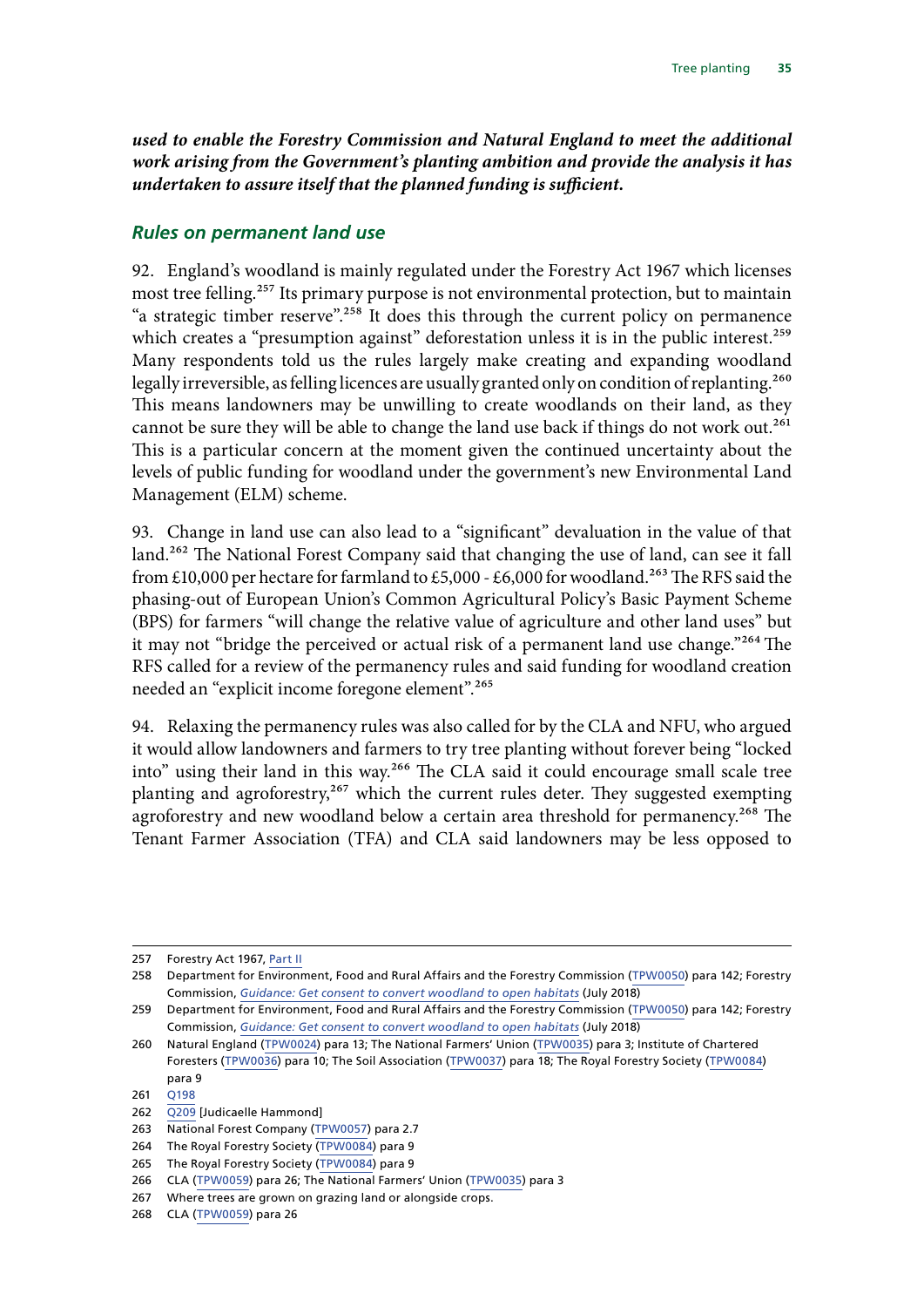<span id="page-36-0"></span>tenants planting trees if it is not permanent and the land can be farmed again in future.<sup>269</sup> The NFU also called for a new "category of woodland" so it can be treated as a rotated crop.270

95. The NFU and TFA both suggested a time-limited 'permanency commitment' for using land as woodland to store carbon .<sup>271</sup> Tom Bradshaw, NFU, suggested it could be for a "25, 30 or 40-year period."272 He said, after you have harvested that woodland, and it has gone into a more permanent form of carbon storage, farmers should have the flexibility to change the land's use back to farming if "there is the demand for food", instead of permanently keeping it as woodland.<sup>273</sup>

96. Some environmental organisations also had concerns about the permanent land-use rules. The UK Environmental Law Association suggested they had been a key reason why England had missed previous tree-planting targets.274 The Soil Association supported the permanency rules for existing and new native woodland but said the rules are a "powerful disincentive to farmer-led tree planting,"275 The Soil Association suggested regulation could be supplemented with farm public payments to incentivise and "maintain, or increase, the level of non-permanent tree cover", whilst allowing its location to be "dynamic" so that farmers can build it into how they rotate their land.<sup>276</sup>

97. **The current permanency rules discourage farmers and landowners from engaging with tree planting for fear that they will never be able to change the land use back to growing crops or grazing if the new woodland does not prove viable. While we recognise the need to maintain and develop the national timber reserve, this does not mean that the rules have to apply to new woodland growth on farmland.** *We recommend that Defra conducts an evidence-based review of the permanency rules and the impact they are having on tree-planting and consult on changes to the rules for new woodland creation.*

#### *Farm tenancies*

98. As mentioned earlier, tenant farmers—farmers who operate by farming land which they lease from a landowner—face particular challenges engaging in tree planting schemes due to the legal framework that their tenancy operates under.<sup>277</sup> According to the TFA, most tenants cannot plant trees on their holdings as "blanket clauses" in tenancy agreements require them "to use their holdings for agricultural purposes only", or clauses "specifically ban the planting of trees."278 In addition, many Farm Business Tenancies (FBT) are short term and so are not compatible with the long-term commitment involved

<sup>269</sup> Tenant Farmers Association [\(TPW0025](https://committees.parliament.uk/writtenevidence/15485/pdf/)) para 7.1; CLA [\(TPW0059](https://committees.parliament.uk/writtenevidence/18544/pdf/)) para 26

<sup>270</sup> The National Farmers' Union ([TPW0035](https://committees.parliament.uk/writtenevidence/16081/pdf/)) para 11

<sup>271</sup> [Q187 and Q198](https://committees.parliament.uk/oralevidence/2719/html/) [Tom Bradshaw]; [Q199](https://committees.parliament.uk/oralevidence/2719/html/) [George Dunn]

<sup>272</sup> [Q187](https://committees.parliament.uk/oralevidence/2719/html/) [Tom Bradshaw]

<sup>273</sup> [Q187](https://committees.parliament.uk/oralevidence/2719/html/) [Tom Bradshaw]

<sup>274</sup> UK Environmental Law Association ([TPW0055\)](https://committees.parliament.uk/writtenevidence/18458/pdf/) para 18

<sup>275</sup> The Soil Association ([TPW0037](https://committees.parliament.uk/writtenevidence/16098/pdf/)) para 16

<sup>276</sup> The Soil Association ([TPW0037](https://committees.parliament.uk/writtenevidence/16098/pdf/)) para 16

<sup>277</sup> [Q202](https://committees.parliament.uk/oralevidence/2719/html/)

<sup>278</sup> Tenant Farmers Association [\(TPW0025](https://committees.parliament.uk/writtenevidence/15485/pdf/)) para 3.1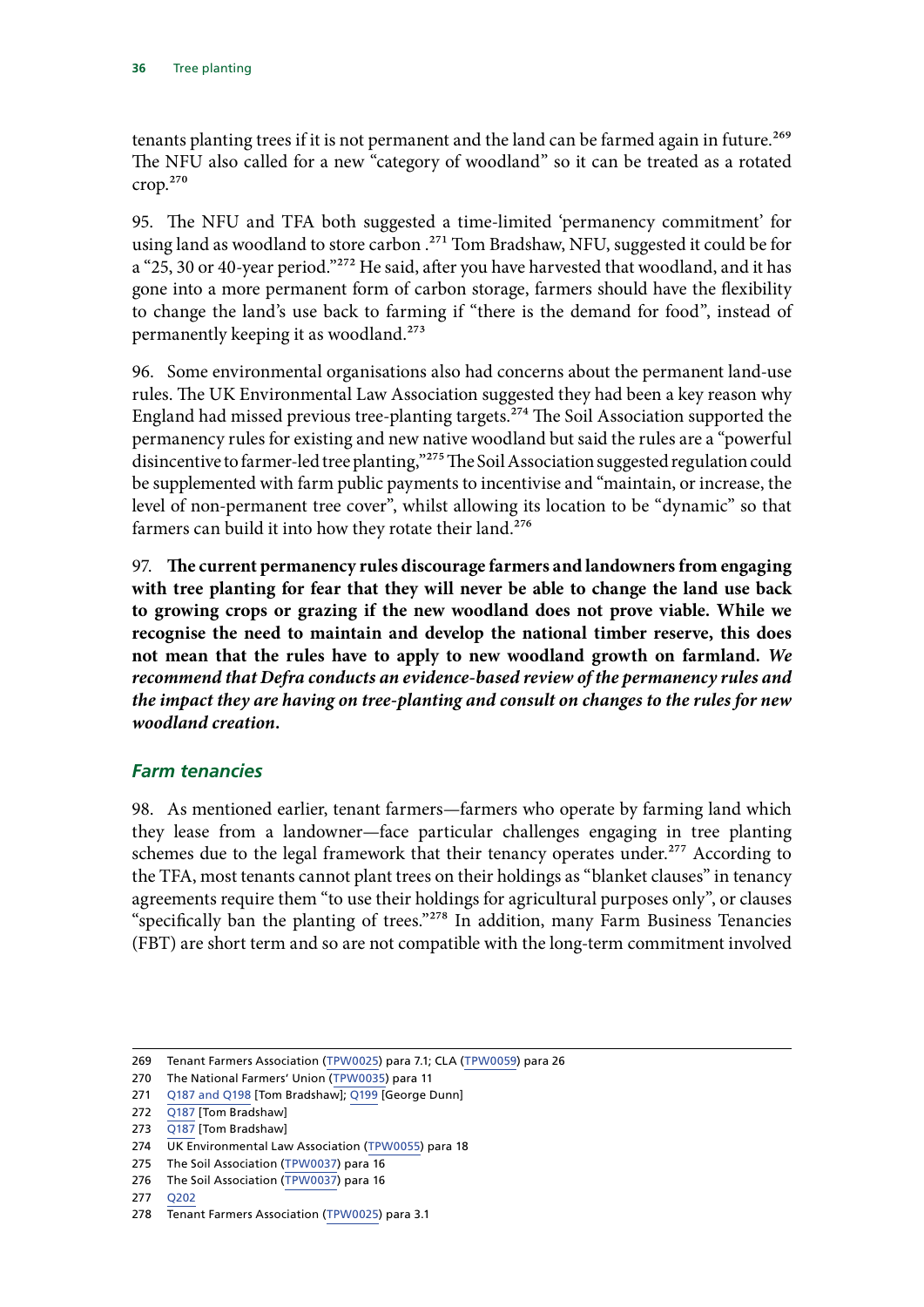in tree planting.279 FBTs apply to almost half of England's tenants and about 30% of English farmland, and they last on average under 4-years and 90% of new tenancies last for no more than 5 years. $280$ 

99. Different types of tenancies provide different legal rights which will affect tenants' potential ability to participate in tree planting schemes.<sup>281</sup> The TFA explained that under the Agriculture Act 2020, tenants who are FBTs under the Agricultural Tenancies Act 1995 are unable to challenge landlords who refuse to allow them to participate in government funding schemes like those which encourage tree-planting.<sup>282</sup> The TFA said these tenants should be given the same protection under the Agriculture Act 2020 as tenants who let holdings under the Agricultural Holdings Act 1986, who can object to a "landlord's unreasonable refusal" to allow them to participate in such schemes.<sup>283</sup> It also called for longer-term tenancies, the relaxation of tenancy rules so that tenants can contribute to the tree-planting objectives and for new planting schemes with provisions to allow tenants to participate.<sup>284</sup>

100. The TFA was also concerned that some landlords had threatened to take back land for tree planting as "leverage" to get tenants to pay more rent to stay on their land, or to participate directly in tree planting schemes themselves.<sup>285</sup> According to the NFU, some of its members who are tenants had "already [seen] some landlords take land back in hand", rather than re-let it. The NFU were concerned about how uncertainties over future incentives such as for Environmental Land Management and for tree-planting may be "putting real pressure" on some shorter-term tenancies.<sup>286</sup> However, Judicaelle Hammond of the CLA said past government-funded tree planting schemes had not seen any major move to "displace tenants" even when payments for tree-planting were above the income they received from their tenants.<sup>287</sup> She stressed landowners and farmers wanted to keep good tenants and "were looking at [tree] planting through collaboration".<sup>288</sup> The TFA and CLA told us they have been holding discussions to try and develop guidance for landlords and tenants about tree-planting.<sup>289</sup>

101. The Government has acknowledged that tenant farmers face challenges if they want to plant trees because of the short length of some tenancies and as tree planting affects "the land holding's status for agricultural use".<sup>290</sup> It has said it will "work with agricultural tenancy stakeholders to support woodland creation on tenanted land."<sup>291</sup> On 28 January, Defra announced the establishment of a Tenancy Working Group to look at "how tenant farmers and tenancies can be better supported as farming in England is reformed to be

<sup>279</sup> Tenant Farmers Association [\(TPW0025](https://committees.parliament.uk/writtenevidence/15485/pdf/)) para 3.1

<sup>280</sup> Tenant Farmers Association [\(TPW0025](https://committees.parliament.uk/writtenevidence/15485/pdf/)) para 16 and para 3.1

<sup>281</sup> Tenant Farmers Association [\(TPW0025](https://committees.parliament.uk/writtenevidence/15485/pdf/)) paras 2.6 and 3.1

<sup>282</sup> Tenant Farmers Association [\(TPW0025](https://committees.parliament.uk/writtenevidence/15485/pdf/)) paras 2.5–6

<sup>283</sup> Tenant Farmers Association [\(TPW0025](https://committees.parliament.uk/writtenevidence/15485/pdf/)) paras 2.5–6

<sup>284</sup> Tenant Farmers Association [\(TPW0025](https://committees.parliament.uk/writtenevidence/15485/pdf/)) paras 2.2–2.3, 3.1

<sup>285</sup> Tenant Farmers Association [\(TPW0025](https://committees.parliament.uk/writtenevidence/15485/pdf/)) para 4.1

<sup>286</sup> [Q187](https://committees.parliament.uk/oralevidence/2719/html/) [Tom Bradshaw]

<sup>287</sup> [Q199](https://committees.parliament.uk/oralevidence/2719/html/) [Judicaelle Hammond]

<sup>288</sup> [Q199](https://committees.parliament.uk/oralevidence/2719/html/) [Judicaelle Hammond]

<sup>289</sup> [Q205](https://committees.parliament.uk/oralevidence/2719/html/) [George Dunn]; [Q207](https://committees.parliament.uk/oralevidence/2719/html/) [Judicaelle Hammond]

<sup>290</sup> UK Government, *[The England Trees Action Plan 2021–2024](https://assets.publishing.service.gov.uk/government/uploads/system/uploads/attachment_data/file/987061/england-trees-action-plan.pdf)*, (May 2021) p23

<sup>291</sup> UK Government, *[The England Trees Action Plan 2021–2024](https://assets.publishing.service.gov.uk/government/uploads/system/uploads/attachment_data/file/987061/england-trees-action-plan.pdf)*, (May 2021) p23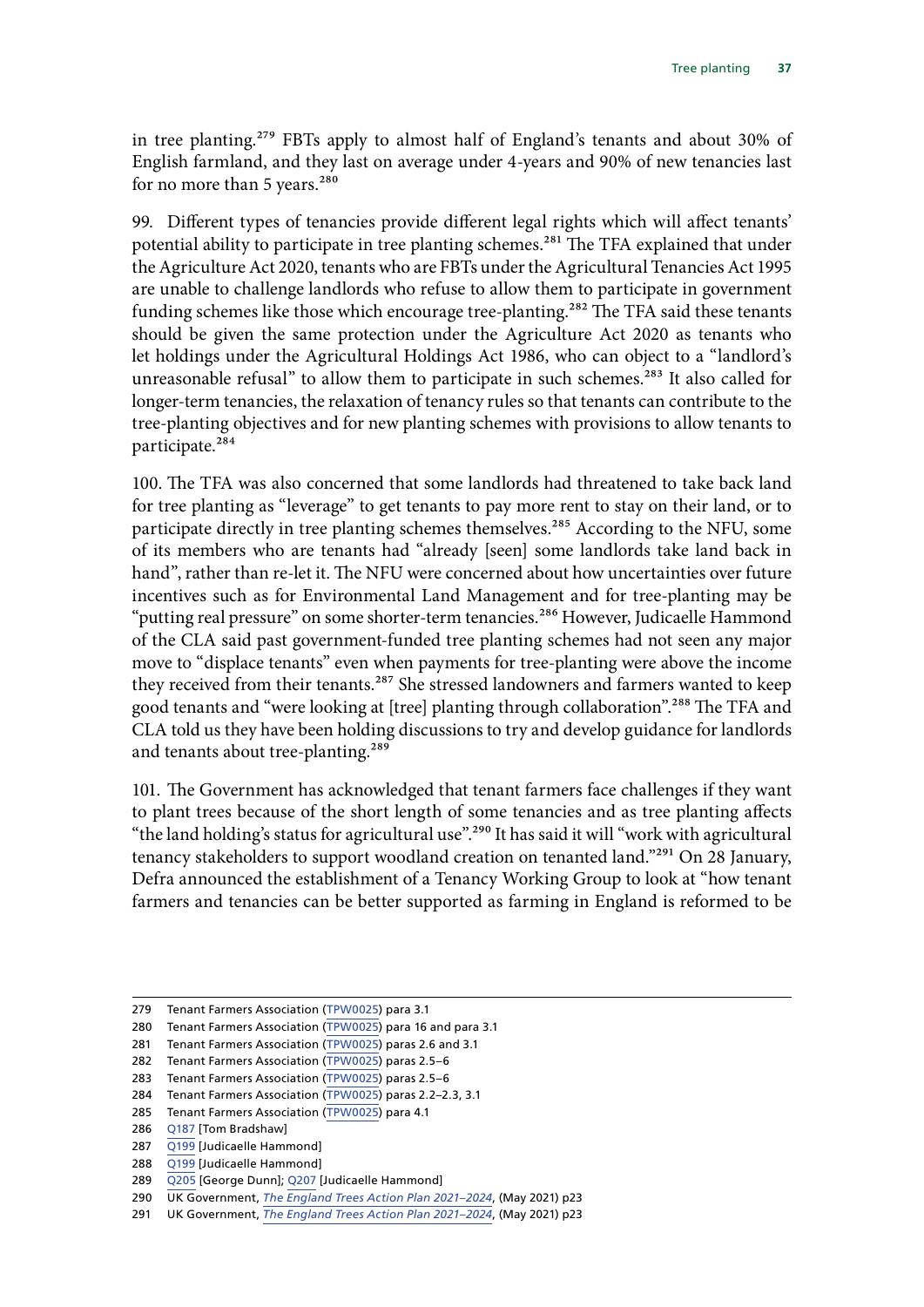more sustainable." This will provide tenant farmers and others a "further opportunity to make sure the new environmental land management schemes work within agricultural tenancies.292

102. **We heard concerns that legal restrictions on many tenancies and their short-term length will prevent many tenant farmers from engaging in tree-planting. Conversely, we also heard concerns that landowners might withdraw land from tenants to benefit from attractive tree-planting subsidies themselves. There was, however, dispute over evidence of this already occurring. We welcome and encourage continued dialogue between the Tenant Farmers Association and Country Land & Business Association on tree planting.** *We recommend that Defra include within the new Tenancy Working Groups's remit how to find practical and equitable ways to enable more tenant farmers to contribute to England's tree-planting ambition.*

<sup>292</sup> Department for Environment, Food and Rural Affairs, [Press release: New working group launched to support](https://www.gov.uk/government/news/new-working-group-launched-to-support-tenant-farmers)  [tenant farmers](https://www.gov.uk/government/news/new-working-group-launched-to-support-tenant-farmers) (accessed 23 February 2022). Amongst the Group's objectives are to provide independent advice on "how Defra can use scheme design to facilitate participation of and benefits to tenant farmers in new Government ELMs and related schemes."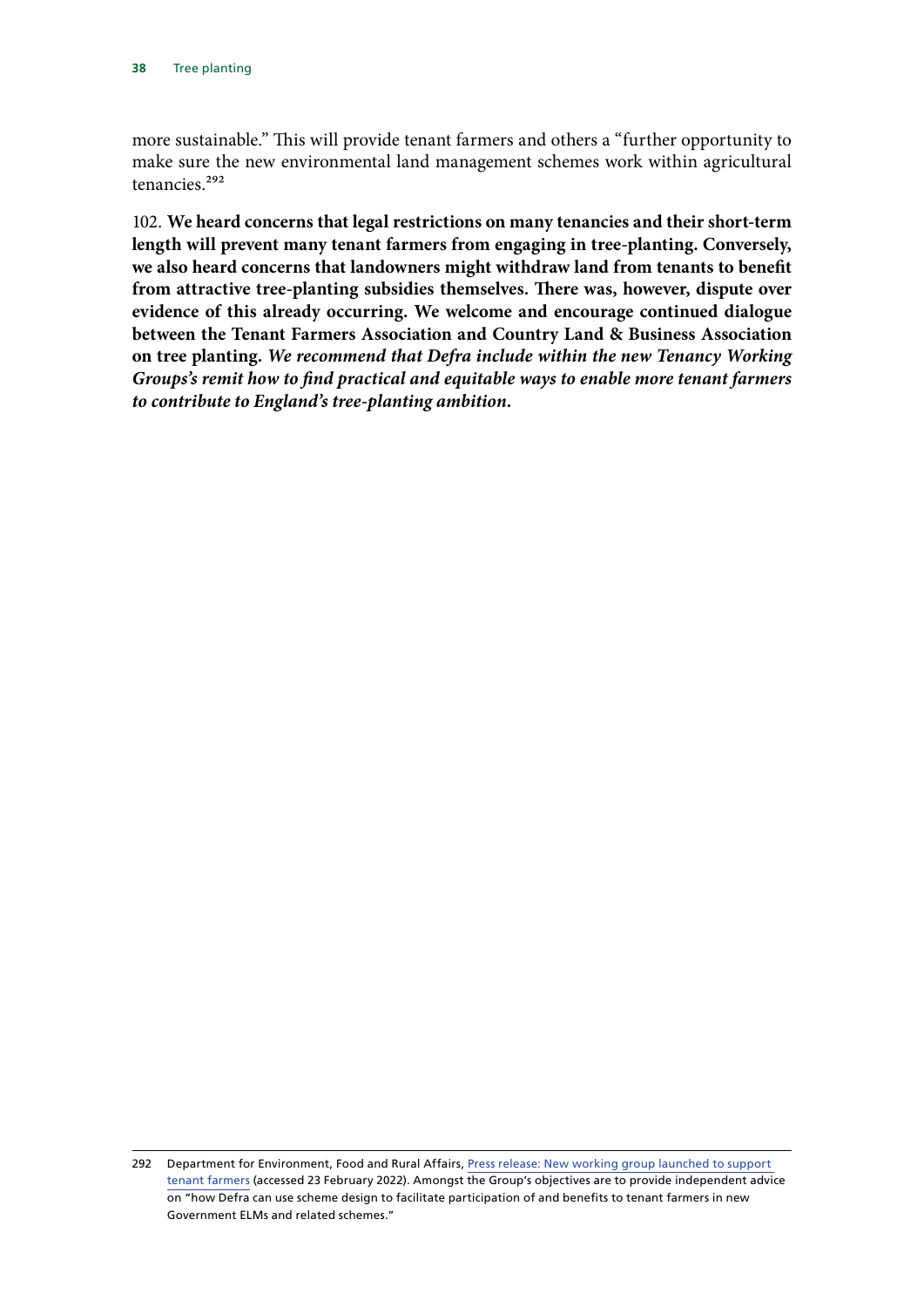## <span id="page-39-0"></span>Conclusions and recommendations

#### Tree planting targets

- 1. We welcome the UK Government's ambition to plant 30,000 hectares of new woodland a year by 2025 in the UK. However, the Government has not set a clear target for England's contribution, which will likely require England to treble its planting rate by May 2024. Setting annual targets for tree planting in England would provide certainty for the sectors whilst improving transparency and accountability. *We recommend that, by May 2022, the UK Government should set clear, annual targets for England's contribution to reaching the overall UK goal for planting of 30,000 hectares of trees a year by 2024*. (Paragraph 14)
- 2. The Government's planting ambition will fail to achieve its net zero, nature recovery and biodiversity goals unless it is able to deliver the principle of planting the 'right tree in the right place'. This requires adequate mapping data available being available to inform planting decisions. Currently there is no clear delivery date to work by the Forestry Commission and Natural England to fill gaps in their data, or for the work on the new national habitat map and Local Nature Recovery Areas (LNRS). *We recommend that, by May 2022, Defra, the Forestry Commission and Natural England set out a plan for completing the data mapping work needed to allow it to ensure trees are not planted in locations where they will damage the environment*. (Paragraph 23)
- 3. However additional mapping information will not, in itself, help local authorities manage the potential trade-offs between tree planting, creating and conserving other habitats and the needs of farmers and food production when developing Local Nature Recovery Strategies. *We therefore recommend that the Government produces more comprehensive guidance for local authorities to help them manage and make decisions about competing priorities for land use when creating their Local Nature Recovery Strategies*. (Paragraph 24)

### Incentivising tree planting

- 4. The financial incentives the Government is providing must make it economically viable to plant trees. The overall direction of travel is laudable, and the interim English Woodland Creation Offer (EWCO) provides better incentives than previous schemes. However, getting to net zero may be held up by a lack of progress and clarity on the Government's Environmental Land Management (ELM) schemes, and how the EWCO and ELM schemes will fit together. *We recommend that Defra and the Forestry Commission urgently prioritise the publication of a clear and detailed timeline for the introduction of the ELM schemes, including how the EWCO and ELM schemes will fit together, by May 2022. It is essential that Defra does this promptly give farmers and others the certainty they need to kickstart planting. By September 2022, Defra should also publish and invite comments on its modelling that underpins the new incentives regime for tree planting*. (Paragraph 34)
- 5. Much of England's existing woodland is under-managed and in poor condition. The Government's objectives for net zero, nature recovery and biodiversity depend on existing woodland being much better managed. This will only happen if effective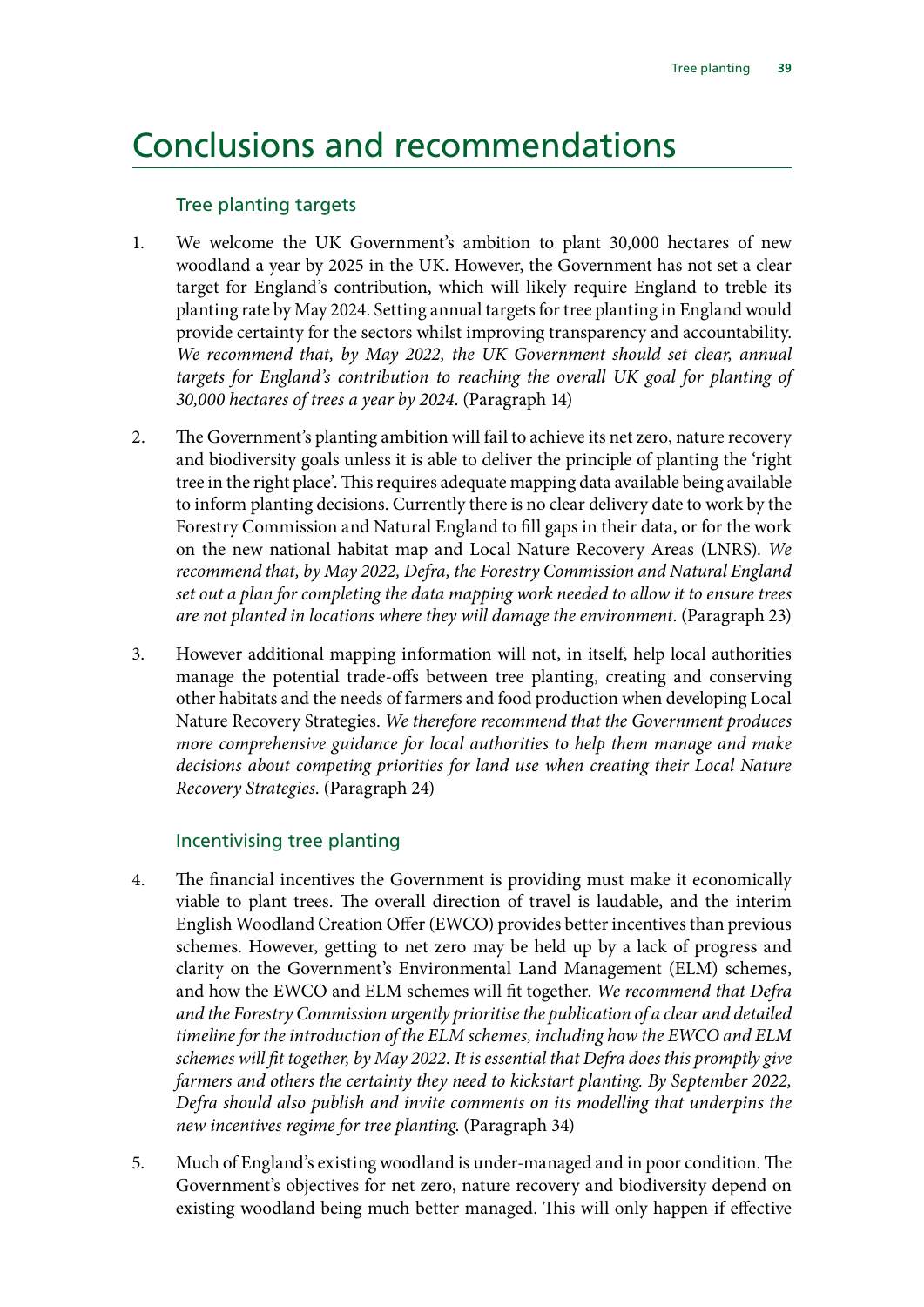financial incentives are in place, but the Government's has missed an opportunity with its new incentives to change the model for woodland management, by leaving a gap between when subsidies end, after ten years, and the start of income generation after around 20 years. *We recommend that Defra and the Forestry Commission review the length of the maintenance payment and, if they decide to keep it unchanged, provide further information and guidance on what forms of additional private finance and economic opportunities landowners should seek to bridge the funding gap*. (Paragraph 40)

- 6. The Minister told us that the £500m allocated by the Government to woodland creation and management from 2020 to 2025 wouldn't be enough to realise the Government ambitions, and it is not clear whether the extra funding committed in the Spending Review will fill the gaps identified by the Minister. *Defra needs to clearly set out what it can achieve with the current funding allocated to woodland creation and management, and what the gap is between this and the Government's ambitions. Defra, HM Treasury and the sector should work together to create a plan to fill any funding gaps to secure the level of funding required to support a robust woodland creation contribution to reaching net zero*. (Paragraph 44)
- 7. Increasing domestic timber production and consumption can provide an additional revenue stream to support tree-planting, whilst helping to store carbon and reduce the UK's reliance on timber imports, which contributes to overseas deforestation. While we welcome the steps the Government is taking to boost domestic production and increase the use of wood in construction, progress to date has been very limited. *We therefore recommend Defra and BEIS publish, by September 2022, an action plan to increase the use of domestically grown timber in the UK. This action plan must have a clear economic focus providing guidance on what trees we should be growing to meet domestic demand. It should also contain annual milestones for the proportion of domestically grown timber used, with an aim to double the amount of domestically grown timber being used in the UK by 2030.* (Paragraph 56)
- 8. While strengthening the demand for domestic timber may help the UK to meet its international commitment to end and reverse deforestation caused by UK businesses by 2030, it is only a small part of the solution. While not a central part of this inquiry, it also appeared to us that stronger action may be needed to stop UK-based financial institutions from supporting and profiting from any activity that is causing deforestation. We may return to look at this issue in a future inquiry. (Paragraph 57)

#### Delivering tree planting

9. Tree nursery representatives and the Forestry Commission told us that nurseries in the UK will struggle to expand production to deliver the number of young trees required for the Government to achieve its planting ambitions by the end of this Parliament. We believe that the Government should aim to meet all UK planting needs from domestically grown trees. To achieve this the Government needs to give the sector greater confidence to invest and expand production, given that it can take up to four years to grow the trees required for planting. *We reiterate our recommendation that the UK Government set annual targets for the number*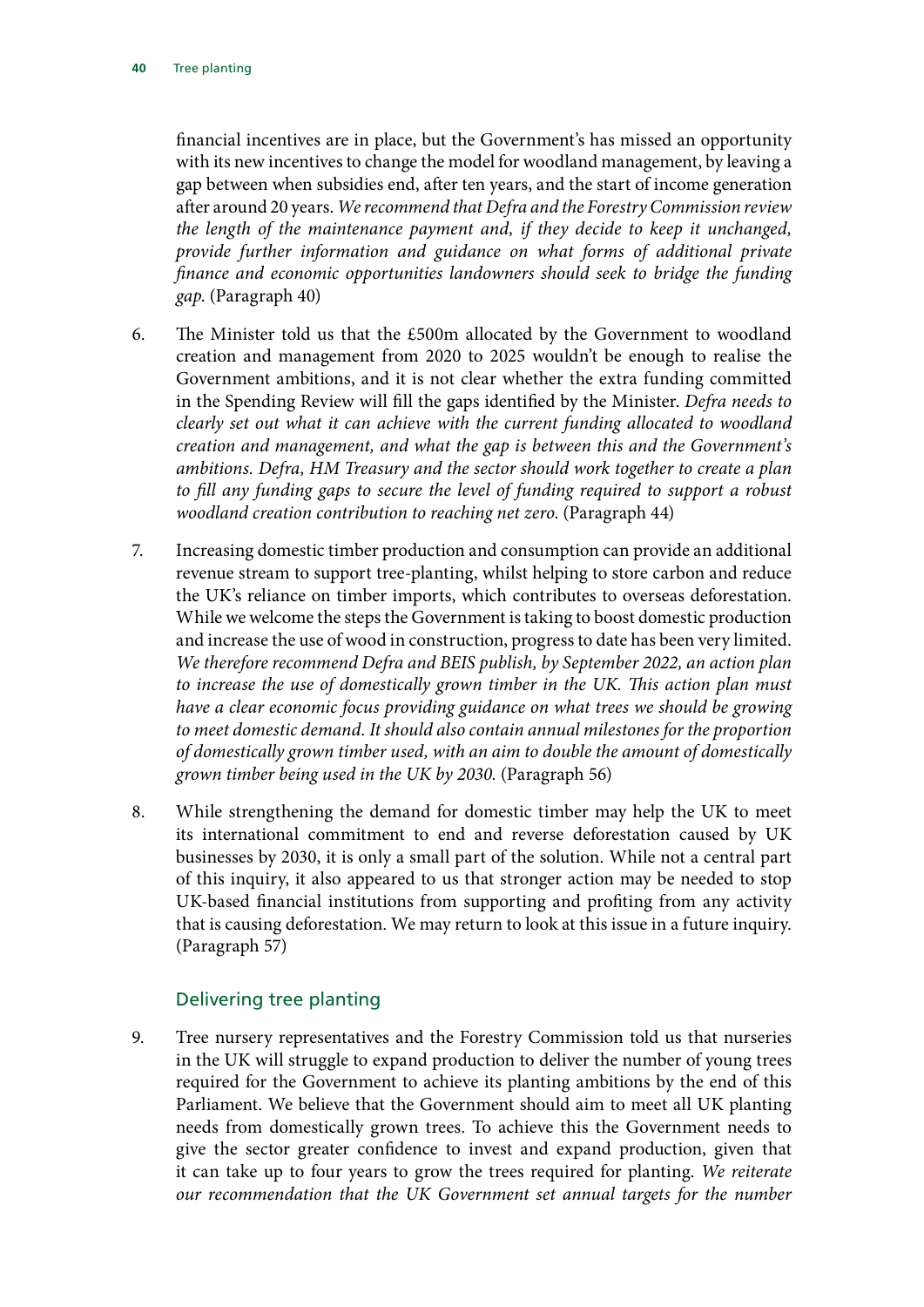*of trees that will be planted in England, which we believe would greatly help the sectors' confidence in the Government's commitment to tree planting. We also ask the Government to update us on progress establishing a confidential information sharing system with nurseries, and on the outcomes of the £10m invested via the tree production innovation fund*. (Paragraph 64)

- 10. We were given reassurances that the closure of one of two Forestry England nurseries will not affect the overall ability of the nursery sector to produce enough trees. Given the challenges facing the sector, however, reducing the UK's nursery capacity indicates a lack of policy co-ordination. We remain concerned about the additional pressure the closure may place on the sector and the possible reduction in our ability to manage risks to tree health. *We believe that the Government should review the decision to close Wykeham nursery, given the need to maximise UK tree production and reduce our reliance on imports*. (Paragraph 66)
- 11. To meet the Government's tree planting goals, we are going to need to import seeds and young trees until domestic capacity increases. This carries the risks of pests and diseases being introduced. We welcome the work Defra and the Forestry Commission are doing to tighten biosecurity and the additional funding that has been provided to support this work. However, we heard concerns that delays in introducing checks at the border, with checks instead occurring at the place of destination, increases the risk of pests and diseases being spread before they are detected. *We recommend that Defra works with the Animal & Plant Health Agency to review the import controls are in place to ensure they prevent the spread of plant diseases and pests. The Government must ensure that all checks on imports of plants and trees are in place at the border from 1 July 2022*. (Paragraph 71)
- 12. The lack of a sufficiently large skilled workforce is a key barrier to England's tree planting ambitions. Addressing this requires a well-funded and planned workforce and skills strategy. Defra and the Forestry Commission are working to address the issue, but work is in the early stages and looks unlikely to deliver the immediate improvement needed, particularly in woodland creation roles that need to increase by over 75%. *We recommend that Defra commit to a target of bringing at least an extra three hundred new people into woodland creation roles by 2025. Defra should create a dedicated taskforce with membership from the Department for Education, the Department for Business, Energy and Industrial Strategy, the Forestry Commission and training providers, including land-based agricultural colleges, to agree and deliver a clear plan to meet this target. This taskforce should report back to us on its progress by October 2022*. (Paragraph 79)
- 13. We welcome the Government's extension of the Seasonal Workers Pilot to the ornamental sector which should go some way to addressing the immediate labour shortage facing the sector. *We recommend that Defra and the Home Office work with the nursery sector to review the number of seasonal worker visas available and consider whether further visas, beyond the current 30,000 are needed now that additional sectors have joined the scheme. We also recommend that the length of the visa for tree nursery workers be extended from 6 to 9 months to reflect the working season of that sector*. (Paragraph 82)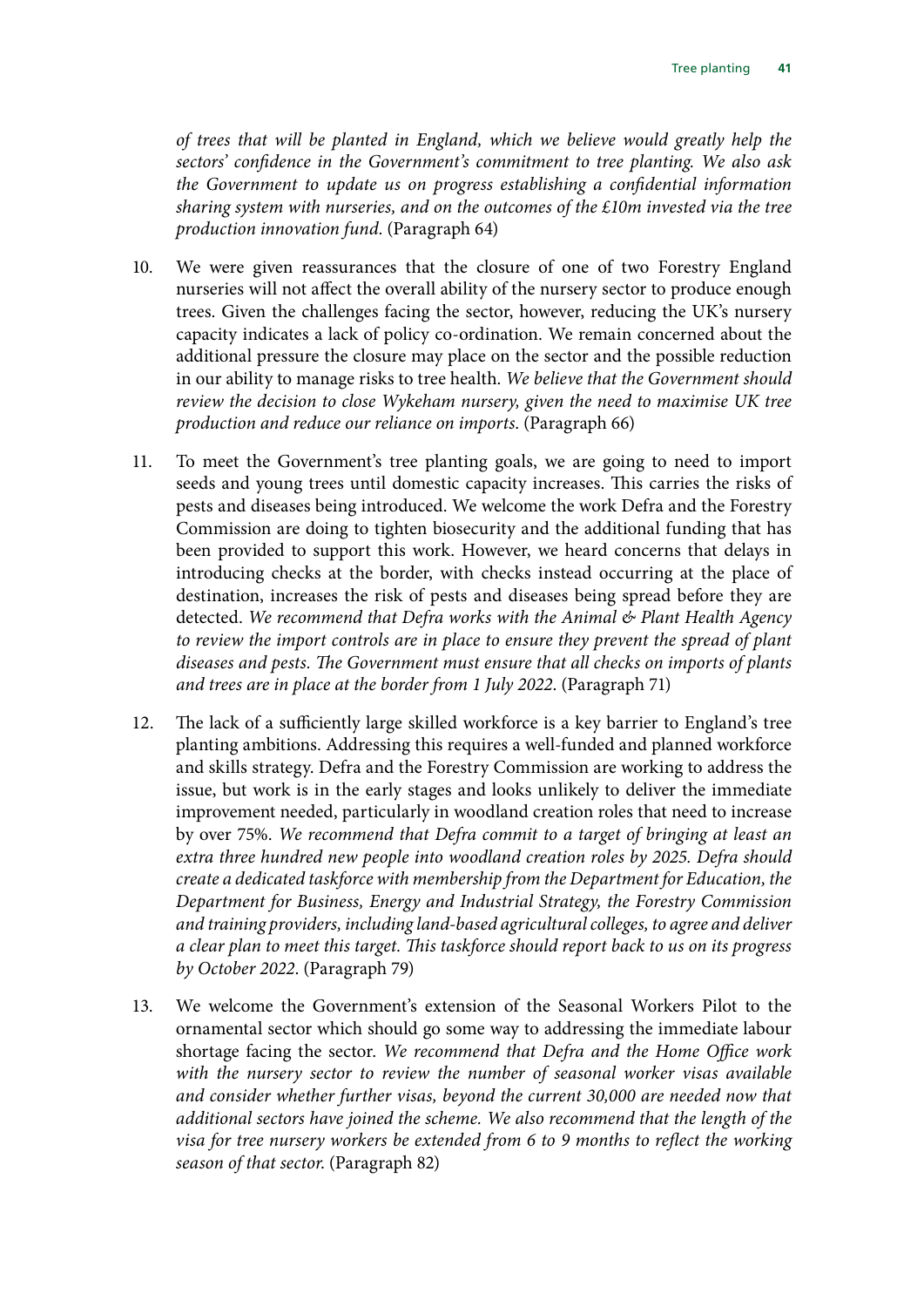- 14. The application and approvals process for tree planting is seen as too bureaucratic by land-owning and forestry organisations. While we understand the importance of not weakening the environmental controls, there appears to be a consensus that it is possible to speed up the approval process by improving administration, guidance and advice. While the Government has provided additional resources for the Forestry Commission and Natural England, it needs to ensure that funding keeps pace with the likely increase in application numbers and requests for advice and support. *We recommend that Defra consult on the criteria and process for its review of approvals regulations, which it should aim to conclude by December 2022. We further recommend that Defra set out what additional resources from the last Spending Review will be used to enable the Forestry Commission and Natural England to meet the additional work arising from the Government's planting ambition and provide the analysis it has undertaken to assure itself that the planned funding is sufficient*. (Paragraph 91)
- 15. The current permanency rules discourage farmers and landowners from engaging with tree planting for fear that they will never be able to change the land use back to growing crops or grazing if the new woodland does not prove viable. While we recognise the need to maintain and develop the national timber reserve, this does not mean that the rules have to apply to new woodland growth on farmland. *We recommend that Defra conducts an evidence-based review of the permanency rules and the impact they are having on tree-planting and consult on changes to the rules for new woodland creation*. (Paragraph 97)
- 16. We heard concerns that legal restrictions on many tenancies and their short-term length will prevent many tenant farmers from engaging in tree-planting. Conversely, we also heard concerns that landowners might withdraw land from tenants to benefit from attractive tree-planting subsidies themselves. There was, however, dispute over evidence of this already occurring. We welcome and encourage continued dialogue between the Tenant Farmers Association and Country Land & Business Association on tree planting. *We recommend that Defra include within the new Tenancy Working Groups's remit how to find practical and equitable ways to enable more tenant farmers to contribute to England's tree-planting ambition*. (Paragraph 102)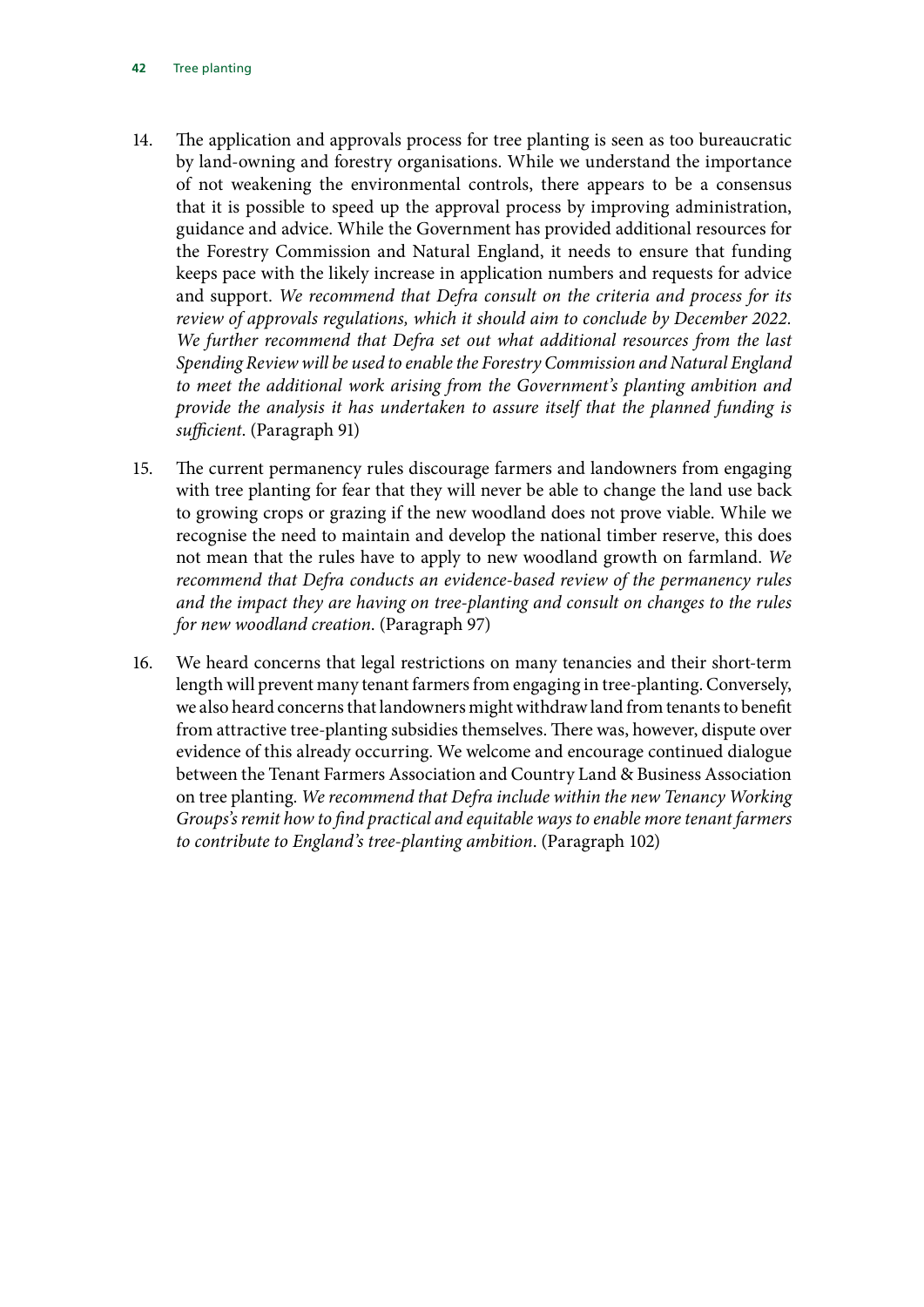## <span id="page-43-0"></span>Formal minutes

## **Tuesday 8 March 2022**

#### **Members present:**

Neil Parish, in the Chair

Ian Byrne

Dr Neil Hudson

Robbie Moore

Mrs Sheryll Murray

Derek Thomas

Draft Report (*Tree planting*), proposed by the Chair, brought up and read.

*Ordered*, That the draft Report be read a second time, paragraph by paragraph.

Paragraphs 1 to 102 read and agreed to.

Summary agreed to.

*Resolved*, That the Report be the Third Report of the Committee to the House.

*Ordered*, That the Chair make the Report to the House.

*Ordered*, That embargoed copies of the Report be made available (Standing Order No. 134).

### **Adjournment**

[Adjourned till Tuesday 15 March at 2.00 p.m.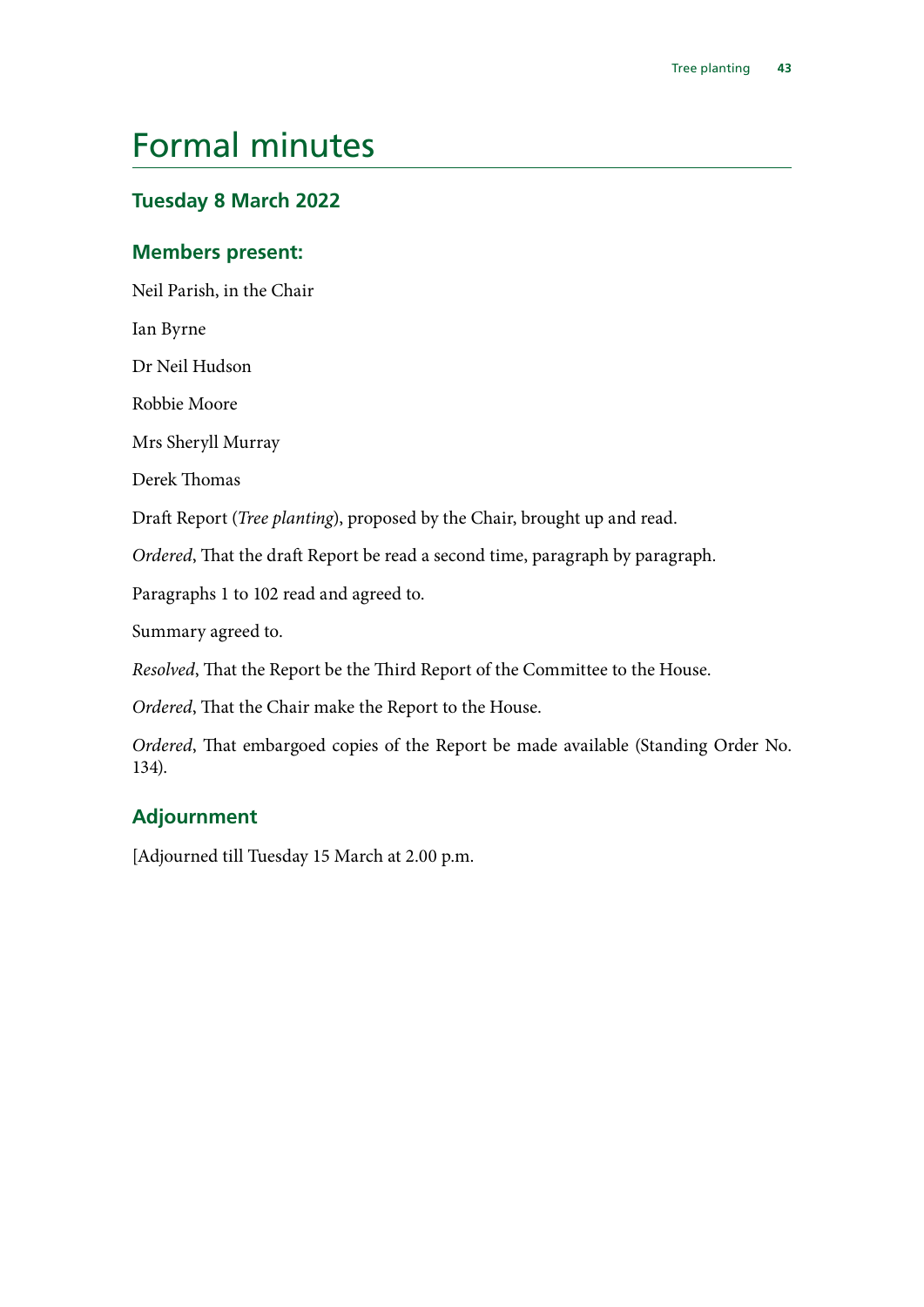## <span id="page-44-0"></span>Witnesses

The following witnesses gave evidence. Transcripts can be viewed on the [inquiry publications](https://committees.parliament.uk/work/595/default/publications/oral-evidence/) [page](https://committees.parliament.uk/work/595/default/publications/oral-evidence/) of the Committee's website.

#### **Tuesday 9 March 2021**

**Amanda Thomson**, Lead Scientist, UK Centre for Ecology & Hydrology; **Professor Ian Bateman**, Professor of Environmental Economics, University of Exeter; **Jim Mackinnon CBE**, Former Chief Planner and Director for the Built Environment at Scottish Government [Q1–63](https://committees.parliament.uk/oralevidence/1851/html/)

#### **Tuesday 15 June 2021**

**Caroline Ayres**, England National Manager, Confor; **Brian Fraser**, Board Member and Member of Tree & Hedging Group, Horticultural Trades Association; **Hamish Macleod, Public Affairs Advisor, BSW Timber Group discussed and Contract Advisors Advisory Advisors** [Q64–100](https://committees.parliament.uk/oralevidence/2365/html/)

**Shireen Chambers**, Executive & Technical Director, Institute of Chartered Foresters; **David Sutherland**, Association of Directors of Environment, Economy, Planning & Transport, Buckinghamshire Council; **Jen Turner**, Development Manager, Royal Forestry Society [Q101–128](https://committees.parliament.uk/oralevidence/2365/html/)

#### **Tuesday 13 July 2021**

**Jill Butler**, Director and Chair, Forest of Selwood Community Interest Company; **Robin Gray**, Development and Funding Officer, National Association of AONBs; **Dr Darren Moorcroft**, Chief Executive Officer, The Woodland Trust Q129-155

**Melanie Baines**, Student Member, The United Kingdom Environmental Law Association; **Jenna Hegarty**, Deputy Director for Policy and Advocacy, Royal Society for Protection of Birds (RSPB); **Emi Murphy**, Campaign Lead, Friends of the Earth [Q156–181](https://committees.parliament.uk/oralevidence/2557/html/)

#### **Tuesday 14 September 2021**

**Judicaelle Hammond**, Director of Policy and Advice, Country Land and Business Association (CLA); **George Dunn**, Chief Executive Officer, Tenants Farmers Association; **Tom Bradshaw**, Vice President, National Farmers' Union [Q182–213](https://committees.parliament.uk/oralevidence/2717/html/)

**Sir William Worsley**, Chair, Forestry Commission; **Steph Rhodes**, Delivery Director, Forestry Commission's England Tree Planting Programme; **Tony Juniper**, Chair, Natural England; **Alan Law**, Chief Officer Strategy and Deputy Chief Executive, Natural England Chief Executive, Natural England

#### **Tuesday 23 November 2021**

**The Rt Hon Lord Goldsmith**, Minister for Pacific and the Environment at the Foreign, Commonwealth & Development Office, Department for Environment, Food and Rural Affairs; **Edward Barker**, Director, Natural Environment, Trees and Landscapes, Department for Environment, Food and Rural Affairs [Q238–333](https://committees.parliament.uk/oralevidence/3074/html/)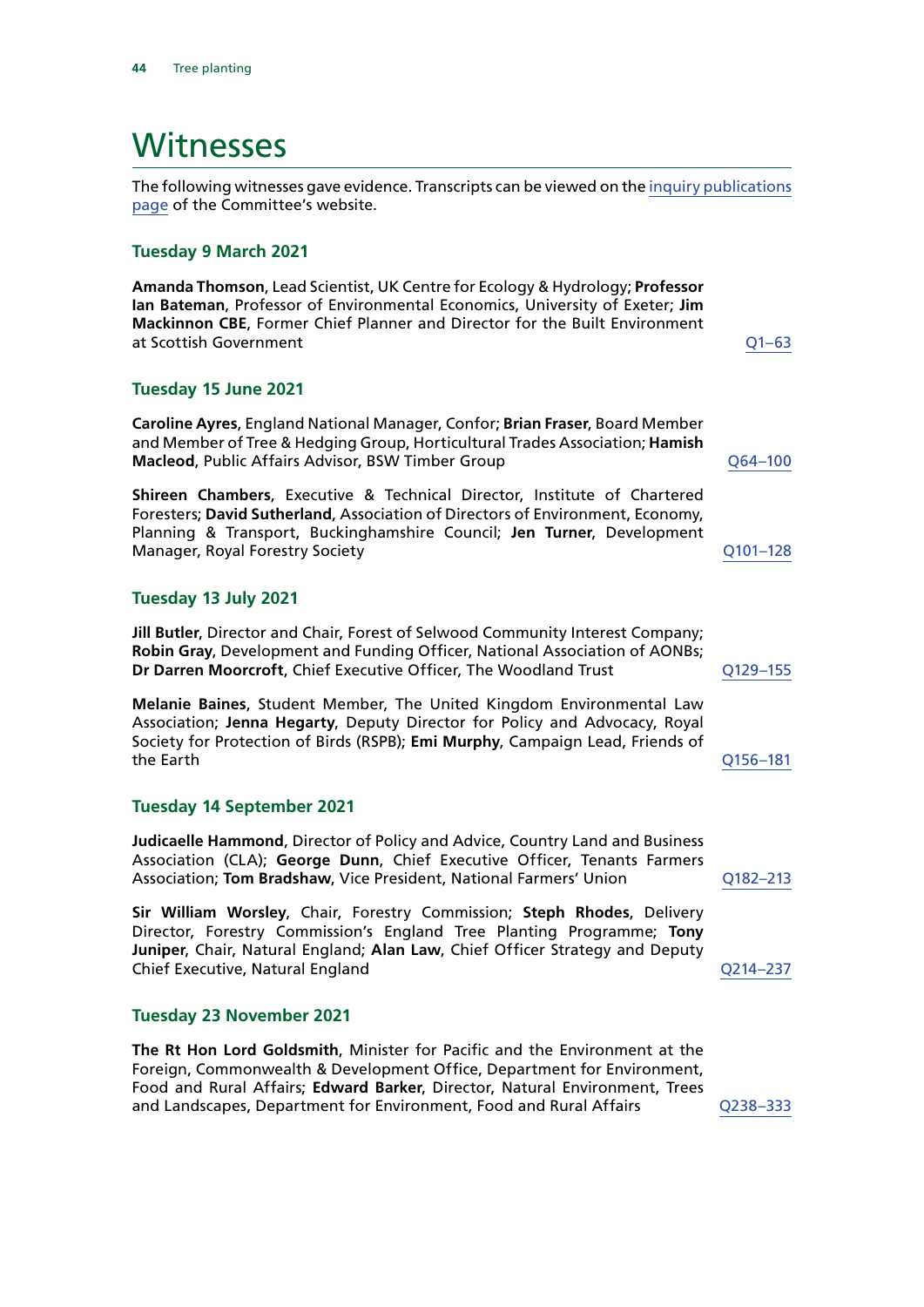# <span id="page-45-0"></span>Published written evidence

The following written evidence was received and can be viewed on the [inquiry publications](https://committees.parliament.uk/work/595/default/publications/written-evidence/) [page](https://committees.parliament.uk/work/595/default/publications/written-evidence/) of the Committee's website.

TPW numbers are generated by the evidence processing system and so may not be complete.

- A1 ([TPW0070\)](https://committees.parliament.uk/writtenevidence/18687/html/)
- Airborne Allergy Action ([TPW0077\)](https://committees.parliament.uk/writtenevidence/18704/html/)
- Allen, Martin (Botanical consultant, Self-employed) ([TPW0001\)](https://committees.parliament.uk/writtenevidence/12714/html/)
- Ancient Tree Forum ([TPW0066](https://committees.parliament.uk/writtenevidence/18680/html/))
- Arboricultural Association ([TPW0048](https://committees.parliament.uk/writtenevidence/18327/html/))
- Association of Directors of Environment, Economy, Planning & Transport (ADEPT) ([TPW0019](https://committees.parliament.uk/writtenevidence/15007/html/))
- Association of Tree Officers ([TPW0029\)](https://committees.parliament.uk/writtenevidence/15594/html/)
- BSW Timber Group [\(TPW0078](https://committees.parliament.uk/writtenevidence/18707/html/))
- Barker, Bob (retired, Private) ([TPW0007\)](https://committees.parliament.uk/writtenevidence/13142/html/)
- Bateman, Professor Ian ([TPW0085](https://committees.parliament.uk/writtenevidence/23613/default/))
- Bateman, Professor Ian (Director, Land, Environment, Economics and Policy Institute (LEEP), Department of Economics, University of Exeter Business School. , University of Exeter) [\(TPW0030\)](https://committees.parliament.uk/writtenevidence/15632/html/)
- Bellamy, Mr Richard (Sole Practitioner, Bellamy Rural) ([TPW0049](https://committees.parliament.uk/writtenevidence/18353/html/))
- Birmingham Institute of Forest Research (BIFoR) at the University of Birmingham ([TPW0045\)](https://committees.parliament.uk/writtenevidence/17647/html/)
- Bright Blue ([TPW0006\)](https://committees.parliament.uk/writtenevidence/12961/html/)
- Caithness, Earl Malcolm ([TPW0021\)](https://committees.parliament.uk/writtenevidence/15205/html/)
- City of London Corporation ([TPW0080\)](https://committees.parliament.uk/writtenevidence/19022/html/)
- Claxon, Mr. Richard (Woodlands Manager, Peak District National Park Authority) ([TPW0014](https://committees.parliament.uk/writtenevidence/14159/html/))
- Confor ([TPW0089\)](https://committees.parliament.uk/writtenevidence/39989/html/)
- Confor ([TPW0090\)](https://committees.parliament.uk/writtenevidence/39997/default/)
- Confor promoting forestry and wood ([TPW0003](https://committees.parliament.uk/writtenevidence/12906/html/))
- Davis, Mr Terry ([TPW0063](https://committees.parliament.uk/writtenevidence/18574/html/))
- Defra and Forestry Commission ([TPW0050](https://committees.parliament.uk/writtenevidence/18397/html/))
- Department for Environment Food and Rural Affairs ([TPW0093](https://committees.parliament.uk/writtenevidence/41426/default/))
- Ebley, Richard ([TPW0018\)](https://committees.parliament.uk/writtenevidence/14922/html/)
- FSC UK ([TPW0028\)](https://committees.parliament.uk/writtenevidence/15592/html/)
- Ferry, Mr Tim (Voluntary Trustee, Moor Trees (www.moortrees.org)) ([TPW0005](https://committees.parliament.uk/writtenevidence/12947/html/))
- Ford, Mrs Judith (PhD Student, University of Leeds) ([TPW0020](https://committees.parliament.uk/writtenevidence/15140/html/))
- Forest School Association [\(TPW0076](https://committees.parliament.uk/writtenevidence/18701/html/))
- Forest of Selwood Community Interest Company ([TPW0081\)](https://committees.parliament.uk/writtenevidence/19032/html/)
- Forestry Commission ([TPW0087](https://committees.parliament.uk/writtenevidence/39496/html/))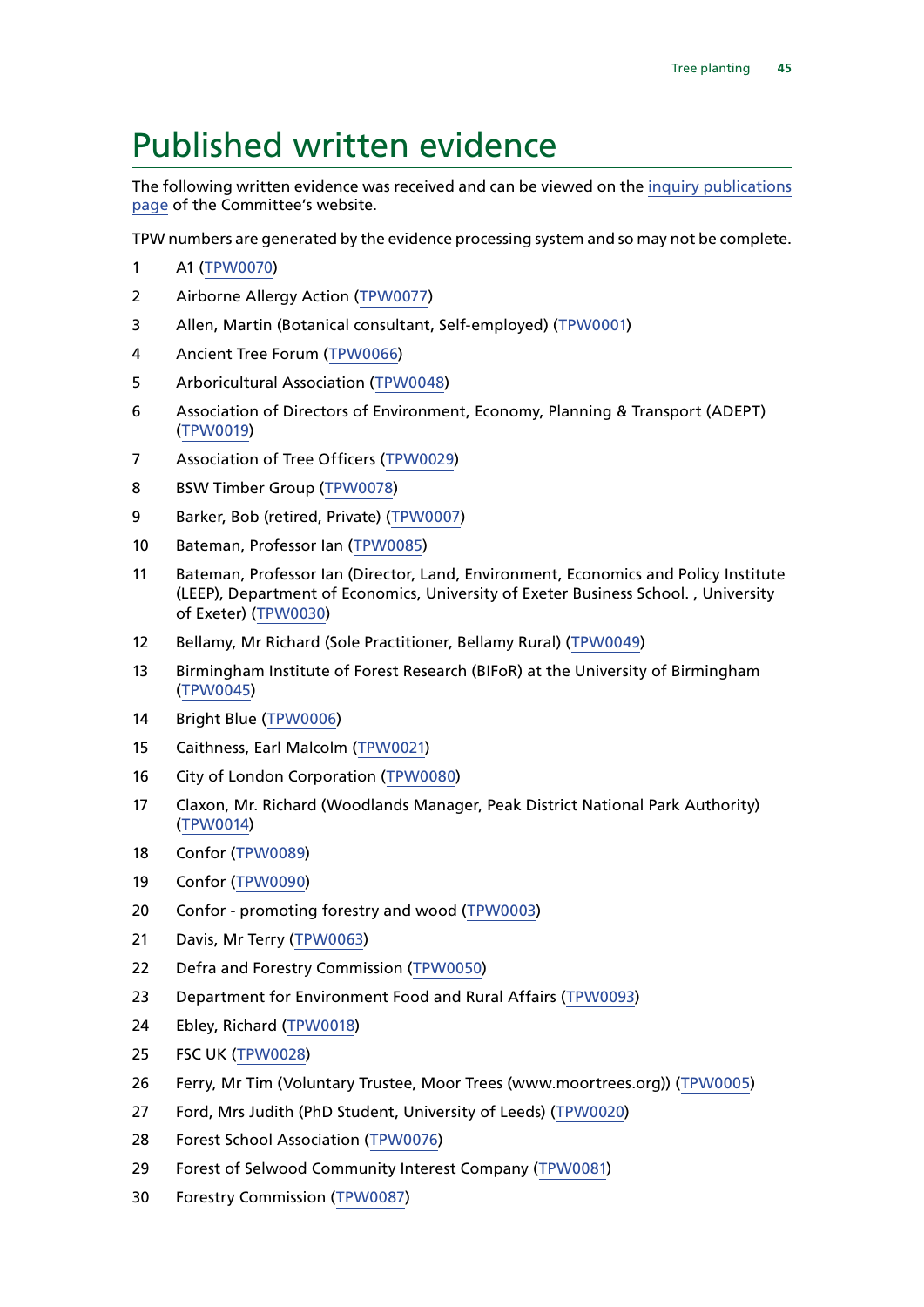- Friends of Meon Vale Woodland Walk [\(TPW0053](https://committees.parliament.uk/writtenevidence/18400/html/))
- Friends of the Dales [\(TPW0008](https://committees.parliament.uk/writtenevidence/13193/html/))
- Friends of the Earth ([TPW0016](https://committees.parliament.uk/writtenevidence/14885/html/))
- Friends of the Lake District ([TPW0022](https://committees.parliament.uk/writtenevidence/15268/html/))
- Fyfe, Mrs Fiona (Director, Fiona Fyfe Associates Ltd.) ([TPW0079\)](https://committees.parliament.uk/writtenevidence/18709/html/)
- Game & Wildlife Conservation Trust ([TPW0047](https://committees.parliament.uk/writtenevidence/18324/html/))
- Green Alliance ([TPW0071](https://committees.parliament.uk/writtenevidence/18690/html/))
- Harding, Mr John (Retired Professional, Her Majesty's Government) ([TPW0026\)](https://committees.parliament.uk/writtenevidence/15491/html/)
- Heald, Andrew ([TPW0073](https://committees.parliament.uk/writtenevidence/18694/html/))
- Historic England ([TPW0038](https://committees.parliament.uk/writtenevidence/16107/html/))
- Horticultural Trades Association ([TPW0094](https://committees.parliament.uk/writtenevidence/43235/html/))
- Horticultural Trades Association ([TPW0058\)](https://committees.parliament.uk/writtenevidence/18520/html/)
- Institute of Chartered Foresters ([TPW0036](https://committees.parliament.uk/writtenevidence/16089/html/))
- James Hutton Institute [\(TPW0041\)](https://committees.parliament.uk/writtenevidence/16125/html/)
- Kirby, Dr Keith (Visiting researcher, Department of Plant Sciences, University of Oxford) [\(TPW0009\)](https://committees.parliament.uk/writtenevidence/13232/html/)
- Lake District National Park Partnership ( made up of 25 partner organisations) ([TPW0039](https://committees.parliament.uk/writtenevidence/16112/html/))
- Lonsdale, Dr David [\(TPW0051\)](https://committees.parliament.uk/writtenevidence/18398/html/)
- McEwan, Dr Kirsten (Senior Research Fellow, University of Derby) ([TPW0061](https://committees.parliament.uk/writtenevidence/18566/html/))
- Naiad Environmental Consultancy ([TPW0012](https://committees.parliament.uk/writtenevidence/13993/html/))
- National Association of AONBs; and Forest of Bowland AONB ([TPW0069\)](https://committees.parliament.uk/writtenevidence/18686/html/)
- National Farmers Union ([TPW0035\)](https://committees.parliament.uk/writtenevidence/16081/html/)
- National Forest Company ([TPW0057\)](https://committees.parliament.uk/writtenevidence/18483/html/)
- National Parks England [\(TPW0042\)](https://committees.parliament.uk/writtenevidence/16181/html/)
- National Small Woods Association ([TPW0043](https://committees.parliament.uk/writtenevidence/16426/html/))
- National Tree Improvement Strategy (NTIS) [\(TPW0017\)](https://committees.parliament.uk/writtenevidence/14891/html/)
- National Trust ([TPW0031](https://committees.parliament.uk/writtenevidence/15666/html/))
- Natural England ([TPW0088\)](https://committees.parliament.uk/writtenevidence/39777/html/)
- Natural England ([TPW0024\)](https://committees.parliament.uk/writtenevidence/15475/html/)
- Northumberland County Council ([TPW0034\)](https://committees.parliament.uk/writtenevidence/16062/html/)
- Nottingham City Council ([TPW0002](https://committees.parliament.uk/writtenevidence/12807/html/))
- OVO Energy ([TPW0060](https://committees.parliament.uk/writtenevidence/18545/html/))
- Oaks, Ms Rebecca (Woodland Adviser, Self-employed) ([TPW0074](https://committees.parliament.uk/writtenevidence/18699/html/))
- Ohlsen, Julian ([TPW0092](https://committees.parliament.uk/writtenevidence/41425/default/))
- Pennine Forestry Ltd ([TPW0052](https://committees.parliament.uk/writtenevidence/18399/html/))
- Pennine Prospects ([TPW0075\)](https://committees.parliament.uk/writtenevidence/18700/html/)
- RSPB ([TPW0064\)](https://committees.parliament.uk/writtenevidence/18581/html/)
- Rewilding Britain [\(TPW0027](https://committees.parliament.uk/writtenevidence/15591/html/))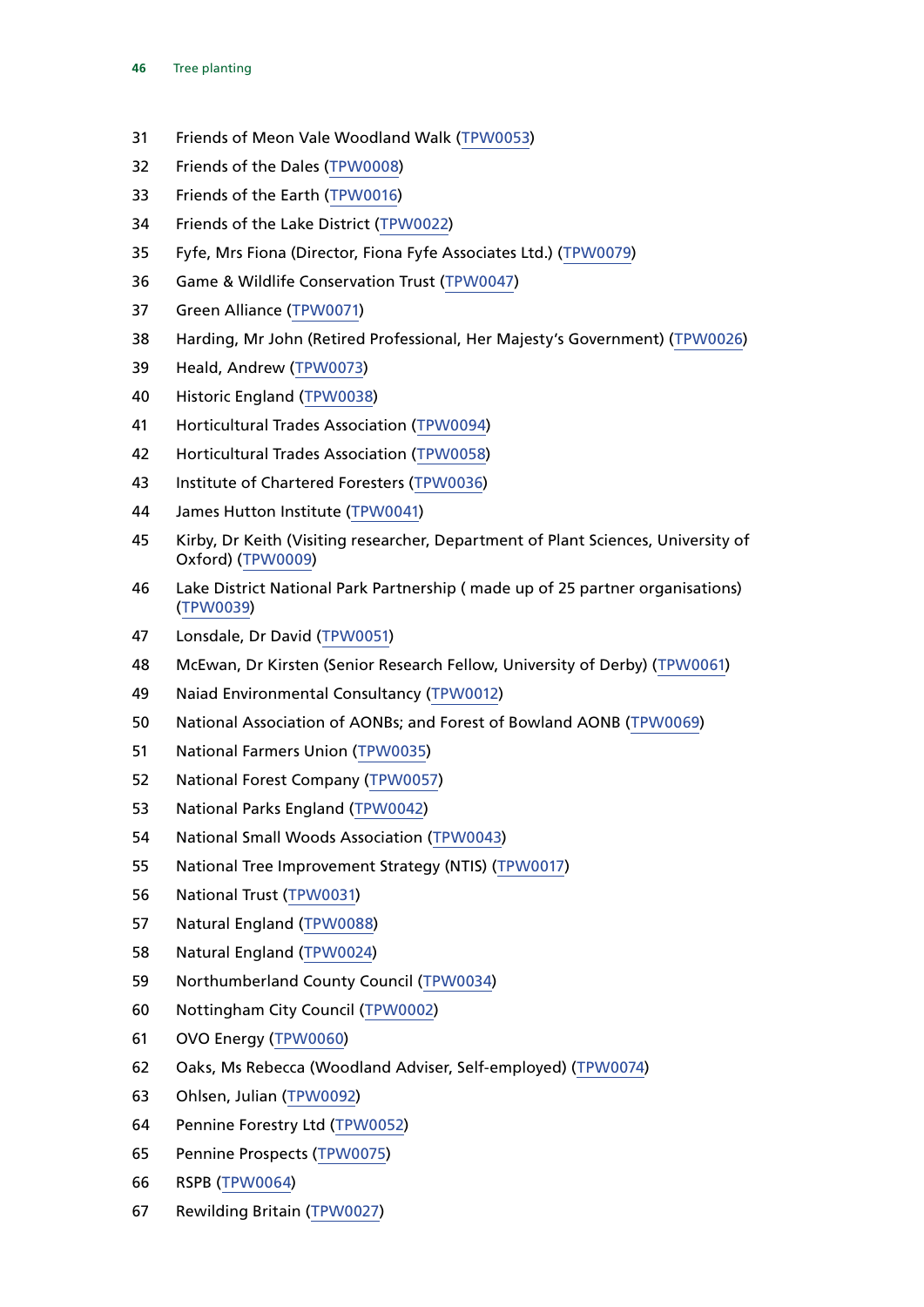- Royal Forestry Society ([TPW0084\)](https://committees.parliament.uk/writtenevidence/23607/default/)
- Royal Horticultural Society ([TPW0040\)](https://committees.parliament.uk/writtenevidence/16122/html/)
- 70 Soil Association ([TPW0037\)](https://committees.parliament.uk/writtenevidence/16098/html/)
- Southworth, Kate ([TPW0046\)](https://committees.parliament.uk/writtenevidence/17857/html/)
- Spen Valley Civic Society ([TPW0011](https://committees.parliament.uk/writtenevidence/13981/html/))
- Tenant Farmers Association ([TPW0025\)](https://committees.parliament.uk/writtenevidence/15485/html/)
- The CLA ([TPW0059\)](https://committees.parliament.uk/writtenevidence/18544/html/)
- The Horticultural Trades Association ([TPW0091](https://committees.parliament.uk/writtenevidence/41256/html/))
- The Horticultural Trades Association ([TPW0086](https://committees.parliament.uk/writtenevidence/37246/default/))
- The Landworkers' Alliance ([TPW0054\)](https://committees.parliament.uk/writtenevidence/18446/html/)
- The Ramblers ([TPW0032](https://committees.parliament.uk/writtenevidence/15709/html/))
- The Wildlife Trusts ([TPW0010](https://committees.parliament.uk/writtenevidence/13808/html/))
- The Wood Panel Industries Federation ([TPW0033\)](https://committees.parliament.uk/writtenevidence/15746/html/)
- Trees for Cities [\(TPW0062\)](https://committees.parliament.uk/writtenevidence/18573/html/)
- UK Environmental Law Association ([TPW0055](https://committees.parliament.uk/writtenevidence/18458/html/))
- Warmington, Mr Hugh (Owner, Cothelstone Estate) ([TPW0023](https://committees.parliament.uk/writtenevidence/15282/html/))
- Wildlife & Countryside Link ([TPW0044](https://committees.parliament.uk/writtenevidence/16505/html/))
- Wood Pasture and Parkland Network; and Peoples Trust for Endangered Species ([TPW0072\)](https://committees.parliament.uk/writtenevidence/18691/html/)
- Woodland Trust ([TPW0056](https://committees.parliament.uk/writtenevidence/18470/html/))
- WoodsfortheTrees.org ([TPW0013](https://committees.parliament.uk/writtenevidence/14112/html/))